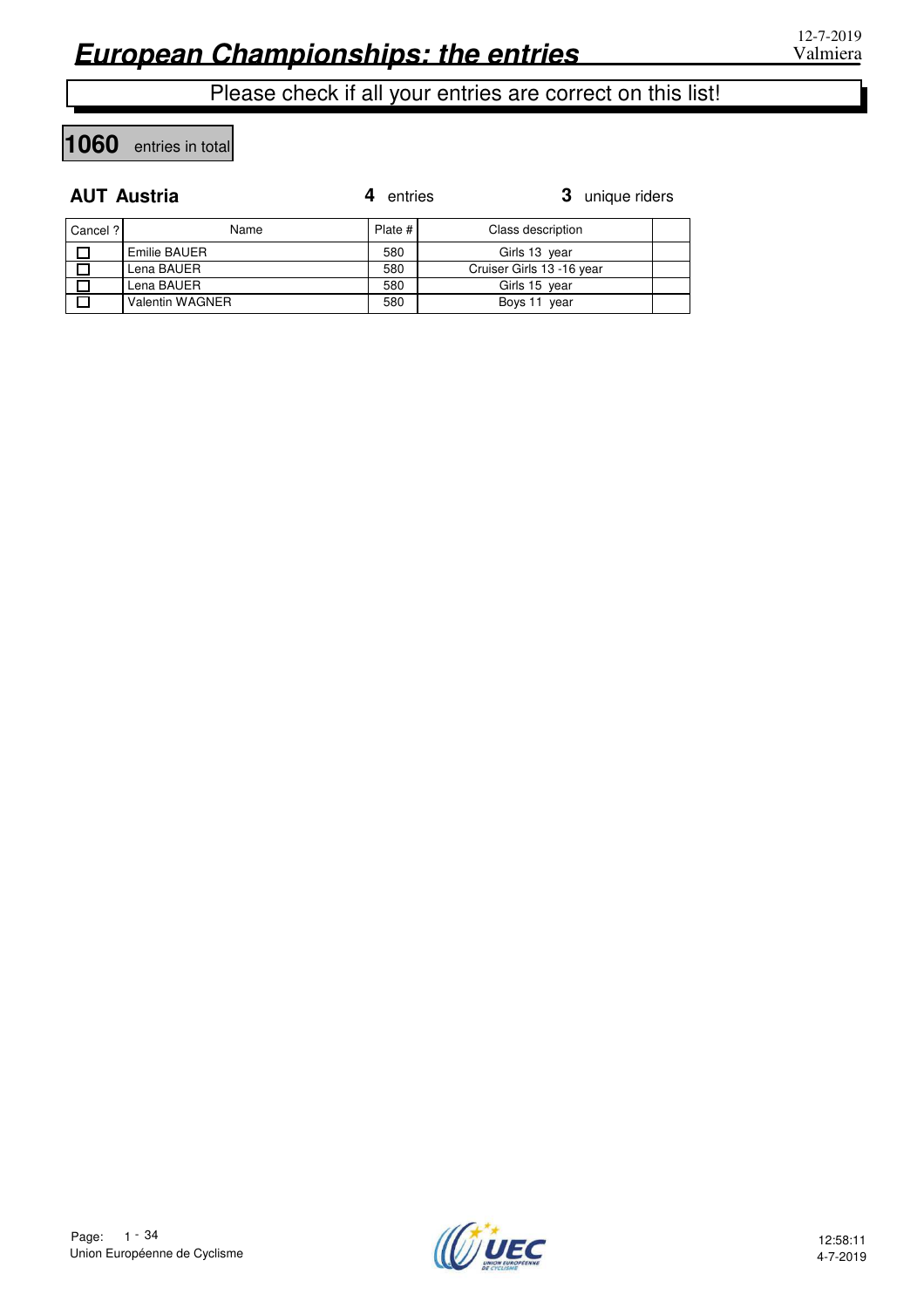**BEL Belgium**

# Please check if all your entries are correct on this list!

| Cancel ?                 | Name                   | Plate # | Class description          |  |
|--------------------------|------------------------|---------|----------------------------|--|
| □                        | Aaron SCHOONBROODT     | 326     | Boys 15 year               |  |
| ロ                        | Aiko GOMMERS           | 011     | Girls 15 year              |  |
| $\Box$                   | Alexander DE VRIJ      | 301     | Boys 8 year                |  |
| $\Box$                   | Andrew BIDONNET        | 313     | Cruisers 17 - 24 year      |  |
| $\Box$                   | Aukje BELMANS          | 305     | Girls 14 year              |  |
| 囗                        | Aurélien VAESSEN       | 342     | Boys 15 year               |  |
| 口                        | Axl BOSCH              | 311     | Boys 12 year               |  |
| $\Box$                   | Brent VAN VLASSELAER   | 363     | Boys 12 year               |  |
| 口                        | <b>Britt BAETENS</b>   | $-15$   | Cruiser Women 17 - 29 year |  |
| П                        | <b>Britt BAETENS</b>   | 300     | Women 17 -24 year          |  |
| $\Box$                   | Dean WOUTERS           | 301     | Men 17 - 24 year           |  |
| $\Box$                   | Delphine BEIRINCKX     | 6       | Girls 8 year               |  |
| $\Box$                   | Dennis STEEMANS        | 322     | Men 17 - 24 year           |  |
| 囗                        | Dennis STEEMANS        | 23      | Cruisers 17 -24 year       |  |
| $\Box$                   | Dieter BROUNS          | 331     | Boys 14 year               |  |
| $\Box$                   | Dieuwke HEYVAERT       | 311     | Girls 12 year              |  |
| $\Box$                   | Donna MIELCZAREK       | 309     | Girls 14 year              |  |
| $\Box$                   | Dorian GEURTEN         | 330     | Men Junior                 |  |
| П                        | <b>Dries BROUNS</b>    | 12      | Boys 12 year               |  |
| $\Box$                   | Elias HELLEBOOGE       | 311     | Boys 10 year               |  |
| $\Box$                   | Elias VERBINNEN        | 383     | Men Elite                  |  |
| $\Box$                   | Eline WYNANTS          | 16      | Girls 9 year               |  |
| $\Box$                   | Elke VANHOOF           | 91      | <b>Women Elite</b>         |  |
| $\Box$                   | Ethane BOURGUIGNON     | 335     | Boys 14 year               |  |
| П                        | Ferre T'SEYEN          | 302     | Boys 13 year               |  |
| П                        | Gebbe SAUVILLERS       | 309     | Boys 16 year               |  |
| П                        | Gerben GOEMAN          | 326     | Cruisers 17 -24 year       |  |
| П                        | Gianni TERRYN          | 360     | Boys 13 year               |  |
| $\Box$                   | Gilles GEERS           | 340     | Boys 13 year               |  |
| $\Box$                   | Gorden MARTIN          | 303     | Men 30 -34 year            |  |
| $\Box$                   | Gorden MARTIN          | 28      | Cruisers 30 -34 year       |  |
| $\Box$                   | <b>Gust LENAERTS</b>   | 307     | Boys 8 year                |  |
| $\Box$                   | Ilvars DE WOLF         | 329     | Cruisers 12 -              |  |
| 囗                        | Jamie DOSQUET          | 344     | Boys 9 year                |  |
| $\Box$                   | Jayden DE LOCHT        | 16      | Boys 9 year                |  |
| $\Box$                   | <b>Joffrey WOUTERS</b> | 14      | Men 17 - 24 year           |  |
| $\Box$                   | Jools MELIS            | 022     | Boys 15 year               |  |
| $\Box$                   | Jordi VAN BOUCHOUT     | 303     | Men 17 -24 year            |  |
| П                        | Jordi VAN BOUCHOUT     | 328     | Cruisers 17 -24 year       |  |
| l.                       | <b>Jorrit MAES</b>     | 300     | Boys 15 year               |  |
| П                        | Julie GEERS            | 04      | Girls 11 year              |  |
|                          | Julie NICOLAES         | 308     | Girls 15 year              |  |
|                          | Karo VERTESSEN         | 98      | Women Elite                |  |
| П                        | Katrien DE LEEUW       | 018     | Cruiser Women 40 +         |  |
| П                        | Kayan SCHAERLAEKEN     | 306     | Boys 15 year               |  |
| П                        | Keo VAN ROOY           | 356     | Boys 9 year                |  |
| П                        | Kjell DE SCHEPPER      | 28      | Boys 14 year               |  |
| П                        | Kjelle POETS           | 05      | Girls 15 year              |  |
| $\Box$                   | Lars BOSCH             | 12      | Boys 11 year               |  |
| $\Box$                   | Liam HÖDL              | 332     | Boys 9 year                |  |
| $\Box$                   | Liam VAN DIJCK         | 365     | Boys 10 year               |  |
|                          | Liese LUMBEECK         |         |                            |  |
| $\Box$                   |                        | 313     | Cruiser Girls 13 -16 year  |  |
| П                        | Lisa CONINGS           | 303     | Girls 14 year              |  |
| $\mathbf{r}$             | Lore WOLFS             | 307     | Girls 12 year              |  |
| П                        | Loris JEANMOYE         | 352     | Boys 13 year               |  |
| П                        | Lotte WOLFS            | 017     | Girls 13 year              |  |
| П                        | Louis VERHERSTRAETEN   | 027     | Boys 15 year               |  |
| $\overline{\phantom{a}}$ | Lowie NULENS           | 334     | Boys 13 year               |  |
| П                        | Marthe GOOSSENS        | 03      | Women Junior               |  |
| $\Box$                   | Mathijn BOGAERT        | 304     | Men Elite                  |  |
| Ò                        | Mathijs VERHOEVEN      | 156     | Men Elite                  |  |

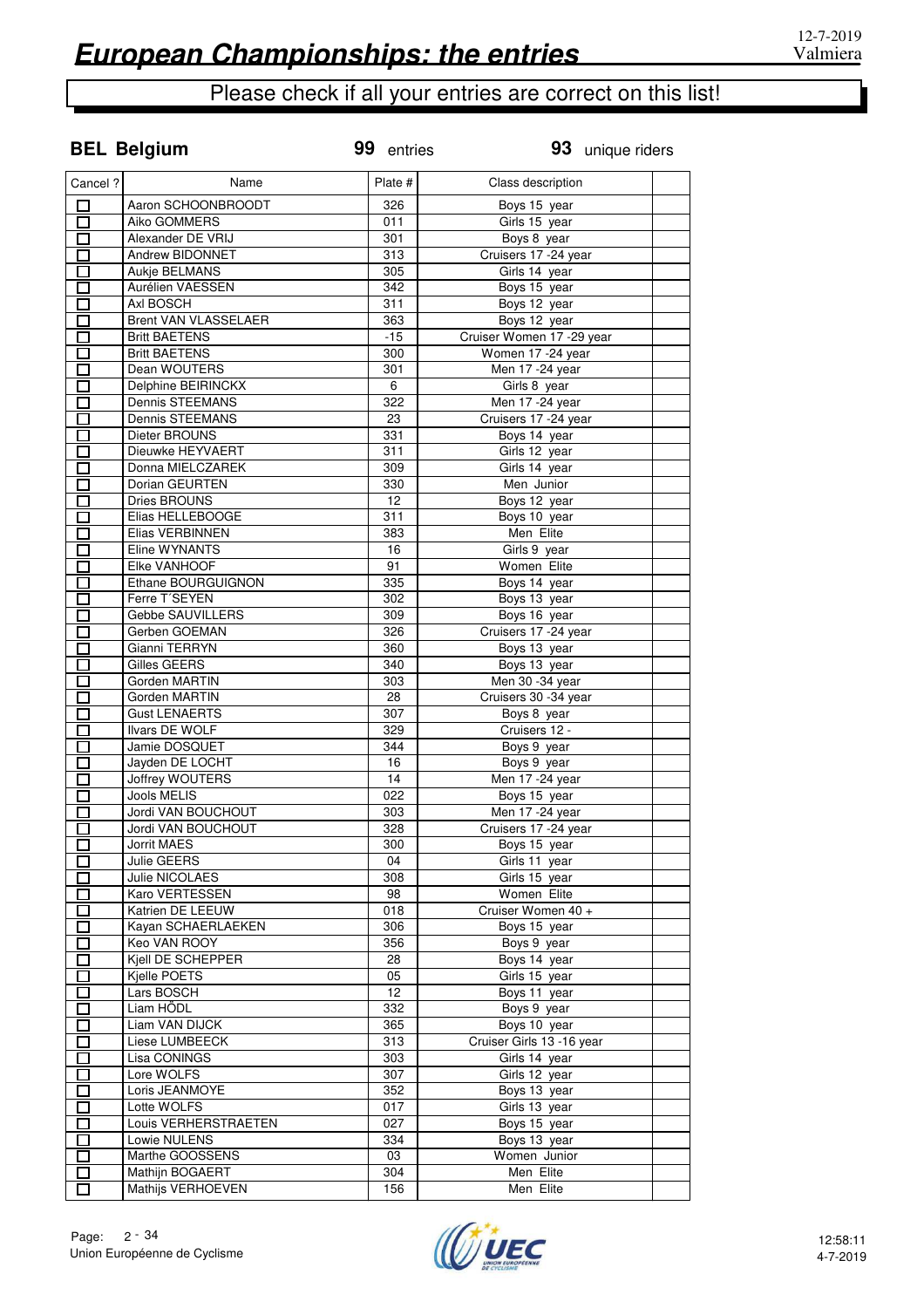|                         | <b>BEL Belgium</b>          | 99 entries      | 93 unique riders          |
|-------------------------|-----------------------------|-----------------|---------------------------|
| Cancel ?                | Name                        | Plate #         | Class description         |
| П                       | Maxime BREUGELMANS          | 03              | Girls 11 year             |
| $\overline{\Box}$       | Michael BOGAERTS            | 304             | Men 25 - 29 year          |
| П                       | Mika OOMS                   | 313             | Boys 12 year              |
| П                       | Mille LENAERTS              | 337             | Boys 10 year              |
| П                       | Nico OOMS                   | 307             | Cruisers 45 -49 year      |
|                         | <b>Niels BEEUSAERT</b>      | 5               | Boys 10 year              |
| П                       | Noë ERLICH                  | 302             | Boys 11 year              |
| П                       | Owen MIELCZAREK             | 344             | Boys 15 year              |
| $\overline{\Box}$       | Ramon BEIRINCKX             | 315             | Boys 10 year              |
| П                       | Robbe DENS                  | 309             | Men Junior                |
| $\Box$                  | Robbe VERSCHUEREN           | 320             | Men 17 -24 year           |
| П                       | Robbe VERSCHUEREN           | 15              | Cruisers 17 - 24 year     |
| П                       | Robin LEENDERS              | 336             | Boys 15 year              |
| П                       | Robyn GOMMERS               | 023             | Girls 15 year             |
| П                       | Romain SCHAQUEUE            | 314             | Men 17 - 24 year          |
| П                       | <b>Ryu DEMUYSER</b>         | $\overline{14}$ | Boys 9 year               |
| $\overline{\mathsf{L}}$ | Sanne LUMBEECK              | $\overline{7}$  | Girls 12 year             |
| П                       | Senne BUYSEN                | 300             | Men Junior                |
| П                       | Senne HANNES                | 304             | Cruisers 17 -24 year      |
| $\Box$                  | Seppe LAENEN                | 04              | Boys 15 year              |
| П                       | Svendsen GOEMAN             | 300             | Cruisers 17 -24 year      |
| П                       | Thessa VAN SAEN             | 311             | Cruiser Girls 13 -16 year |
| П                       | Thibaut STOFFELS            | 317             | Men Junior                |
| П                       | Thijs WYNANTS               | 369             | Boys 10 year              |
| $\Box$                  | Thomas WILLEMS              | 016             | Boys 15 year              |
| П                       | <b>Thomas WILLEMS</b>       | 012             | Cruisers 15 -16           |
| $\Box$                  | <b>Tjalle DEBURCHGRAEVE</b> | 351             | Boys 14 year              |
| П                       | <b>Tristan VAN DIJCK</b>    | 345             | Boys 12 year              |
| 口                       | Valerie VOSSEN              | 304             | Girls 15 year             |
| П                       | <b>Victor BEIRINCKX</b>     | 323             | Boys 14 year              |
| П                       | <b>Wannes MAGDELIJNS</b>    | 02              | Boys 15 year              |
| П                       | <b>Wannes MARIEN</b>        | 303             | Boys 16 year              |
| П                       | <b>Wouter SEGERS</b>        | 15              | Men Elite                 |
| П                       | Yeno VINGERHOETS            | 326             | Boys 13 year              |
|                         | <b>Yentl LIESSENS</b>       | 327             | Cruisers 13 -14           |
| П                       | Yvan LAENEN                 | 23              | Cruisers 40 -44 year      |
|                         | Zoë SCHAERLAEKEN            | 28              | Girls 16 year             |
| ⊓                       | Zoë WOLFS                   | 312             | Cruiser Girls 13 -16 year |

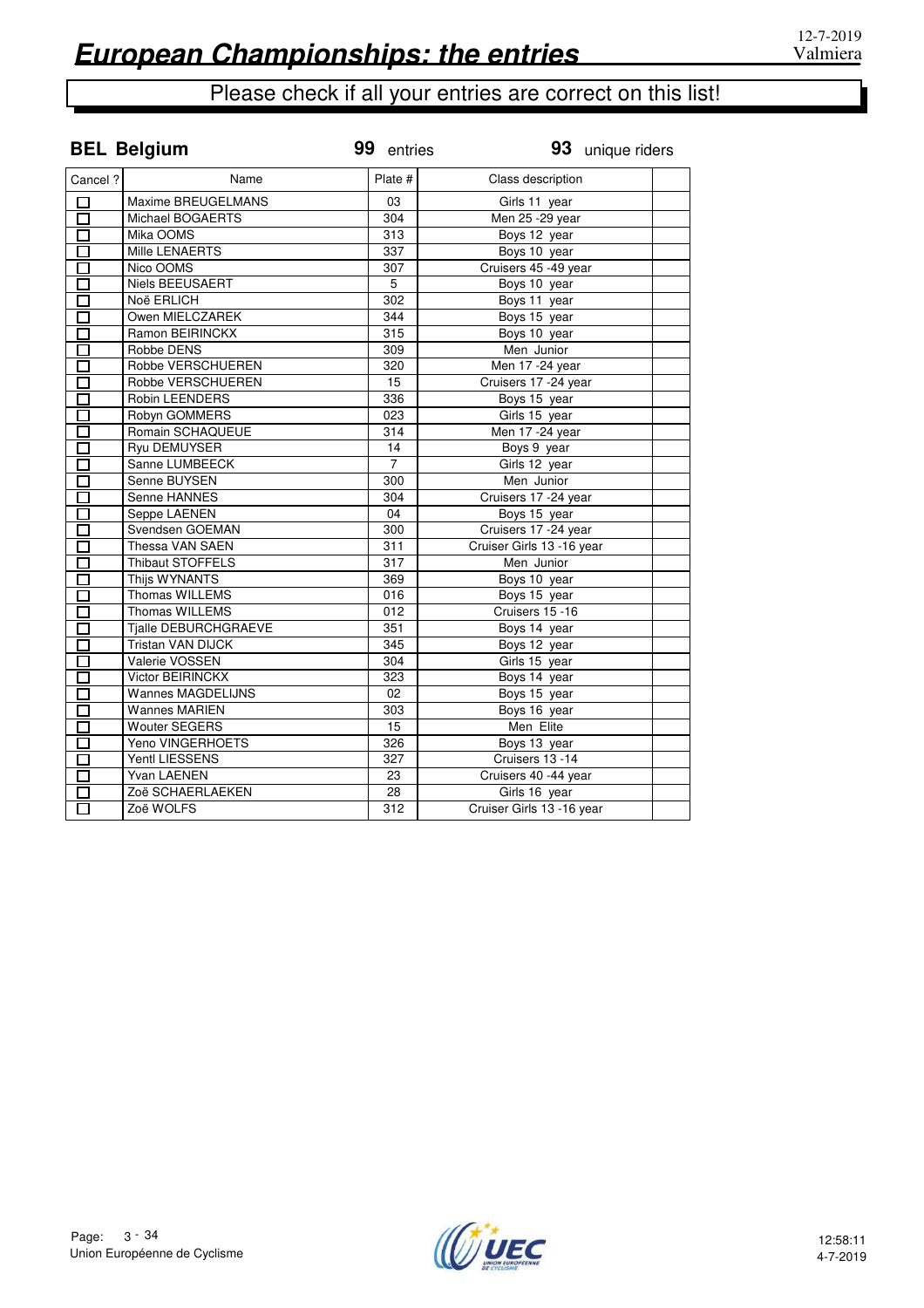#### **BLR Belarus**

| Cancel ? | Name                    | Plate # | Class description |  |
|----------|-------------------------|---------|-------------------|--|
|          | Darya SARNAUSKAYA       | 971     | Girls 14 year     |  |
|          | Uladzislau ALIASHKEVICH | 971     | Men Junior        |  |

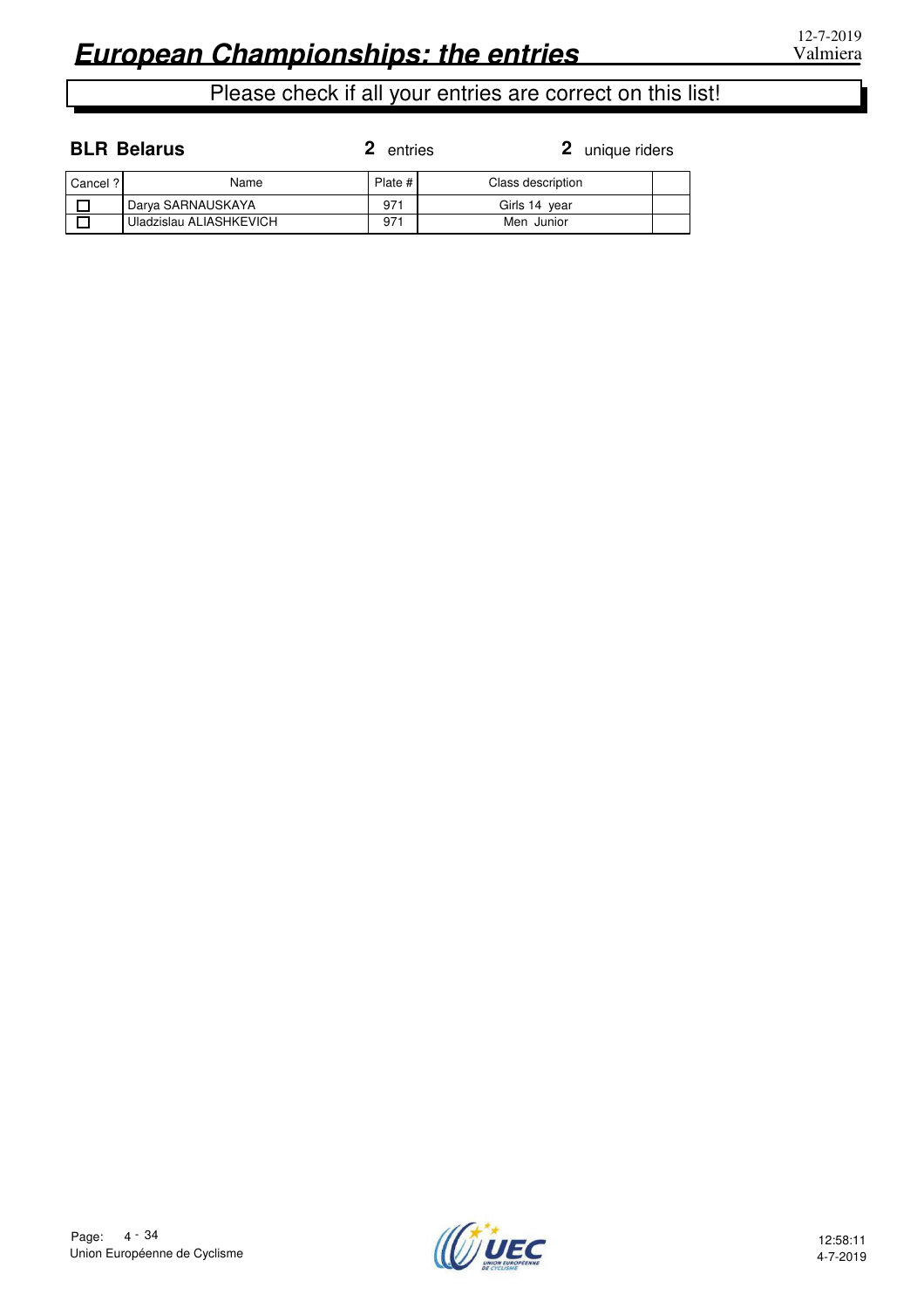|  |  | <b>CZE Czech Republic</b> |
|--|--|---------------------------|
|--|--|---------------------------|

**Public** 56 entries

| Cancel ?     | Name                 | Plate #        | Class description         |  |
|--------------|----------------------|----------------|---------------------------|--|
| 口            | Adam BÁBEK           | 911            | Boys 16 year              |  |
| $\Box$       | Adam HLADÍK          | 911            | Men Junior                |  |
| $\Box$       | Adam MORAVEC         | 5              | Boys 16 year              |  |
|              | Adam PETEREK         | $\overline{4}$ | Boys 8 year               |  |
| $\Box$       | Andrea HÁJKOVÁ       | 900            | Girls 11 year             |  |
| $\Box$       | Antonín VYROUBAL     | 903            | Boys 14 year              |  |
| 匸            | <b>Boris MORAVEC</b> | 5              | Boys 7 year               |  |
|              | David BALÁK          | 907            | Boys 12 year              |  |
| □            | David MATRJÍK        | 905            | Boys 12 year              |  |
| $\Box$       | David PAGÁC          | 014            | Men Junior                |  |
|              | Dominik RÁLIŠ        | 15             | Boys 8 year               |  |
| П            | Dominik TOPINKA      | 317            | Men Elite                 |  |
| П            | ElišKa BARTUNKOVÁ    | 12             | Women Junior              |  |
| П            | František SEIDL      | 917            | Boys 8 year               |  |
| П            | Jakub DLOUHÝ         | 903            | Boys 8 year               |  |
| П            | Jakub HÁJEK          | 902            | Boys 15 year              |  |
| П            | Jakub KLEMENT        | 918            | Boys 13 year              |  |
|              | Jakub VESECKY        | 922            | Boys 15 year              |  |
| П<br>П       | <b>JAN KOŠÁREK</b>   | 902            | Men 25 - 29 year          |  |
| П            | Jan SEIDL            | 921            | Boys 14 year              |  |
| П            | Jirí HOLUB           | 924            | Cruisers 35 -39 year      |  |
| П            | Karel DVORÁK         | 920            | Men 30 -34 year           |  |
|              | Karel DVORÁK         | 902            | Cruisers 30 -34 year      |  |
| $\Box$<br>П  | Kristýna UTINKOVÁ    | 902            | Cruiser Girls 13 -16 year |  |
|              | Kristýna UTINKOVÁ    | 903            | Girls 14 year             |  |
| П            | Lukáš KADLEC         | 910            | Boys 13 year              |  |
| $\Box$       | Lukáš KUNCAR         | 905            | Boys 16 year              |  |
| Г            | Lukáš MENTLÍK        | 907            | Men Junior                |  |
| П            | Lukáš VESECKÝ        | 924            | Boys 15 year              |  |
| П            | Marek NEUŽIL         | 908            | Boys 15 year              |  |
| $\Box$       | Martin BARABÁŠ       | 905            | Cruisers 35 -39 year      |  |
| 口            | Martin HUF           | 908            | Boys 13 year              |  |
|              | Matej BOHUSLÁVEK     | 788            | Men Elite                 |  |
| 口            | Matej FABISZ         | 915            | Boys 16 year              |  |
| $\Box$       | Matej LINHART        | 908            | Men Junior                |  |
|              | Matyáš MENTLÍK       | 904            | Boys 15 year              |  |
|              | Michaela HÁJKOVÁ     | 04             | Women Junior              |  |
| П            | Ondrej MATEJÍK       | 906            | Boys 15 year              |  |
|              | Ondrej MATEJÍK       | 926            | Cruisers 15 -16           |  |
| П            | Ondrej PLACEK        | 927            | Cruisers 25 - 29 year     |  |
| П            | Ota BARTUNEK         | 901            | Boys 16 year              |  |
| $\mathbf{I}$ | Pavel VYROUBAL       | 905            | Boys 14 year              |  |
|              | Radek KOŠÁREK        | 21             | Cruisers 40 -44 year      |  |
|              | Radomír HUF          | 021            | Cruisers 40 -44 year      |  |
|              | Sabina KOŠÁRKOVÁ     | 901            | Cruiser Girls 13 -16 year |  |
| П            | Sabina KOŠÁRKOVÁ     | 3              | Girls 14 year             |  |
| П            | Sára KALÁBOVÁ        | 902            | Girls 7 year              |  |
|              | Sebastian PARÍZEK    | 920            | Boys 13 year              |  |
| Г            | Stella TAMME         | 17             | Girls 8 year              |  |
| $\Box$       | <b>Tobias BLEIER</b> | 905            | Boys 10 year              |  |
| П            | Tomáš POLÁK          | 928            | Cruisers 50 +             |  |
|              | Tomáš UTINEK         | 943            | Boys 10 year              |  |
|              | Tomáš VESECKÝ        | 914            | Men 17 - 24 year          |  |
|              | Veronika ŽÁCKOVÁ     | 14             | Girls 9 year              |  |
|              | Vít STLOUKAL         | 903            | Boys 12 year              |  |
|              | ŠTepánka FREMLOVÁ    | 5              | Girls 9 year              |  |
|              |                      |                |                           |  |

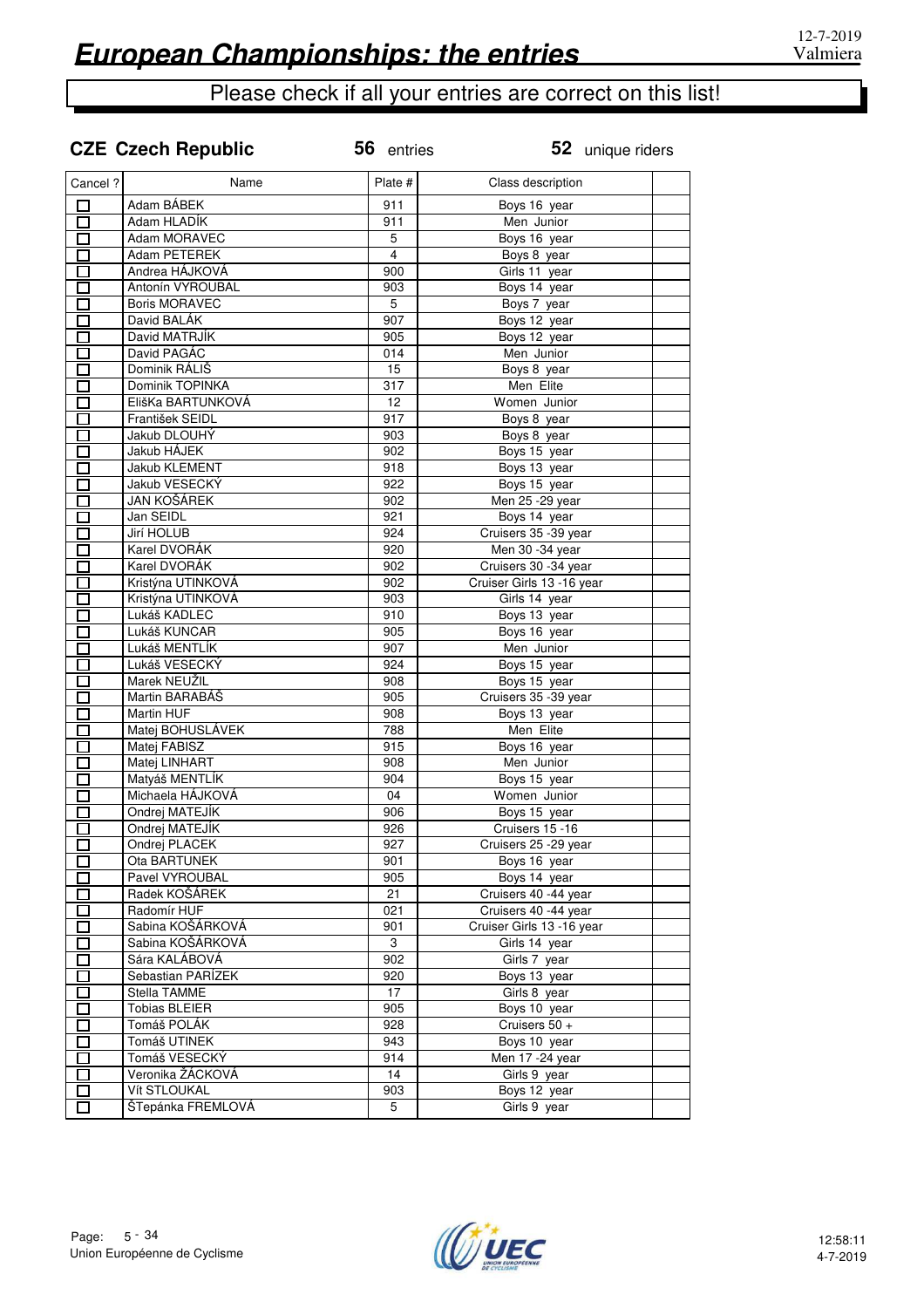|                              | <b>DEN Denmark</b>         | 25 entries      | 25 unique riders          |
|------------------------------|----------------------------|-----------------|---------------------------|
| Cancel ?                     | Name                       | Plate #         | Class description         |
| $\overline{\Box}$            | Andreas WOEHLK             | 51              | Men Elite                 |
|                              | Asger AGGERGAARD           | 702             | Boys 11 year              |
|                              | Bolette SCHLÜTER           | 700             | Girls 13 year             |
| 80000                        | Hjalte Bech FELDT          | $\overline{c}$  | Boys 14 year              |
|                              | Jakob SARDAG               | 707             | Men Junior                |
|                              | Jimmi JACOBSEEN            | 700             | Men 17 - 24 year          |
|                              | <b>Jimmi THERKELSEN</b>    | 140             | Men Elite                 |
| 0000                         | Kasper MIKKELSEN           | 701             | Boys 12 year              |
|                              | Kasper Olsson              | 110             | Men Elite                 |
|                              | Lasse LARSEN               | 706             | Men 17 - 24 year          |
|                              | Malene KEJLSTRUP           | 700             | Women Junior              |
| $\overline{\overline{\Box}}$ | Malthe Dong Juul JENSEN    | 718             | Boys 15 year              |
| $\overline{\Box}$            | Mia CHRISTENSEN            | 12 <sup>2</sup> | Girls 16 year             |
| $\overline{\Box}$            | Mikkel Lauge OLSEN         | 719             | Boys 14 year              |
| $\overline{\mathbf{B}}$      | Nikoline SUROVCEVA         | 700             | Girls 11 year             |
|                              | <b>Rikke BALLE</b>         | 701             | Women Junior              |
| $\overline{\Box}$            | Ronijs Berzins AGERBO      | 716             | Boys 9 year               |
| $\Box$                       | Silje RUBÆK                | 05              | Cruiser Women 30 -39 year |
|                              | Sille Bundgaard MIKKELSEN  | 13              | Girls 14 year             |
|                              | Sille SLOTH RASMUSSEN      | 703             | Girls 14 year             |
|                              | Simon Juul HØJSGAARD       | 709             | Men Junior                |
| 000000                       | Simone Tetsche CHRISTENSEN | 5               | Women Elite               |
|                              | Tobias MØLLBACK            | 715             | Boys 14 year              |
| $\overline{\Box}$            | <b>Victor PALNE</b>        | 13              | Boys 16 year              |
| $\overline{\Box}$            | William Thinggaard BOEL    | 16              | Boys 10 year              |

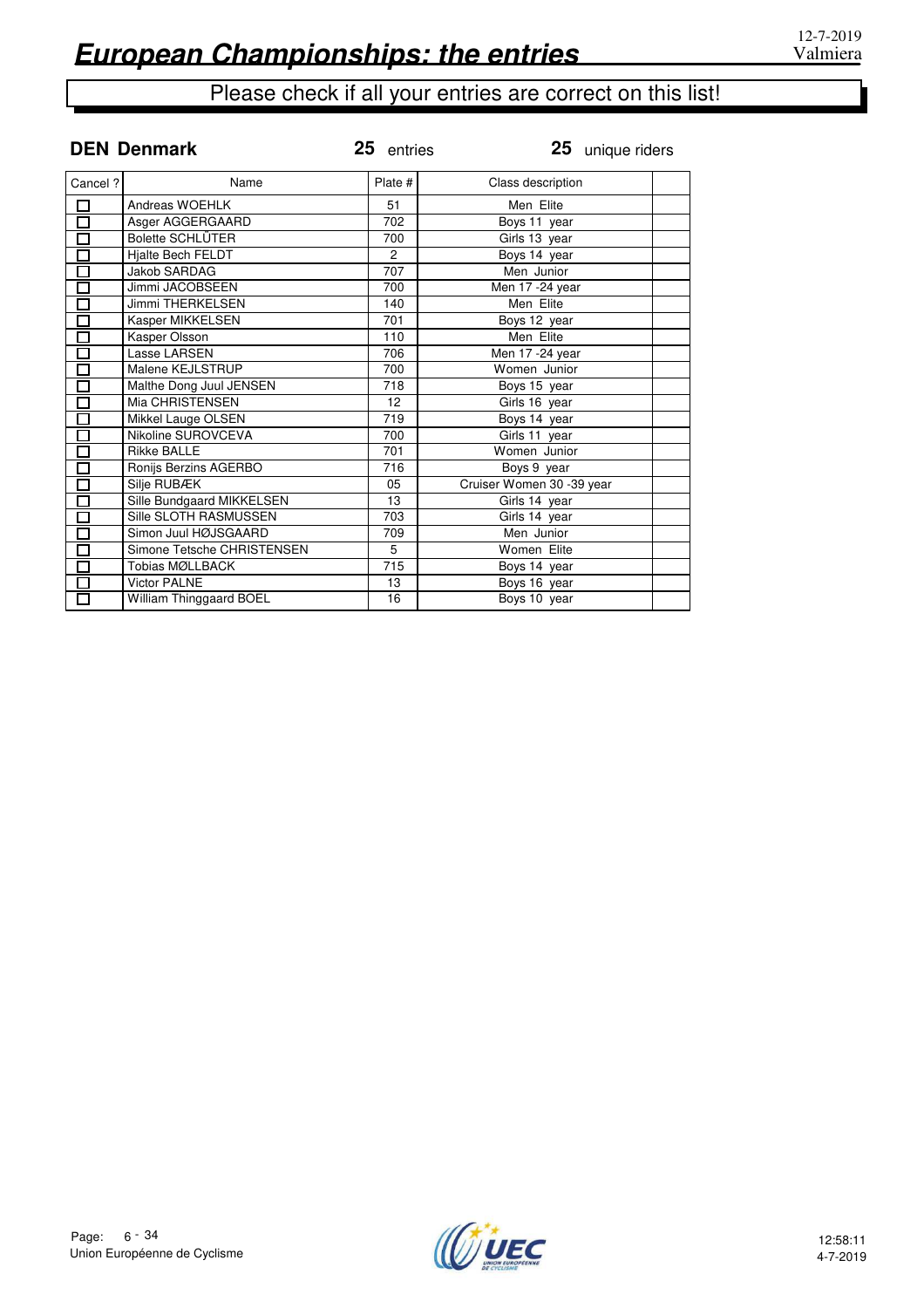| <b>ESP Spain</b> |                         | entries | unique riders     |
|------------------|-------------------------|---------|-------------------|
| Cancel ?         | Name                    | Plate # | Class description |
| $\Box$           | Alejandro ALCOJOR RAMOS | 326     | Men Elite         |
| $\Box$           | Alejandro GARCIA MARCOS | 653     | Boys 14 year      |
| $\Box$           | Anya MATERN ALONSO      | 653     | Girls 10 year     |
| $\Box$           | Griselda ARTIGAS MATEU  | 651     | Women Junior      |
| $\Box$           | Pablo GARCIA MARCOS     | 650     | Men Junior        |
| $\Box$           | Robin MATERN ALONSO     | 653     | Boys 8 year       |
| I T              | Veronica GARCIA RECUERO | 103     | Women Elite       |

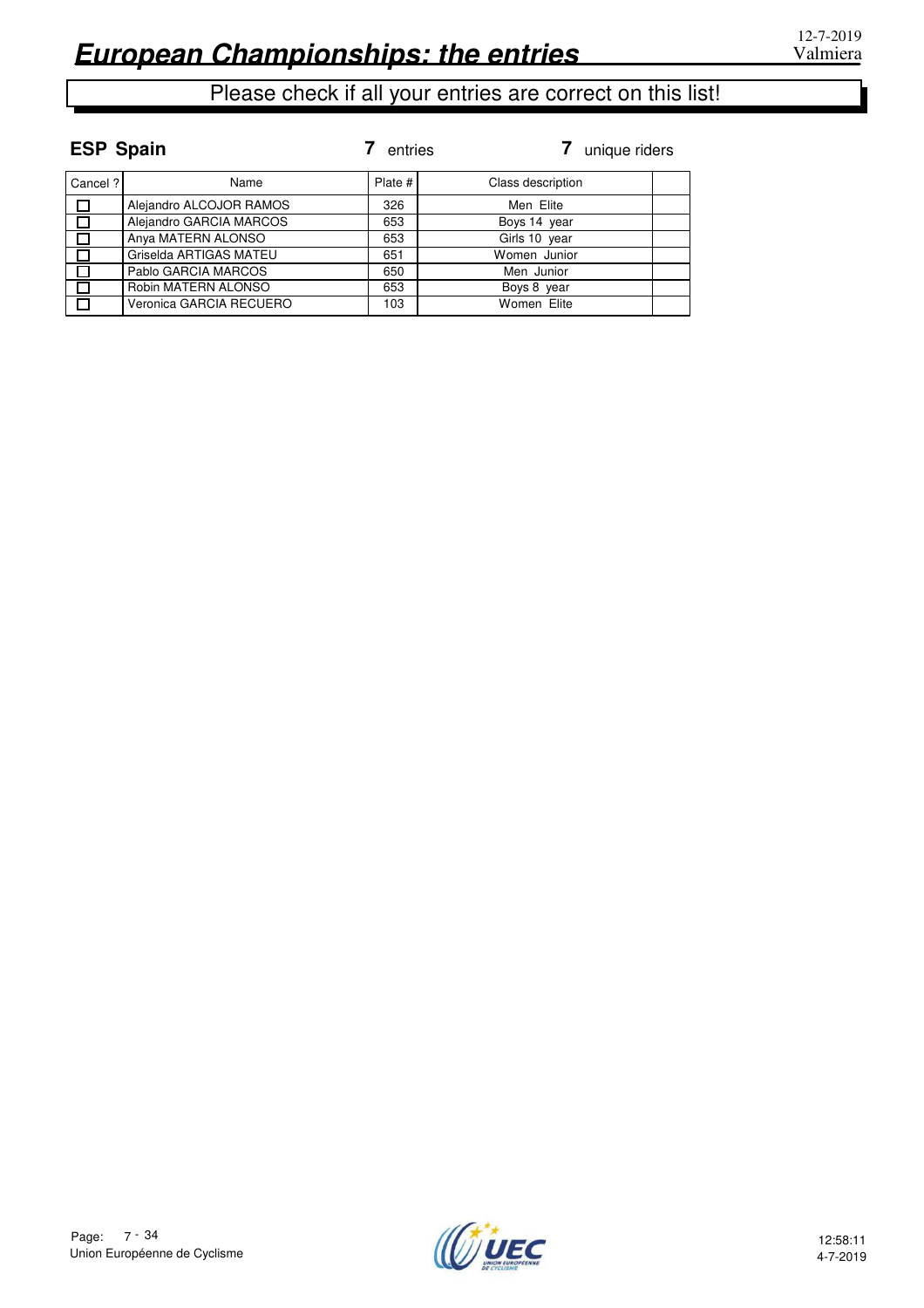|                   | <b>EST Estonia</b>    | 29 entries     |                   | 29 unique riders |
|-------------------|-----------------------|----------------|-------------------|------------------|
| Cancel?           | Name                  | Plate #        | Class description |                  |
| П                 | <b>Airon SAVI</b>     | 880            | Boys 7 year       |                  |
| $\Box$            | Anni ANNAMA           | 881            | Girls 16 year     |                  |
| Г                 | Ete VAPPER            | 882            | Girls 11 year     |                  |
| $\Box$            | Gregor HEIN           | 886            | Boys 13 year      |                  |
| $\overline{\Box}$ | <b>Jakob MAATEN</b>   | 18             | Boys 8 year       |                  |
| $\Box$            | Joonas VAIKMÄE        | 881            | Boys 12 year      |                  |
| Г                 | Karl August KALK      | 884            | Boys 13 year      |                  |
| П                 | Karl LAUSING          | 880            | Men Junior        |                  |
| $\overline{\Box}$ | Ketlin TEKKEL         | 55             | Women Elite       |                  |
| Г                 | Konrad KASEMAA        | 882            | Boys 9 year       |                  |
| $\overline{\Box}$ | Kristofer Raul PURI   | 881            | Boys 14 year      |                  |
| Ō                 | Loviisa Ly PURI       | 880            | Girls 11 year     |                  |
| $\overline{\Box}$ | Luukas LAJAL          | 882            | Boys 11 year      |                  |
|                   | Martti HÄRMOJA        | 881            | Boys 16 year      |                  |
| П                 | <b>Mattias VAPPER</b> | 886            | Boys 11 year      |                  |
|                   | Miina OJASILD         | 880            | Girls 15 year     |                  |
| П                 | Mirjam RAUN           | 880            | Girls 13 year     |                  |
| $\Box$            | Mirle Neora ADUSOO    | 880            | Girls 9 year      |                  |
| Г                 | Oliver-Siim SIMENSON  | 884            | Boys 11 year      |                  |
| $\Box$            | Oliver-Sten SAAR      | 880            | Boys 13 year      |                  |
|                   | Oskar LEHTO           | 885            | Boys 12 year      |                  |
| П                 | Paula PALMISTE        | 881            | Girls 8 year      |                  |
|                   | Rasmus KISS           | 888            | Boys 13 year      |                  |
| П                 | Rommi MAIDLA          | 880            | Boys 9 year       |                  |
| П                 | Ruudi LUMISTE         | 881            | Boys 10 year      |                  |
| Г                 | Sten Tristan RAID     | $\overline{7}$ | Boys 11 year      |                  |
|                   | Tõnis MUGRA           | 882            | Boys 13 year      |                  |
|                   | <b>Trevor UIGA</b>    | 884            | Boys 9 year       |                  |
| П                 | Uko Rasmus LUHT       | 883            | Boys 12 year      |                  |

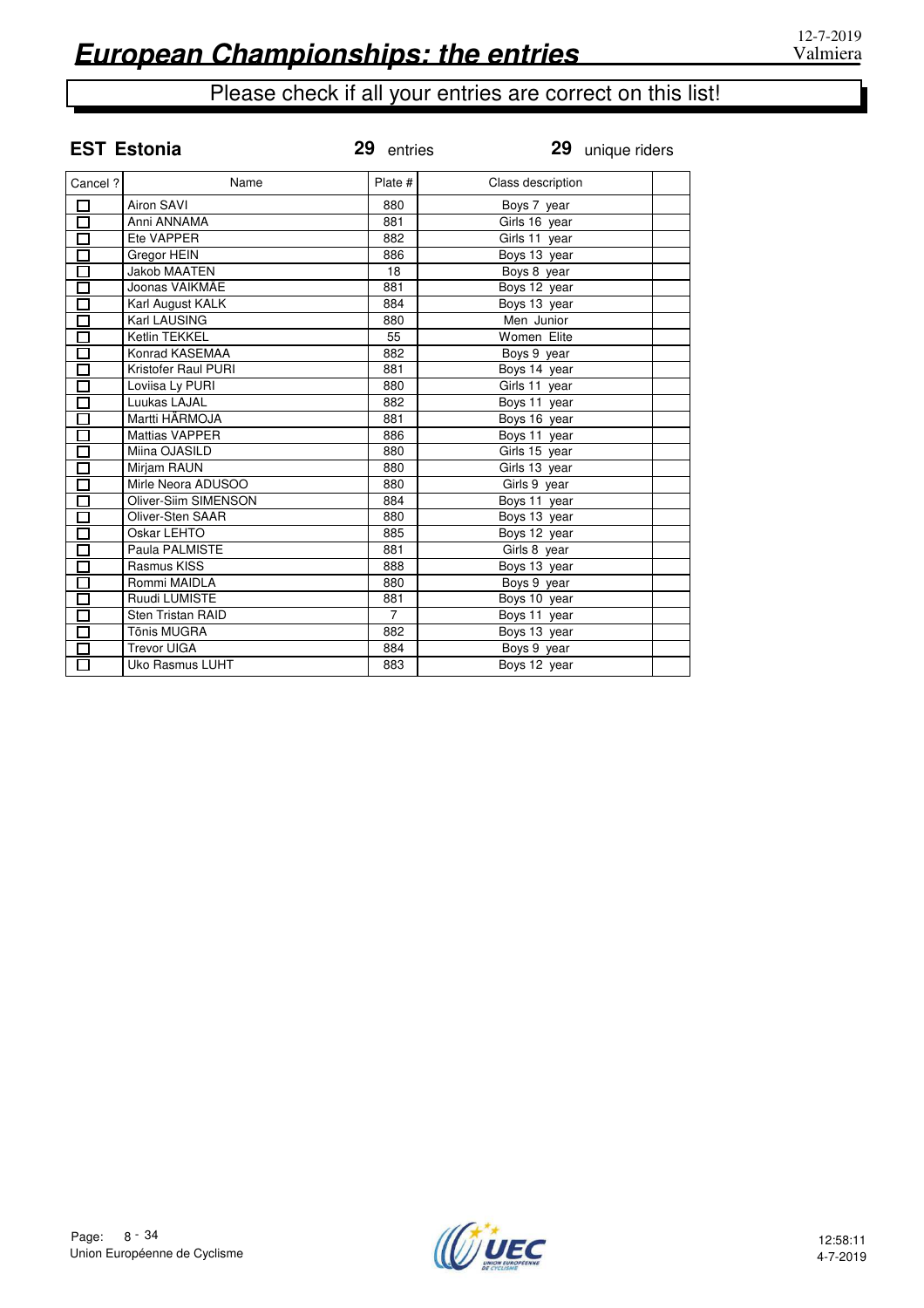| <b>FIN Finland</b>   |                      | 23 entries | 23 unique riders     |  |
|----------------------|----------------------|------------|----------------------|--|
| Cancel?              | Name                 | Plate #    | Class description    |  |
| $\square$            | Aku LAUKKANEN        | 796        | Boys 7 year          |  |
| $\overline{\Box}$    | Anton HOLMBERG       | 792        | Men 17 -24 year      |  |
| $\overline{\Xi}$     | Antti KÄNSÄLÄ        | 792        | Cruisers 35 -39 year |  |
|                      | Antti LAAKKONEN      | 791        | Boys 16 year         |  |
|                      | <b>Axel KANTANEN</b> | 794        | Boys 15 year         |  |
| <br> <br>            | Benjamin KOIVISTO    | 792        | Boys 13 year         |  |
|                      | Diana SITTNIKOW      | 791        | Girls 14 year        |  |
| $\overline{\square}$ | Eeli MÄKINEN         | 793        | Boys 10 year         |  |
| $\overline{\Box}$    | Eelis NURMI          | 792        | Boys 11 year         |  |
|                      | Elmo SANTALA         | 791        | Boys 8 year          |  |
| —<br>-<br>D          | Emil ISO-MARKKU      | 795        | Boys 8 year          |  |
|                      | Jere SANTALA         | 791        | Cruisers 40 -44 year |  |
| $\overline{\Box}$    | Joel AUTIO           | 796        | Boys 15 year         |  |
| $\overline{\Box}$    | Kaapo KURKELA        | 790        | Boys 9 year          |  |
| $\overline{\Xi}$     | Kasper HICKMAN       | 16         | Boys 11 year         |  |
|                      | Krister TÖRNROOS     | 790        | Boys 7 year          |  |
| $\overline{\Xi}$     | Leo AUTIO            | 794        | Men 17 - 24 year     |  |
|                      | Oskari KÄNSÄLÄ       | 794        | Boys 11 year         |  |
| $\overline{\Box}$    | Pyry KURKELA         | 791        | Boys 12 year         |  |
|                      | Saku KESKIAHO        | 793        | Boys 8 year          |  |
| 00<br>10             | Veikka SIVOLA        | 792        | Boys 7 year          |  |
|                      | Vilho SANTALA        | 791        | Boys 10 year         |  |
| ក៑                   | Vili LAUKKANEN       | 794        | Boys 7 year          |  |

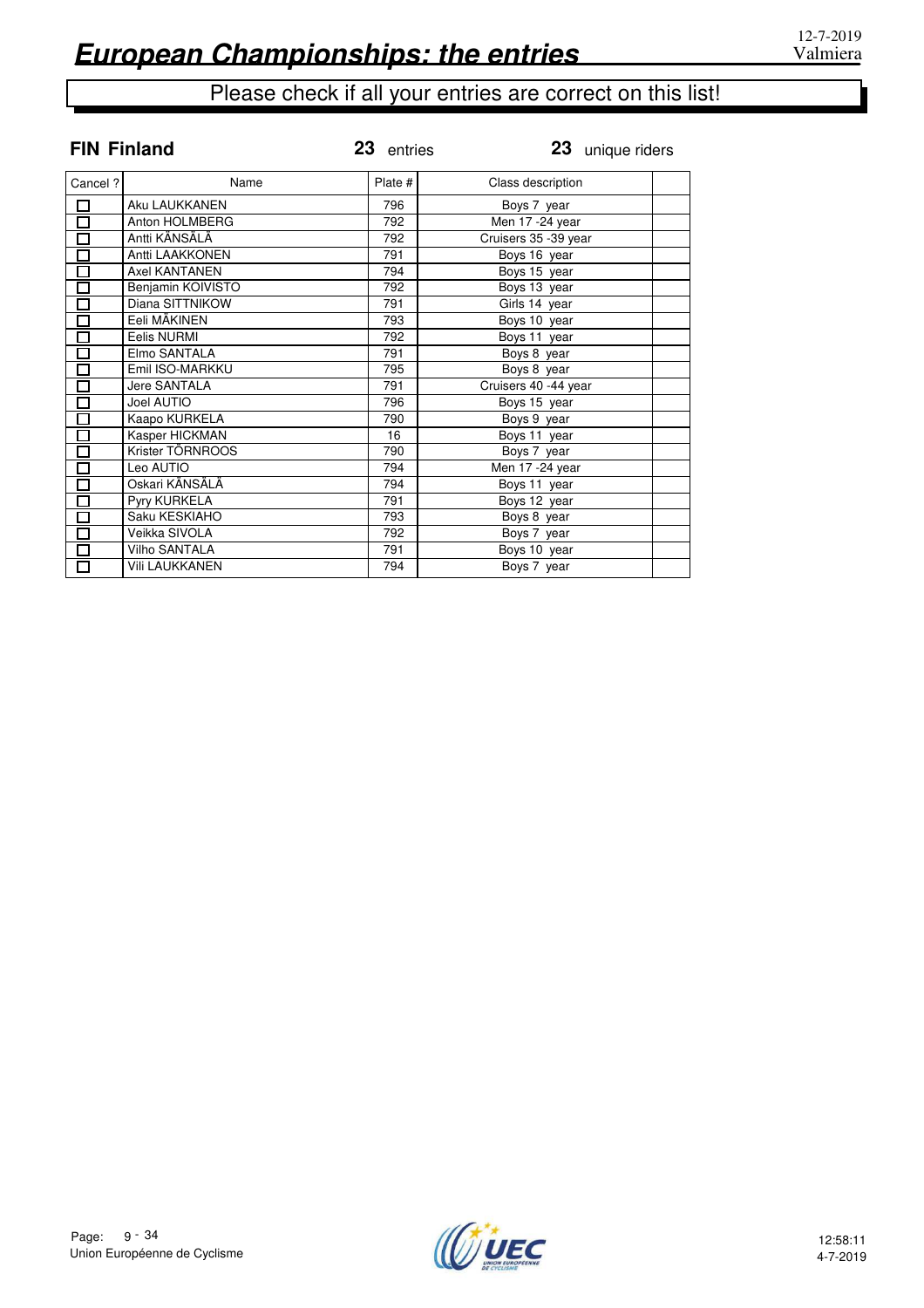**FRA France**

# Please check if all your entries are correct on this list!

| Cancel ?                 | Name                         | Plate #        | Class description         |  |
|--------------------------|------------------------------|----------------|---------------------------|--|
| П                        | Adam AUBIN                   | 122            | Boys 15 year              |  |
| □                        | Adrien RICHARD               | 170            | Boys 13 year              |  |
| П                        | Agathe BODINEAU              | 140            | Girls 15 year             |  |
| $\Box$                   | Alexandre MICHEL             | 103            | Boys 12 year              |  |
| $\Box$                   | Alexandre MONLEON            | 122            | Men 30 -34 year           |  |
| П                        | Alexandre MONLEON            | 145            | Cruisers 30 -34 year      |  |
| П                        | Alexis BONNAY                | 127            | Men Junior                |  |
| $\Box$                   | Alexis PIECZANOWSKY          | 12             | Boys 16 year              |  |
| П                        | Alyssa DARD                  | $\overline{2}$ | Girls 10 year             |  |
| П                        | Ambre QUERE                  | 100            | Girls 11 year             |  |
| П                        | Amidou MIR                   | 436            | Men Elite                 |  |
| Π                        | Anaia ISTIL                  | 194            | Men Junior                |  |
| $\mathcal{L}$            | Anaïs GAND                   | 129            | Women Junior              |  |
| Π                        | Anaïs GARNIER                | 6              | Girls 12 year             |  |
|                          | Andréas TURGIS               | F87            | Boys 14 year              |  |
| $\mathcal{L}$            | Anne Lise CORLAY             | 109            | Girls 16 year             |  |
| E.                       | Anne PRAUD                   | V <sub>5</sub> | Cruiser Women 40 +        |  |
| П                        | Arno CONNE PERRIN            | 105            | Boys 16 year              |  |
|                          | Arohn LO SHUNG LINE          | 166            | Boys 11 year              |  |
| П                        | Axel ROUSSEY SENTIS          | 127            | Boys 12 year              |  |
| Π                        | Axelle ETIENNE               | 13             | Women Elite               |  |
| П                        | <b>Basile ANSART LAYRAC</b>  | 104            | Boys 13 year              |  |
| Π                        | Bastien CLIQUOTEAUX DANTIGNY | 8              | Boys 10 year              |  |
| $\overline{\phantom{0}}$ | <b>Benoit BEAUSSAC</b>       | 136            | Cruisers 50 +             |  |
| $\Box$                   | Bérénice FAVRE               | 016            | Girls 13 year             |  |
| П                        | Camille FORMAUX              | 100            | Girls 9 year              |  |
| $\overline{\phantom{0}}$ | Camille HABERT               | 115            | Girls 10 year             |  |
| П                        | Camille IMBERT               | 05             | Women Junior              |  |
| $\Box$                   | Camille MAIRE                | 777            | Women Elite               |  |
| П                        | Capucine FAVRE               | 3              | Girls 16 year             |  |
| П                        | Cedric DECOR                 | 164            | Cruisers 35 - 39 year     |  |
| П                        | Cedric LLORENS               | 191            | Cruisers 25 - 29 year     |  |
| $\Box$                   | Célia GARNIER                | 116            | Girls 13 year             |  |
| $\Box$                   | César HAPKA                  | 132            | Boys 11 year              |  |
| П                        | Charlotte MOROT              | 013            | Women Elite               |  |
| П                        | <b>Charlotte ROSNET</b>      | 812            | Women Elite               |  |
| II.                      | Chloe BREHIN                 | 16             | Girls 16 year             |  |
| Г                        | Chris ALDON                  | 153            | Men Junior                |  |
|                          | Christelle BAUDOIN           | 100            | Cruiser Women 40 +        |  |
|                          | <b>Christophe TARDIVET</b>   | 01             | Cruisers 45 -49 year      |  |
|                          | Clara HAPKA                  | 135            | Women 17 -24 year         |  |
| $\overline{\phantom{a}}$ | Corentin DUBOIS              | 210            | Men Elite                 |  |
| $\Box$                   | Dimitri DAVID                | 198            | Cruisers 30 -34 year      |  |
| П                        | Dominique CHARRON            | 196            | Cruisers 45 -49 year      |  |
| П                        | Eddy CLERTE                  | 815            | Men Elite                 |  |
| П                        | Eléna GRADYS                 | 139            | Girls 10 year             |  |
| П                        | Elodie MERROUCHE             | 04             | Cruiser Women 30 -39 year |  |
| Π                        | Enzo DE LA HOGUE             | 15             | Boys 13 year              |  |
| Ī.                       | Enzo LALESNEL                | 112            | Boys 15 year              |  |
| $\overline{\phantom{a}}$ | Enzo LECLERC                 | 5              | Boys 14 year              |  |
| П                        | Enzo VIDAL                   | 141            | Boys 12 year              |  |
| П                        | Ethan CHAVDIA                | 128            | Boys 11 year              |  |
| П                        | Evan OLIVIERA                | 16             | Boys 12 year              |  |
| $\mathcal{L}$            | Ewen CHAHEN                  | 107            | Boys 10 year              |  |
| П                        | Flavien PUGINIER             | F98            | Men 17 - 24 year          |  |
| Π                        | Flavio ROBLES                | 115            | Cruisers 15 -16           |  |
| П                        | Hugo MARSZALEK               | 13             | Men Junior                |  |
| П                        | Ines LUMINEAU                | 017            | Girls 15 year             |  |
| П                        | Jean Baptiste REY            | 18             | Cruisers 40 -44 year      |  |
| ᄗ                        | Jean Camille THOMAS          | 105            | Cruisers 40 -44 year      |  |
| □                        | Jeremy BODZEN                | 16             | Men Junior                |  |
|                          |                              |                |                           |  |

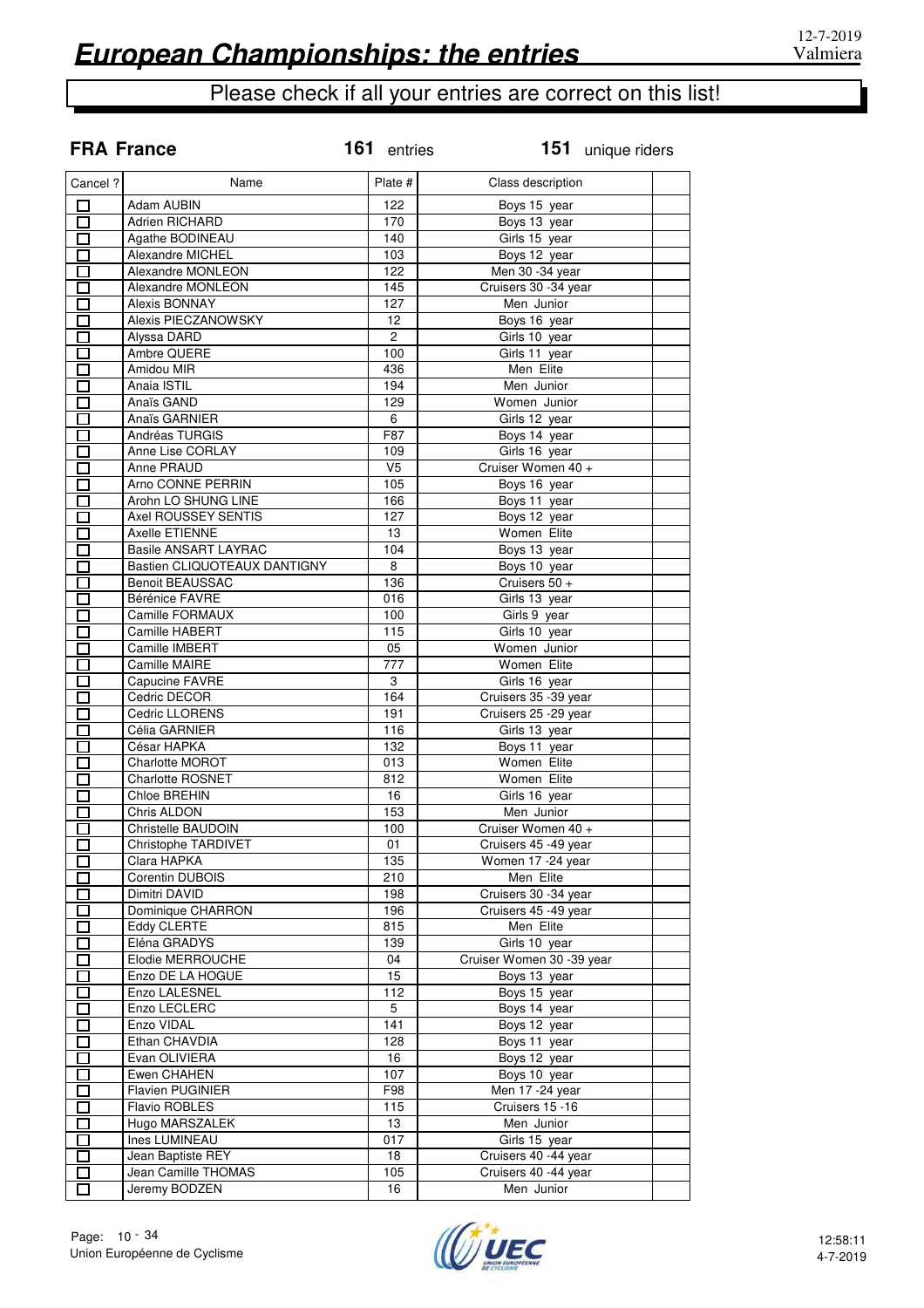|          | <b>FRA France</b>         | 161 entries             | 151 unique riders         |  |
|----------|---------------------------|-------------------------|---------------------------|--|
| Cancel ? | Name                      | Plate #                 | Class description         |  |
| $\Box$   | Jérémy RENCUREL           | 29                      | Men Elite                 |  |
| П        | Jérôme MOLLIER            | 8                       | Cruisers 40 -44 year      |  |
| $\Box$   | Jordan EGREMY             | 25                      | Cruisers 17 -24 year      |  |
| П        | Joris BEGUIN              | 148                     | Men Junior                |  |
| П        | Joris DAUDET              | 33                      | Men Elite                 |  |
|          | Jules TORRES              | $\overline{7}$          | Boys 13 year              |  |
| П        | Kenji DARD                | 102                     | Boys 13 year              |  |
| П        | Kevin DELPORTE            | 175                     | Men 30 -34 year           |  |
| $\Box$   | Kevin DELPORTE            | $\overline{4}$          | Cruisers 30 - 34 year     |  |
| П        | Laïla PEULOT              | 129                     | Girls 10 year             |  |
| П        | Laurent KOMPAORE          | 131                     | Cruisers 45 -49 year      |  |
| П        | Léa BRINDJONC             | 151                     | Cruiser Girls 13 -16 year |  |
| П        | Léa BRINDJONC             | 07                      | Girls 15 year             |  |
|          | Lenny ALBARET             | 144                     | Boys 15 year              |  |
| П        | Lenny ALBARET             | 018                     | Cruisers 15 -16           |  |
| П        | Lenny GALIC               | 121                     | Cruisers 15 -16           |  |
| $\Box$   | Leo ACCARD                | 3                       | Boys 14 year              |  |
| П        | Leo ACCARD                | 192                     | Cruisers 13 -14           |  |
| П        | Leo GAROYAN               | 01                      | Men Elite                 |  |
| П        | Léonice PORCHERON BAUDOIN | 105                     | Girls 16 year             |  |
| $\Box$   | Léonie DRUART             | 8                       | Girls 14 year             |  |
| П        | Lexie KESSLER             | 106                     | Girls 9 year              |  |
| П        | Lily SOLER                | 119                     | Girls 10 year             |  |
| П        | Lino HARSCOET             | 15                      | Boys 11 year              |  |
| 口        | Loris LUCRY               | 017                     | Cruisers 15 -16           |  |
| $\Box$   | Loris PALLAY              | 112                     | Boys 9 year               |  |
| П        | Louis JOIN GUENET         | 160                     | Boys 9 year               |  |
| П        | Louison ROUSSEAU          | $\overline{7}$          | Boys 16 year              |  |
| П        | Louna MERROUCHE           | 104                     | Girls 13 year             |  |
| П        | Lucas CHAPON              | 155                     | Men Junior                |  |
| П        | Ludivine SERVELLE         | V13                     | Cruiser Women 40 +        |  |
| П        | Luisa LHEUREUX            | 137                     | Girls 12 year             |  |
| П        | Lukas CHAUDUN             | $\overline{3}$          | Boys 10 year              |  |
| П        | Macleo MEYNIER            | 103                     | Men Junior                |  |
|          | Mailis LE GOUAREGUER      | 141                     | Girls 14 year             |  |
|          | Maiwenn DIEUAIDE          | $\overline{\mathbf{4}}$ | Girls 16 year             |  |
|          | Malika FALLOT PEULOT      | 013                     | Cruiser Women 30 -39 year |  |
|          | Malika FALLOT PEULOT      | 148                     | Women $25 +$              |  |
|          | Manel GOETGHELUCK         | 108                     | Girls 9 year              |  |
| II.      | Manon IMBERT              | 100                     | Girls 13 year             |  |
| П        | Manon LECLERC             | 103                     | Girls 10 year             |  |
| П        | Manon VALENTINO           | 971                     | Women Elite               |  |
|          | Mariane BELTRANDO         | $\overline{c}$          | Girls 16 year             |  |
| П        | Marie LEWINTRE            | 146                     | Women $25 +$              |  |
| П        | Marion VIRIAT             | 104                     | Girls 9 year              |  |
| $\Box$   | Mathilde DOUDOUX          | 28                      | Women Elite               |  |
| П        | Mathilde MACRON           | 016                     | Girls 11 year             |  |
| П        | Mathis CARLIER            | 17                      | Boys 16 year              |  |
| П        | Mathis JACQUET            | 180                     | Boys 15 year              |  |
| $\Box$   | Matteo FAURE              | 16                      | Boys 13 year              |  |
| П        | Maxime HABERT             | 16                      | Boys 14 year              |  |
| П        | Maxime HABERT             | 131                     | Cruisers 13 -14           |  |
| П        | Mélanie COUDRAY           | 5                       | Women $25 +$              |  |
| $\Box$   | Mikael CHALVON            | 016                     | Cruisers 35 -39 year      |  |
| $\Box$   | Mila MONNANTEUIL          | 132                     | Girls 13 year             |  |
| П        | Nathan ALBOUY             | 193                     | Cruisers 13 -14           |  |
| П        | Nathan OLIVIERA           | 18                      | Boys 11 year              |  |
| $\Box$   | Nathanaël DIEUAIDE        | 161                     | Men Junior                |  |
| П        | Néo IFIANTEPIA            | 141                     | Boys 10 year              |  |
| П        | Nicolas HELFER            | 105                     | Cruisers 17 - 24 year     |  |
| П        | Nicolas TARIS             | 8                       | Cruisers 45 -49 year      |  |
|          | <b>Olivier IMBERT</b>     | $\overline{c}$          | Cruisers 45 -49 year      |  |

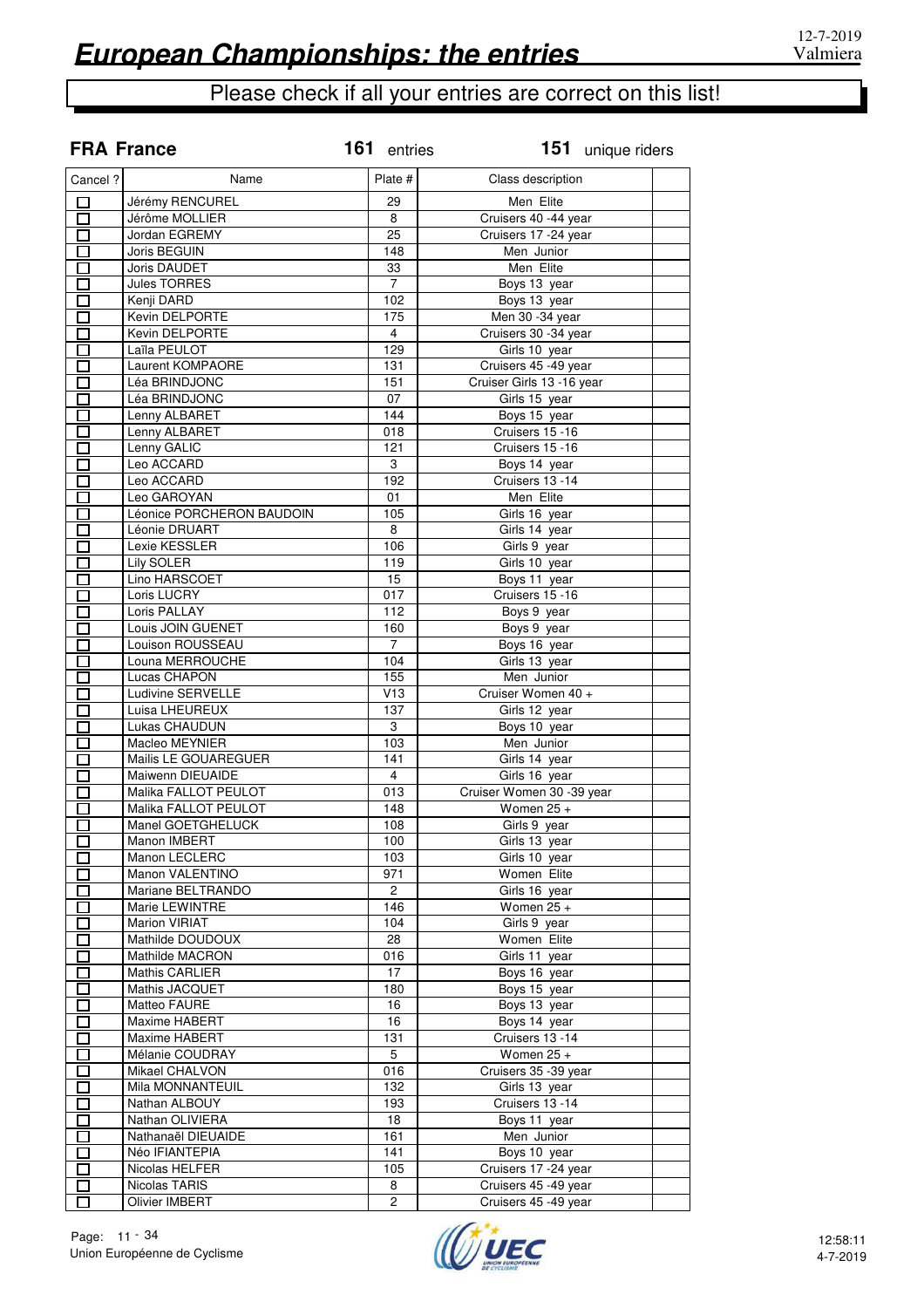|                   | <b>FRA France</b>       | 161 entries       | 151 unique riders         |
|-------------------|-------------------------|-------------------|---------------------------|
| Cancel ?          | Name                    | Plate #           | Class description         |
| П                 | Pierre GEISSE           | 012               | Boys 15 year              |
| □                 | Pierre GEISSE           | 011               | Cruisers 15 -16           |
| П                 | Pierre Louis SAILLET    | $\overline{150}$  | Cruisers 25 - 29 year     |
| П                 | Quentin GUIGOU          | 17                | Boys 10 year              |
| П                 | Raphael CATENACCI       | 101               | Boys 16 year              |
| $\Box$            | Raphael CATENACCI       | 18                | Cruisers 15 -16           |
| П                 | Raphaël MONTUSCLAT      | 6                 | Boys 12 year              |
| П                 | Robin GENESTRONI        | 18                | Men Junior                |
| П                 | Rodolphe DAVID          | 195               | Cruisers 25 - 29 year     |
| $\overline{\Box}$ | Romain CATENACCI        | 102               | Men Elite                 |
| $\Box$            | Romain MAHIEU           | 100               | Men Elite                 |
| П                 | Romain MAYET            | 974               | Men Elite                 |
|                   | Romain RACINE           | 254               | Men Elite                 |
| П                 | Sacha MIRAMAND          | $\overline{129}$  | Boys 12 year              |
| П                 | Sandrine DEBEURE        | 152               | Cruiser Women 30 -39 year |
| П                 | Serge HONDE             | 197               | Cruisers 50 +             |
| П                 | Simba DARNAND           | 26                | Men Elite                 |
| П                 | Soline SADROWSKI        | 110               | Girls 9 year              |
| П                 | Sylvain ANDRE           | $\overline{1}$    | Men Elite                 |
| П                 | Tatyan LUI HIN TSAN     | $\overline{01}$   | Men Junior                |
| П                 | <b>Tessa MARTINEZ</b>   | 113               | Women Junior              |
|                   | Théo CHAPELLE           | 690               | Men Elite                 |
| П                 | Théo ROIROI             | 117               | Men 17 -24 year           |
| П                 | Thibault DUPONT         | 264               | Men 17 - 24 year          |
| $\Box$            | <b>Thibault DUPONT</b>  | 188               | Cruisers 17 -24 year      |
| $\Box$            | Thomas JACQUIN          | 116               | Boys 15 year              |
| П                 | Thomas JOUVE            | 282               | Men Elite                 |
| П                 | Thomas LETELLIER        | 185               | Boys 16 year              |
| П                 | <b>Tim GAUMIOT</b>      | F96               | Boys 13 year              |
| 口                 | <b>Titouan FAURE</b>    | 134               | Boys 11 year              |
| П                 | <b>Tom CLEMENT</b>      | 18                | Boys 14 year              |
|                   | Tom HAPKA               | 194               | Cruisers 13 -14           |
| П                 | Tom WON FAH HIN         | 136               | Boys 15 year              |
| $\Box$            | Tommy Lee BERTON        | $\frac{115}{115}$ | Men 17 - 24 year          |
| П                 | <b>Valentin MEUNIER</b> | 18                | Boys 12 year              |
| П                 | Victor AGOSTI           | 182               | Boys 15 year              |
| П                 | <b>William KERANDEL</b> | 126               | Cruisers 45 -49 year      |
| П                 | Zian LEMEE              | $\overline{12}$   | Boys 13 year              |

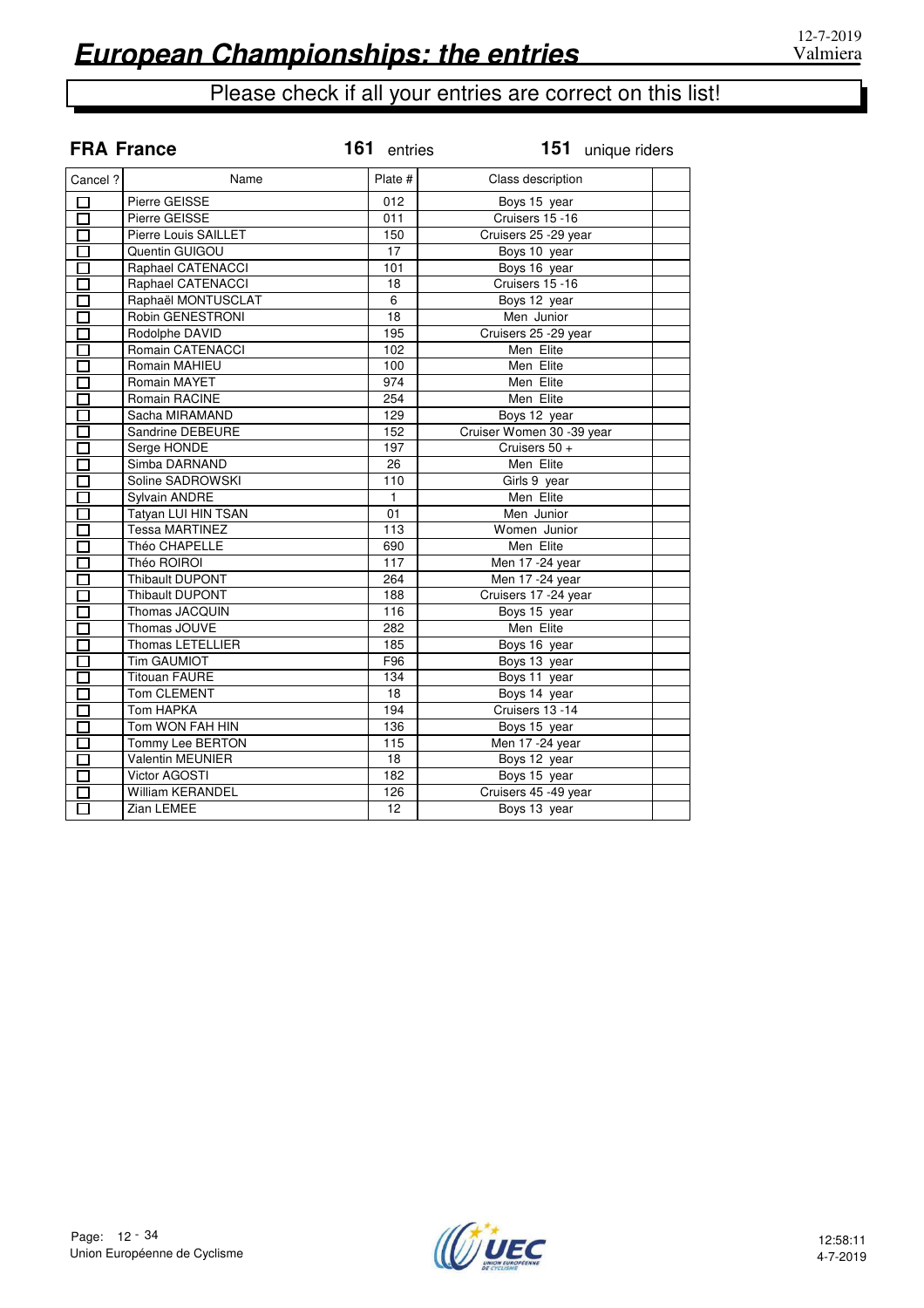**GBR Great Britain**

## Please check if all your entries are correct on this list!

| Cancel ?                    | Name                    | Plate #                 | Class description         |  |
|-----------------------------|-------------------------|-------------------------|---------------------------|--|
| П                           | <b>Andrew SHAW</b>      | 016                     | Cruisers 45 -49 year      |  |
|                             | Arlo PHELAN             | 423                     | Boys 14 year              |  |
| П                           | Arlo PHELAN             | 413                     | Cruisers 13 -14           |  |
| П                           | <b>Ben CORNISH</b>      | 423                     | Boys 12 year              |  |
| П                           | <b>Bethany SHRIEVER</b> | 911                     | Women Elite               |  |
| $\mathcal{L}_{\mathcal{A}}$ | <b>Brynley SAVAGE</b>   | 402                     | Men 17 -24 year           |  |
| Π                           | Callum KNIGHT           | 411                     | Men 17 - 24 year          |  |
| П                           | Callum KNIGHT           | 17                      | Cruisers 17 -24 year      |  |
| П                           | Casey MARKLEY           | 414                     | Boys 13 year              |  |
| E.                          | Corey BROWN             | 412                     | Boys 9 year               |  |
| Γ                           | Darren O'BRIEN          | 405                     | Cruisers 45 -49 year      |  |
|                             | Dean REEVES             | 421                     | Men 17 - 24 year          |  |
|                             | Ella BARNWELL           | 418                     | Women 17 - 24 year        |  |
|                             | Elsa RENDALL TODD       | 410                     | Cruiser Girls 12 -        |  |
|                             | Elsa RENDALL TODD       | 02                      | Girls 11 year             |  |
|                             | Emie SEWARD             | $\overline{4}$          | Girls 9 year              |  |
|                             | Emily BLACK             | 405                     | Girls 12 year             |  |
| $\sim$                      | Felix LOPEZ             | 13                      | Boys 9 year               |  |
|                             | Finley HOUGH            | 405                     | Boys 10 year              |  |
|                             | Freddie DUDMAN          | 433                     | Boys 10 year              |  |
|                             | <b>Harry KEET</b>       | 407                     | Boys 10 year              |  |
| $\sim$                      | James CLITHEROE         | $\overline{\mathbf{c}}$ | Boys 9 year               |  |
| $\sim$                      | Jamie RABBETT           | 409                     | Boys 10 year              |  |
| $\mathcal{L}_{\mathcal{A}}$ | Jenson HUNT             | 406                     | Boys 9 year               |  |
| $\mathcal{L}_{\mathcal{A}}$ | Kye WHYTE               | 87                      | Men Elite                 |  |
| $\overline{\phantom{a}}$    | Kyle EVANS              | 6                       | Men Elite                 |  |
| $\sim$                      | Lauren STACK            | $\overline{2}$          | Women 17 - 24 year        |  |
| $\overline{\phantom{0}}$    | Laurie Anne CARRUTHERS  | 8                       | Girls 10 year             |  |
| $\mathcal{L}_{\mathcal{A}}$ | Leo FORSYTH-SNELL       | 433                     | Boys 16 year              |  |
| $\mathcal{L}$               | Lexi CARRUTHERS         | 06                      | Girls 13 year             |  |
| Ω                           | Lily BRINDLE            | 014                     | Girls 13 year             |  |
| П                           | Megan KIRBY             | 411                     | Girls 14 year             |  |
| ٦                           | Michael GOUGH           | V <sub>6</sub>          | Cruisers 50 +             |  |
| П                           | Morgan HASLAM           | 13                      | Cruiser Girls 13 -16 year |  |
|                             | Morgan HASLAM           | 410                     | Girls 15 year             |  |
| П                           | Noah EVERLY             | 435                     | Boys 10 year              |  |
|                             | Oliver COPPING          | 403                     | Boys 10 year              |  |
| $\mathcal{L}^{\mathcal{L}}$ | <b>Oliver KENDALL</b>   | 6                       | Boys 11 year              |  |
|                             | Paddy SHARROCK          | 515                     | Men Elite                 |  |
|                             | Quillan ISIDORE         | 164                     | Men Elite                 |  |
|                             | Remi GODFREY            | 017                     |                           |  |
| J.                          |                         |                         | Girls 11 year             |  |
|                             | Rocky O'BRIEN           | 414                     | Cruisers 13 -14           |  |
|                             | Ross CULLEN             | 5                       | Men Junior                |  |
|                             | Ryan MARTIN             | 410                     | Men Junior                |  |
|                             | Skye MAVOLWANE WRIGHT   | 409                     | Cruiser Girls 13 -16 year |  |
|                             | Skye MAVOLWANE WRIGHT   | 408                     | Girls 13 year             |  |
|                             | Sophie LEWIS            | 419                     | Women 17 -24 year         |  |
|                             | Tabitha RENDALL         | 406                     | Cruiser Women 40 +        |  |
|                             | Tabitha RENDALL         | 417                     | Women $25 +$              |  |
|                             | <b>Taylor HUNT</b>      | 7                       | Boys 12 year              |  |
| $\sim$                      | Tre WHYTE               | 78                      | Men Elite                 |  |
| $\mathbf{r}$                | William GOODE           | 412                     | Boys 15 year              |  |
| $\overline{\phantom{a}}$    | William GOODE           | 412                     | Cruisers 15 -16           |  |
|                             | Xander MAVOLWANE WRIGHT | 410                     | Boys 11 year              |  |
| $\sim$                      | Zach RENDALL TODD       | 415                     | Cruisers 15 -16           |  |
| $\mathcal{L}$               | Zara HARRIS             | 400                     | Girls 11 year             |  |
|                             |                         |                         |                           |  |

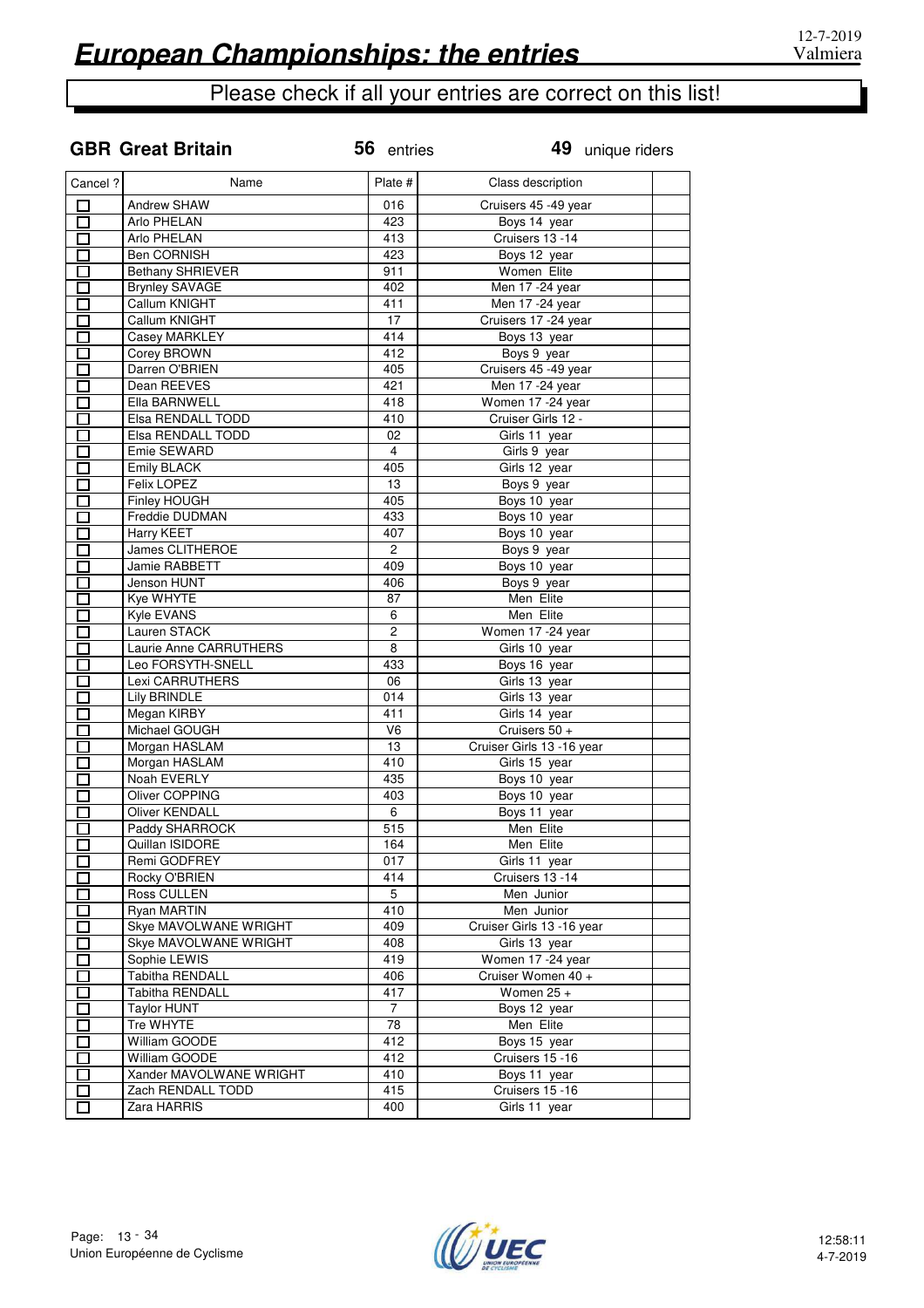| 26 unique riders |
|------------------|
|                  |
|                  |
|                  |
|                  |
|                  |
|                  |
|                  |
|                  |
|                  |
|                  |
|                  |
|                  |
|                  |
|                  |
|                  |
|                  |
|                  |
|                  |
|                  |
|                  |
|                  |
|                  |
|                  |
|                  |
|                  |
|                  |
|                  |
|                  |

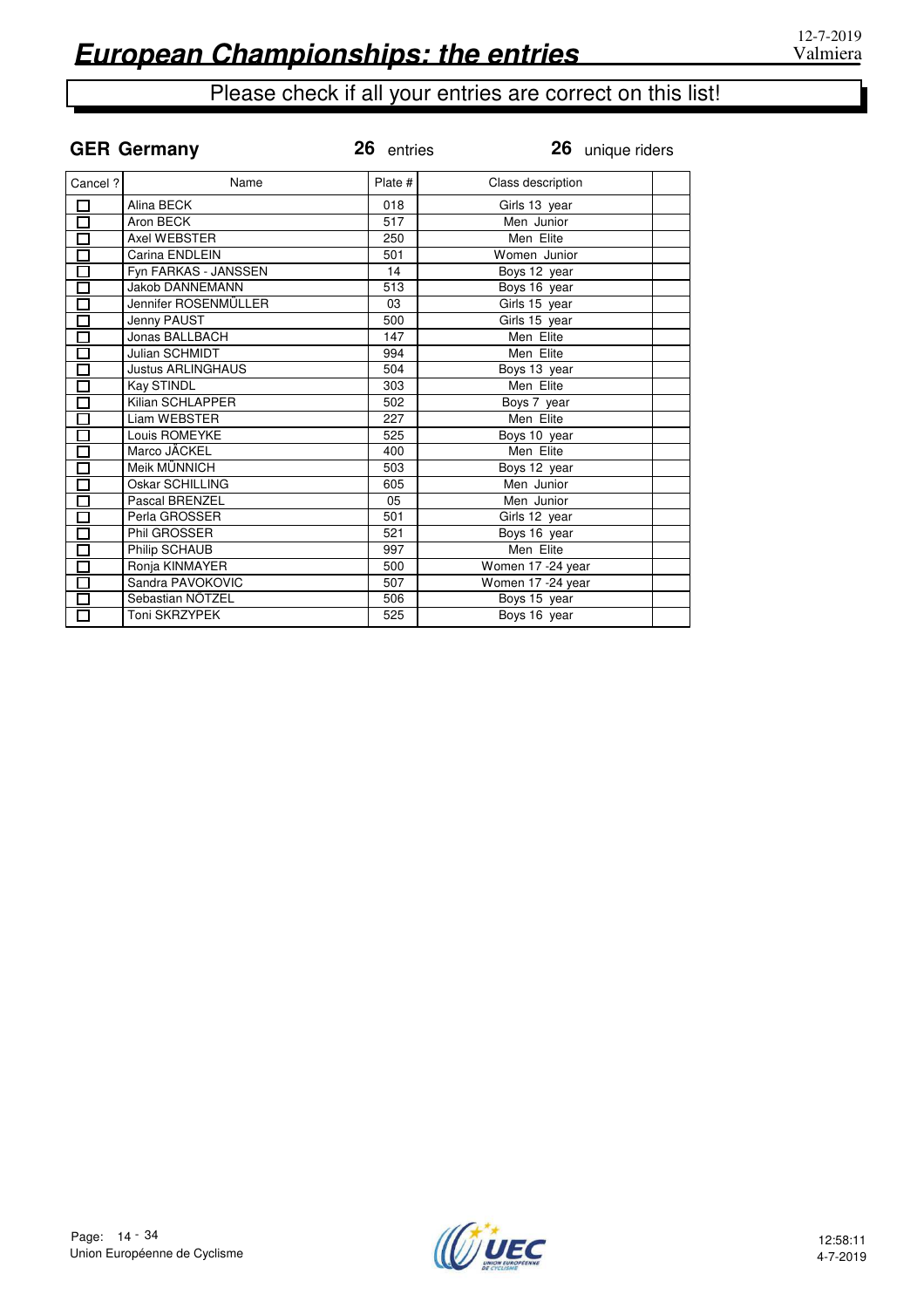|  | <b>HUN Hungary</b> |  |
|--|--------------------|--|
|  |                    |  |

**2** entries

| Cancel? | Name               | Plate #      | Class description |  |
|---------|--------------------|--------------|-------------------|--|
|         | Bence BUJAKI       | 697          | Men Elite         |  |
|         | Boldizsár ZSEMBERY | $97^{\circ}$ | Boys 12 year      |  |

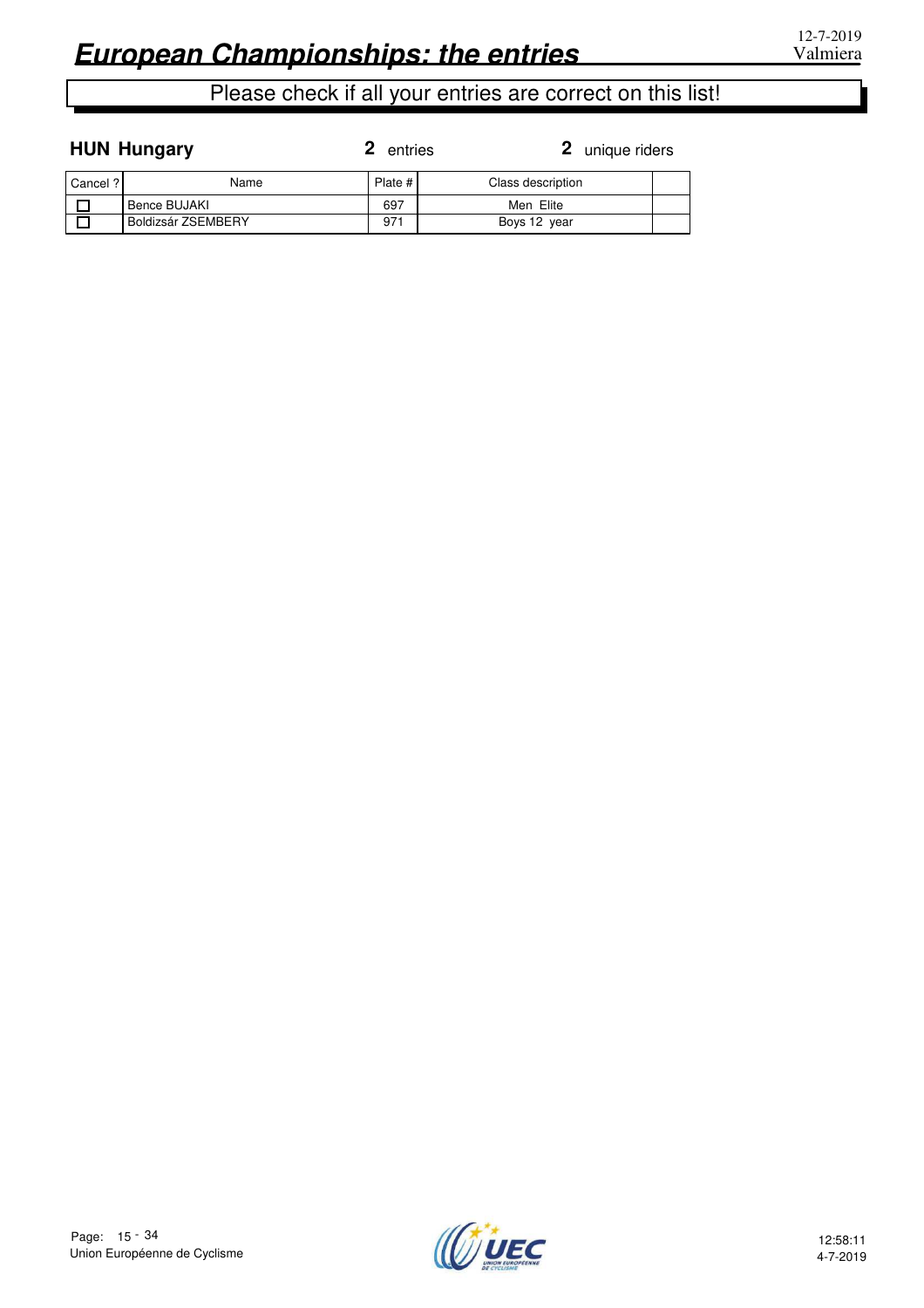| <b>IRL</b> Ireland |                | 10.<br>entries | 9<br>unique riders |  |
|--------------------|----------------|----------------|--------------------|--|
| Cancel ?           | Name           | Plate #        | Class description  |  |
| 口                  | Carly HAYES    | 16             | Girls 10 year      |  |
| $\Box$             | Ciara O'GORMAN | 481            | Boys 16 year       |  |
| П                  | Danny O'GORMAN | 488            | Boys 13 year       |  |
| П                  | Emma NOONAN    | 480            | Girls 9 year       |  |
| П                  | Kyle ANDERSON  | 484            | Men 17 -24 year    |  |
| П                  | Noelle NOONAN  | 480            | Cruiser Women 40 + |  |
| $\Box$             | Noelle NOONAN  | 483            | Women $25 +$       |  |
| П                  | Owen NOONAN    | 488            | Boys 11 year       |  |
| П                  | Reuben BYRNE   | 483            | Boys 10 year       |  |
| 口                  | Ted NOONAN     | 485            | Men $35 +$         |  |

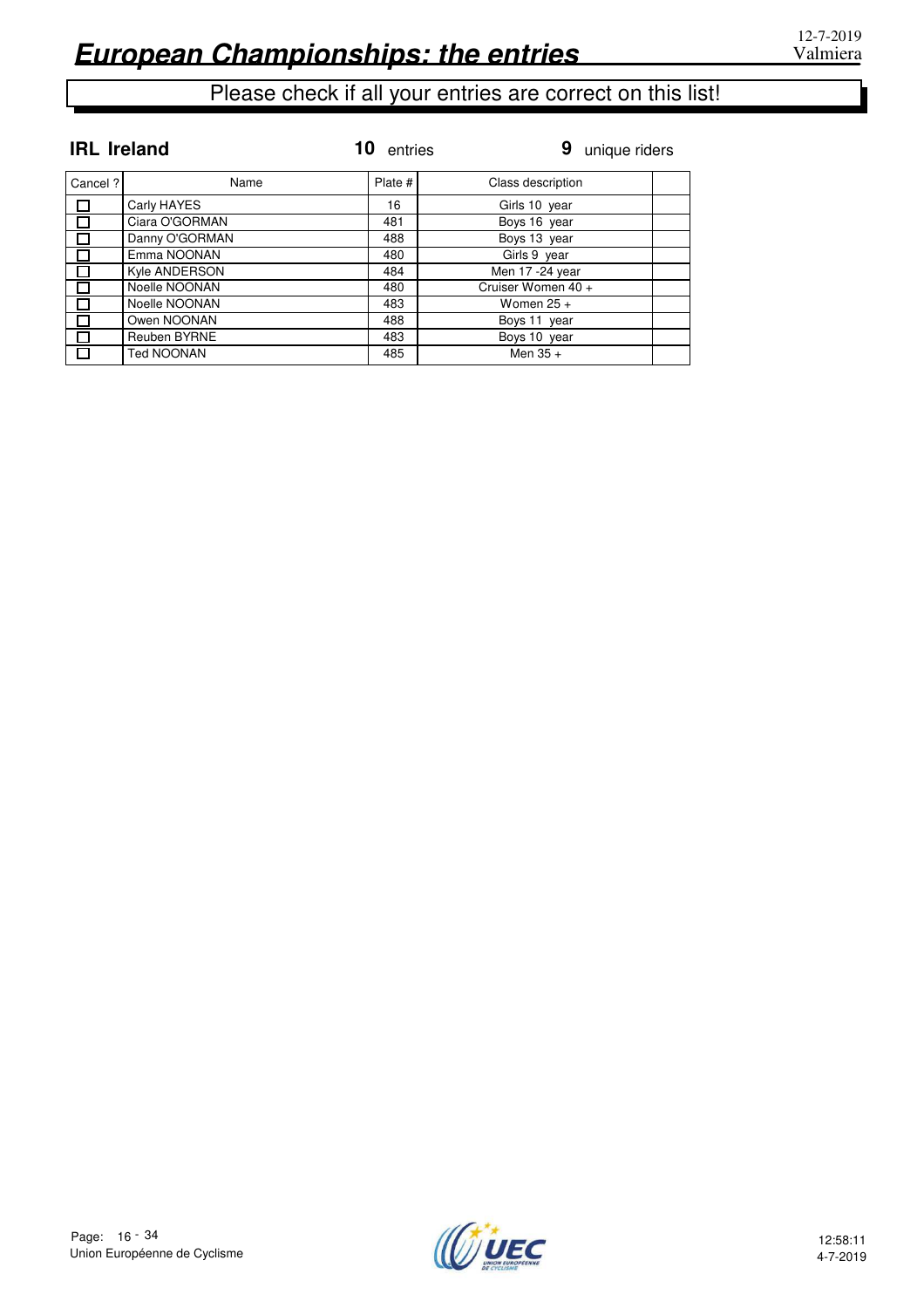| <b>ITA Italia</b>            |                    | 22 entries     | 21 unique riders  |
|------------------------------|--------------------|----------------|-------------------|
| Cancel ?                     | Name               | Plate #        | Class description |
| 口                            | Alessandro BIELLI  | 600            | Boys 13 year      |
| $\overline{\square}$         | Alice BRAGHI       | 11             | Girls 12 year     |
| $\Box$                       | Federico DE VECCHI | 07             | Men Junior        |
|                              | Federico PASA      | 601            | Boys 12 year      |
| 2002<br>200                  | Giacomo FANTONI    | 117            | Men Elite         |
|                              | Giacomo GARGAGLIA  | 608            | Men Elite         |
|                              | lacopo SPREAFICO   | 608            | Boys 13 year      |
| $\overline{\square}$         | Leonardo CASSANTA  | 609            | Boys 16 year      |
| $\overline{\Box}$            | Marco RADAELLI     | 691            | Boys 16 year      |
| $\Box$                       | Marco RADAELLI     | 11             | Cruisers 15 -16   |
| $\Box$                       | Martti SCIORTINO   | 206            | Men Elite         |
| $\overline{\Box}$            | Matteo FERRARI     | 622            | Boys 11 year      |
|                              | Matteo MARIANI     | 620            | Boys 9 year       |
| Ō                            | Matteo TUGNOLO     | 4              | Boys 16 year      |
| $\overline{\Xi}$             | Mattia FURLAN      | 74             | Men Elite         |
|                              | Mattia GIRLANDA    | 632            | Men Junior        |
|                              | Michele TOMIZIOLI  | 284            | Men Elite         |
| $\overline{\Box}$            | Pietro SPREAFICO   | 617            | Boys 10 year      |
| $\overline{\Box}$            | Riccardo RIZZARDI  | 623            | Boys 16 year      |
| $\overline{\square}$         | Roberto CRISTOFOLI | 133            | Men Elite         |
| $\overline{\overline{\Box}}$ | Tommaso FRIZZARIN  | 23             | Boys 14 year      |
| $\overline{\Box}$            | Tommaso GASPAROLI  | $\overline{2}$ | Boys 16 year      |

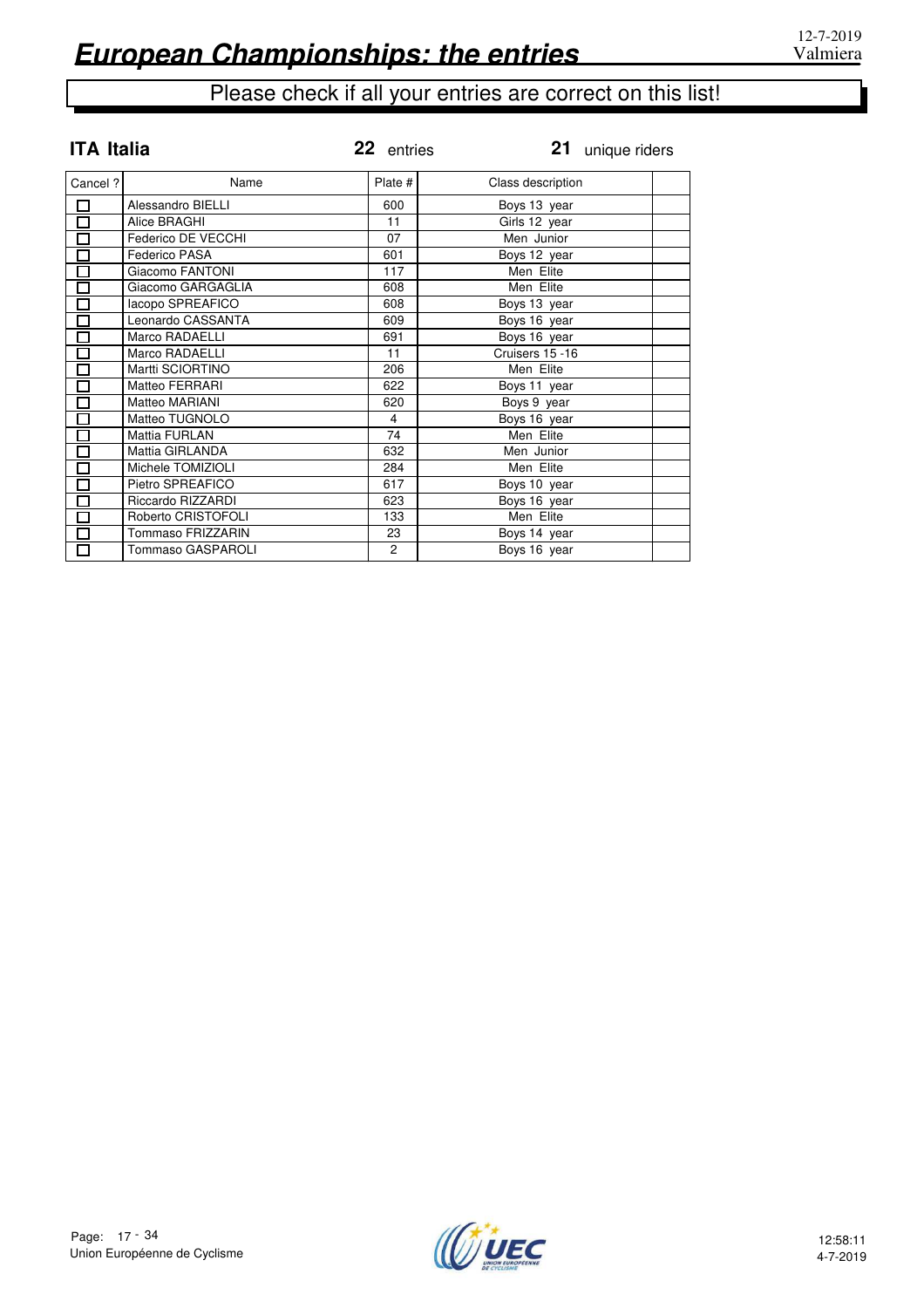| <b>LAT Latvia</b> |                                          | 237 entries     | 230 unique riders            |  |
|-------------------|------------------------------------------|-----------------|------------------------------|--|
| Cancel ?          | Name                                     | Plate #         | Class description            |  |
| □                 | Adelina KARKLINA                         | 804             | Girls 11 year                |  |
| П                 | <b>Adrians JERMAKOVS</b>                 | 827             | Boys 12 year                 |  |
| П                 | <b>Adrians SUDMALIS</b>                  | 829             | Boys 10 year                 |  |
| П                 | Agris BERZINS                            | 814             | Boys 9 year                  |  |
| П                 | Aivo Edgars ASARIS                       | 830             | Boys 9 year                  |  |
| П                 | <b>Alberts VEINBERGS</b>                 | 807             | Boys 8 year                  |  |
| П                 | Aleksis LANSO                            | 828             | Boys 7 year                  |  |
| П                 | Alise Anna BOIKOVA                       | 850             | Boys 11 year                 |  |
| $\Box$            | Alise ZELVE                              | 802             | Girls 7 year                 |  |
| П                 | <b>Alvis LANSO</b>                       | 800             | Cruisers 40 -44 year         |  |
| $\Box$            | Andis KULITIS                            | 848             | Boys 9 year                  |  |
| $\Box$            | Anna PEDRAUDZE                           | 11              | Girls 8 year                 |  |
| П                 | Ansis USKAURS                            | 805             | Men 17 - 24 year             |  |
| П                 | Aris KOSKO                               | 824             | Boys 7 year                  |  |
| $\Box$            | <b>Armands BRAUNS</b>                    | 830             | Boys 13 year                 |  |
| $\Box$            | Armands GULBIS                           | 828             | Boys 9 year                  |  |
| П                 | Artis ZEMRUKIS                           | 812             | Cruisers 17 -24 year         |  |
| П                 | Arturs Roberts KRUMINS                   | 816             | Boys 11 year                 |  |
| $\blacksquare$    | <b>Beate ZIHARE</b>                      | 801             | Girls 16 year                |  |
| $\Box$            | <b>Bruno HARTMANIS</b>                   | 825             | Boys 10 year                 |  |
| П                 | <b>Bruno VANAGS</b>                      | 12 <sup>2</sup> | Boys 8 year                  |  |
| П                 | Daniels EGLITIS                          | 815             | Boys 16 year                 |  |
| $\blacksquare$    | Daniels OZOLS                            | 806             | Boys 13 year                 |  |
| П                 | Davis Janis ELBRETS                      | 809             | Boys 14 year                 |  |
| П                 | Davis Kristers DAMBITIS                  | 810             | Boys 13 year                 |  |
| П                 | Deivids Bruno BERGMANIS<br>Dominiks ZUSS | 811<br>810      | Cruisers 17 -24 year         |  |
| $\Box$            |                                          | 18              | Boys 7 year                  |  |
| $\Box$<br>$\Box$  | Edgars LANGMANIS<br>Edgars REGZDINS      | 804             | Boys 13 year<br>Boys 13 year |  |
| П                 | <b>Eduards BUCINS</b>                    | 818             | Boys 13 year                 |  |
| $\Box$            | <b>Eduards GULBIS</b>                    | 824             | Boys 13 year                 |  |
| $\Box$            | <b>Eduards SALMANIS</b>                  | 808             | Boys 11 year                 |  |
| П                 | <b>Edvards Emils LIBERTS</b>             | 811             | Boys 16 year                 |  |
| П                 | Edvards GLAZERS                          | 811             | Men Junior                   |  |
| П                 | <b>Edvards TUTERS</b>                    | 14              | Boys 11 year                 |  |
| П                 | <b>Edzus TREIMANIS</b>                   | 810             | Men 30 -34 year              |  |
| П                 | Elizabete KANDE                          | 800             | Girls 7 year                 |  |
| П                 | Elizabete Sofija ZEICA                   | 4               | Girls 8 year                 |  |
| $\Box$            | Ella KORNEJA                             | 848             | Boys 11 year                 |  |
| ◘                 | Elza KAUCE                               | 806             | Girls 9 year                 |  |
| П                 | Emilija ZAVINSKA                         | 801             | Girls 10 year                |  |
| Г                 | Emils ALLERS                             | 8               | Boys 12 year                 |  |
| П                 | Emils BRIKMANIS                          | 833             | Boys 8 year                  |  |
| $\Box$            | Emils JEKSEVICS                          | 802             | Men 17 - 24 year             |  |
| $\Box$            | <b>Emils Martins TREIMANIS</b>           | 804             | Boys 15 year                 |  |
| $\Box$            | Ernests LAURS                            | 842             | Boys 7 year                  |  |
| П                 | Ernests POSUMS                           | 826             | Boys 11 year                 |  |
| I I               | Ernests STEINBERGS                       | 812             | Men 25 - 29 year             |  |
| $\Box$            | Ervins KULITIS                           | 838             | Boys 9 year                  |  |
| П                 | Estere ZAKITE                            | 803             | Girls 10 year                |  |
| I I               | Everts GRAVA                             | 844             | Boys 7 year                  |  |
| П                 | <b>Everts NEILANDS</b>                   | 831             | Boys 10 year                 |  |
| Г                 | <b>Filips Krists ROZITIS</b>             | 803             | Men Elite                    |  |
| Г                 | Fjodors MATJUSKO                         | 830             | Boys 7 year                  |  |
| П                 | Francis DAUGULIS                         | 811             | Boys 8 year                  |  |
| $\mathbf{I}$      | Franks OSANS                             | 825             | Boys 8 year                  |  |
| П                 | Gabriels ZILE                            | 818             | Boys 7 year                  |  |
| П                 | <b>Gints ZADRAKS</b>                     | 805             | Cruisers 40 -44 year         |  |
| П                 | <b>Girts JONKUS</b>                      | 804             | Cruisers 35 -39 year         |  |
| П                 | <b>Guntars LEBEDEVS</b>                  | 806             | Cruisers 35 - 39 year        |  |
| П                 | <b>Gustavs BLUZMANIS</b>                 | 820             | Boys 9 year                  |  |

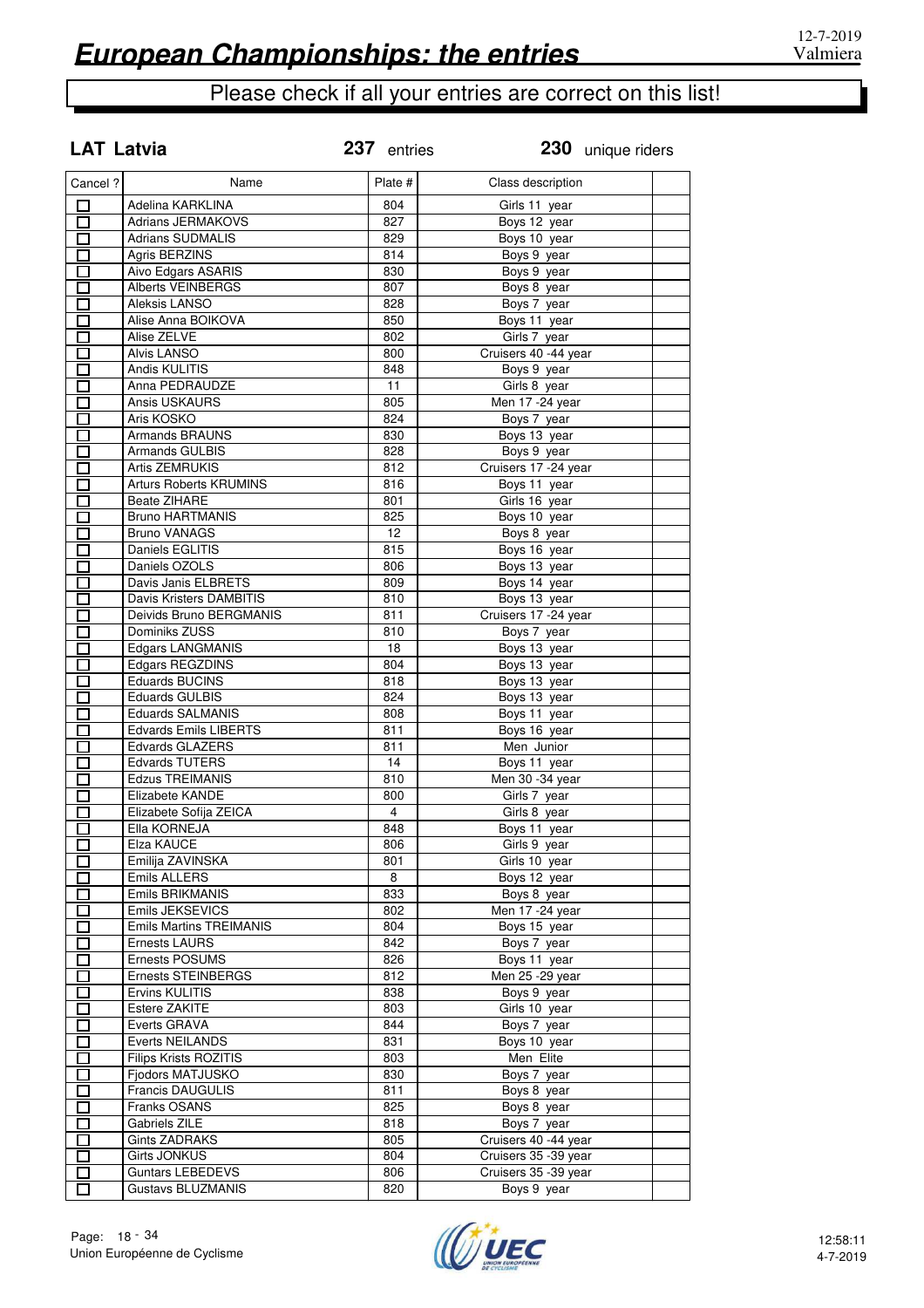|                   | <b>LAT Latvia</b>       | 237 entries    | 230 unique riders     |  |
|-------------------|-------------------------|----------------|-----------------------|--|
| Cancel ?          | Name                    | Plate #        | Class description     |  |
| 口                 | <b>Gustavs GUDENS</b>   | 827            | Boys 10 year          |  |
| $\overline{\Box}$ | <b>Gustavs PURINS</b>   | 834            | Boys 11 year          |  |
| $\overline{\Box}$ | <b>Gustavs SUNA</b>     | 813            | Boys 14 year          |  |
| $\Box$            | <b>Gustavs VALAINIS</b> | 810            | Boys 9 year           |  |
| $\Box$            | <b>Gustavs VITE</b>     | 806            | Boys 15 year          |  |
| $\Box$            | Gvido BELAKOVS          | 821            | Boys 16 year          |  |
| $\Box$            | Haralds EKMANIS         | 809            | Boys 10 year          |  |
| $\Box$            | Helena Amanda BRUVERE   | 803            | Girls 16 year         |  |
| $\Box$            | <b>Helvijs BABRIS</b>   | 76             | Men Elite             |  |
| П                 | Henrijs SARAKOVS        | 813            | Boys 12 year          |  |
| $\Box$            | Henrijs VIKIS           | 827            | Boys 8 year           |  |
| $\Box$            | Hugo Ilvis EIHENTALS    | 815            | Boys 14 year          |  |
| $\Box$            | Hugo Ilvis EIHENTALS    | 813            | Cruisers 13 -14       |  |
| $\Box$            | Imants SOKOLOVS         | 801            | Cruisers 30 -34 year  |  |
| П                 | <b>Ints VALAINIS</b>    | 819            | Cruisers 45 -49 year  |  |
| $\Box$            | Ivars SVARINSKIS        | 805            | Boys 16 year          |  |
| П                 | Janis BINDZE            | 805            | Boys 10 year          |  |
| $\Box$            | Janis DAUGAVINS         | 839            | Boys 12 year          |  |
| $\overline{\Box}$ | <b>Janis GANGIS</b>     | 819            | Boys 8 year           |  |
| $\Box$            | Janis OZOLS             | 837            | Boys 12 year          |  |
| $\overline{\Box}$ | Janis PAULINS           | 823            | Boys 8 year           |  |
| 囗                 | <b>Jekabs KALNINS</b>   | 823            | Boys 16 year          |  |
| $\Box$            | <b>Jekabs MATUKS</b>    | 824            | Boys 9 year           |  |
| $\Box$            | Jorens DIMZE            | 822            | Boys 7 year           |  |
| Ó                 | Justs BERKS             | 842            | Boys 11 year          |  |
| $\Box$            | Kalvis KUPRANS          | 810            | Cruisers 17 - 24 year |  |
| $\Box$            | Karlis ANDERSONS        | 834            | Boys 7 year           |  |
| $\Box$            | Karlis PEDRAUDZIS       | 810            | Boys 15 year          |  |
| $\overline{\Box}$ | Kaspars ERNSTSONS       | 803            | Men 30 -34 year       |  |
| $\Box$            | Kaspars LIEPNIEKS       | 821            | Boys 10 year          |  |
| $\Box$            | Keita Sofija KRUMINA    | 18             | Girls 9 year          |  |
| $\Box$            | Klavs LISOVSKIS         | 02             | Men 25 - 29 year      |  |
| $\Box$            | Klavs LISOVSKIS         | 02             | Cruisers 25 - 29 year |  |
| $\Box$            | Krisjanis BRIEDIS       | 807            | Boys 10 year          |  |
| $\Box$            | Krisjanis DZENIS        | 822            | Boys 13 year          |  |
| $\Box$            | Krisjanis DZENIS        | 815            | Cruisers 13 -14       |  |
| П                 | Krisjanis OSIS          | 822            | Boys 9 year           |  |
| $\blacksquare$    | Krisjanis ZUTIS         | 803            | Boys 14 year          |  |
| П                 | <b>Kristaps ANSICS</b>  | 820            | Boys 13 year          |  |
| $\mathsf{\Gamma}$ | <b>Kristaps ANSICS</b>  | 814            | Cruisers 13 -14       |  |
| $\Box$            | Kristaps BUKSS          | 817            | Boys 16 year          |  |
| П                 | Kristaps BZEZINSKIS     | 807            | Cruisers 25 -29 year  |  |
| $\Box$            | Kristaps EZITIS         | 813            | Men 17 - 24 year      |  |
| П                 | Kristaps EZITIS         | 809            | Cruisers 17 -24 year  |  |
| $\Box$            | Kristaps Klavs ELBRETS  | 808            | Boys 7 year           |  |
| П                 | Kristens KRIGERS        | 996            | Men Elite             |  |
| $\Box$            | Kristers APELS          | $\overline{2}$ | Boys 12 year          |  |
| 囗                 | Kristers BILJARDS       | 821            | Boys 14 year          |  |
| $\Box$            | Kristers OIGUSS         | 800            | Boys 13 year          |  |
| $\Box$            | <b>Kristers STUDERS</b> | 818            | Boys 15 year          |  |
| $\Box$            | Kristians NAGLIS        | 836            | Boys 11 year          |  |
| 囗                 | Kristians VALDMANIS     | 825            | Boys 12 year          |  |
| $\Box$            | Krists DUNDARS          | 815            | Men 17 -24 year       |  |
| $\Box$            | Krists KASPAROVICS      | 816            | Boys 15 year          |  |
| $\Box$            | Liva Lizete GLAZERE     | 04             | Girls 15 year         |  |
| $\Box$            | Lotte ETMANE            | $\overline{7}$ | Girls 10 year         |  |
| $\Box$            | Madara Kate TREIMANE    | 802            | Girls 11 year         |  |
| П                 | Mareks DUBINSKIS        | 840            | Boys 11 year          |  |
| $\Box$            | Maris APELS             | 805            | Men $35 +$            |  |
| 囗                 | Maris KULITIS           | 821            | Boys 8 year           |  |
| П                 | Mariss MAZRIMS          | 15             | Boys 9 year           |  |
| П                 | Marko DAUDE             | 816            | Boys 7 year           |  |

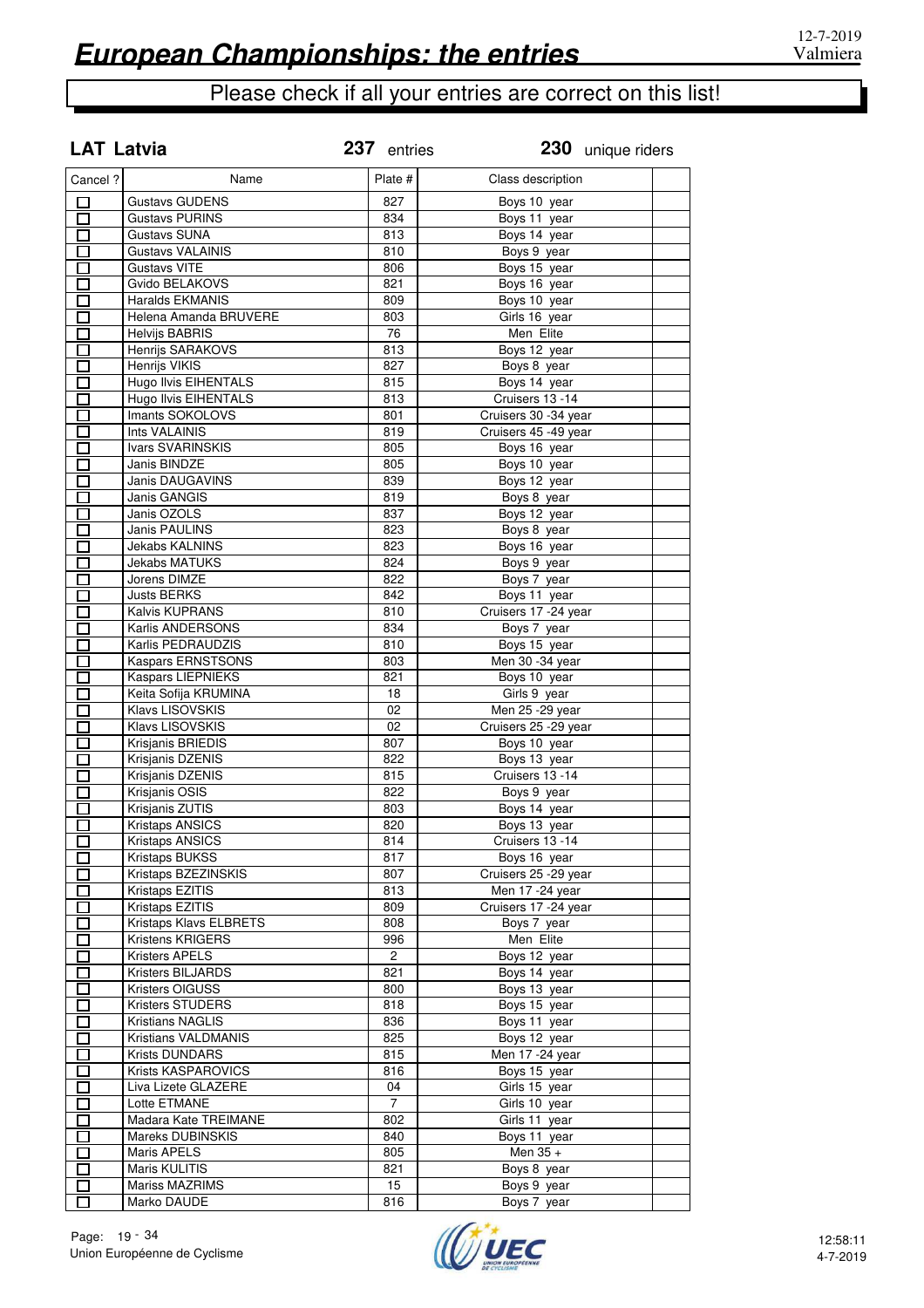|                   | <b>LAT Latvia</b>            | 237 entries    |                      | 230 unique riders |
|-------------------|------------------------------|----------------|----------------------|-------------------|
| Cancel ?          | Name                         | Plate #        | Class description    |                   |
| □                 | <b>Marks NIKIFOROVS</b>      | 815            | Boys 10 year         |                   |
| 口                 | Marks SVALKOVSKIS            | 812            | Boys 7 year          |                   |
| $\Box$            | Markuss DOMORACKIS           | 15             | Boys 10 year         |                   |
| П                 | <b>Markuss KRAUKLIS</b>      | 811            | Boys 12 year         |                   |
| П                 | Markuss LEBEDEVS             | 828            | Boys 13 year         |                   |
| $\Box$            | Markuss OZOLNIEKS            | 800            | Boys 11 year         |                   |
| П                 | <b>Markuss PASTARS</b>       | 813            | Boys 8 year          |                   |
| $\Box$            | Markuss SOLIMS               | 813            | Boys 10 year         |                   |
| П                 | <b>Markuss TRENMORS</b>      | 831            | Boys 8 year          |                   |
| $\Box$            | Markuss VALDMANIS            | 816            | Men 17 - 24 year     |                   |
| $\Box$            | Marsels DAUDE                | 846            | Boys 9 year          |                   |
| $\Box$            | Martins DOMBROVSKIS          | 830            | Boys 11 year         |                   |
| $\Box$            | <b>Martins Ints VALAINIS</b> | 815            | Boys 12 year         |                   |
| $\Box$            | <b>Martins ZADRAKS</b>       | 06             | Boys 15 year         |                   |
| $\overline{\Box}$ | Matiss ZELVIS                | 823            | Boys 10 year         |                   |
| $\Box$            | Matiss ZVIRGZDINS            | 846            | Boys 11 year         |                   |
| $\Box$            | Melanija CUDARE              | 804            | Girls 9 year         |                   |
| 口                 | <b>Metju Filips MIRKS</b>    | 814            | Boys 7 year          |                   |
| $\Box$            | Mihaels GAIDAIS              | 844            | Boys 9 year          |                   |
| $\Box$            | <b>Miks CIRULIS</b>          | 807            | Boys 12 year         |                   |
| $\overline{\Box}$ | Mikus Davids STRAZDINS       | 138            | Men Elite            |                   |
| $\Box$            | Mikus Marko RUZA             | 802            | Boys 13 year         |                   |
| 囗                 | Mikuss FREIMANIS             | 15             | Boys 14 year         |                   |
| $\Box$            | <b>Niks NIEZERS</b>          | 823            | Boys 14 year         |                   |
| П                 | Niks ROZUKALNS               | 02             | Men Junior           |                   |
| $\Box$            | <b>Nils KORNEJS</b>          | 836            | Boys 9 year          |                   |
| $\Box$            | <b>Nils MAKSEVICS</b>        | 832            | Boys 13 year         |                   |
| $\Box$            | <b>Nils RAGS</b>             | 834            | Boys 9 year          |                   |
| $\Box$            | Noa LIEPINS                  | 817            | Boys 8 year          |                   |
| $\Box$            | Noah LAAKE                   | 805            | Boys 14 year         |                   |
| $\Box$            | <b>Olivers KESTERIS</b>      | 820            | Boys 7 year          |                   |
| П                 | Oskars BALODIS               | 812            | Boys 15 year         |                   |
| П                 | <b>Oskars MEZARAUPS</b>      | 823            | Boys 12 year         |                   |
| П                 | Oskars MEZARAUPS             | 816            | Cruisers 12 -        |                   |
| $\Box$            | Oto KALNINS                  | 801            | Boys 16 year         |                   |
| П                 | Otto DAUGAVIETIS             | 815            | Boys 8 year          |                   |
| $\Box$            | Otto KANEPS-KALNINS          | 809            | Boys 8 year          |                   |
| П                 | Otto NEILANDS                | 840            | Boys 9 year          |                   |
| П                 | <b>Patriks KRAUKLIS</b>      | $\overline{4}$ | Boys 9 year          |                   |
| П                 | Paula KIBARE                 | 01             | Girls 13 year        |                   |
| П                 | Paula ZAVINSKA               | 05             | Girls 13 year        |                   |
| $\Box$            | Pauls ALBINS                 | 831            | Boys 12 year         |                   |
| $\Box$            | Pauls POVHS                  | 829            | Boys 8 year          |                   |
| 口                 | Peteris KALNINS              | 811            | Men 17 - 24 year     |                   |
| $\Box$            | Raiens KRASTINS              | 838            | Boys 7 year          |                   |
| $\Box$            | Raiens RUDINS                | 837            | Boys 8 year          |                   |
| 口                 | Rainers BINDZE               | 817            | Cruisers 13 -14      |                   |
| $\Box$            | Rainers PUJINS               | 819            | Boys 12 year         |                   |
| $\Box$            | Raio STEPANOVS               | 852            | Boys 11 year         |                   |
| $\Box$            | Ralfs DIMANTS                | 844            | Boys 11 year         |                   |
| $\Box$            | Ralfs DOMORACKIS             | 7              | Boys 10 year         |                   |
| $\Box$            | Ralfs EZITIS                 | 818            | Boys 9 year          |                   |
| $\Box$            | Ralfs FRIDVALDS              | 808            | Boys 13 year         |                   |
| $\Box$            | Ralfs RATNIEKS               | 806            | Boys 9 year          |                   |
| $\Box$            | Ralfs SPILA                  | 824            | Boys 11 year         |                   |
| $\Box$            | Ramona BARE                  | $\mathbf{2}$   | Girls 8 year         |                   |
| П                 | Rauls PETKEVICS              | 803            | Boys 10 year         |                   |
| П                 | Reds RUDINS                  | 818            | Cruisers 13 -14      |                   |
| $\Box$            | <b>Reinars PAVLOVS</b>       | 817            | Boys 12 year         |                   |
| $\Box$            | Reinis BANDENIEKS            | 816            | Boys 9 year          |                   |
| П                 | Renars AUGA                  | 802            | Cruisers 17 -24 year |                   |
| П                 | Renars RUBINS                | 850            | Boys 9 year          |                   |

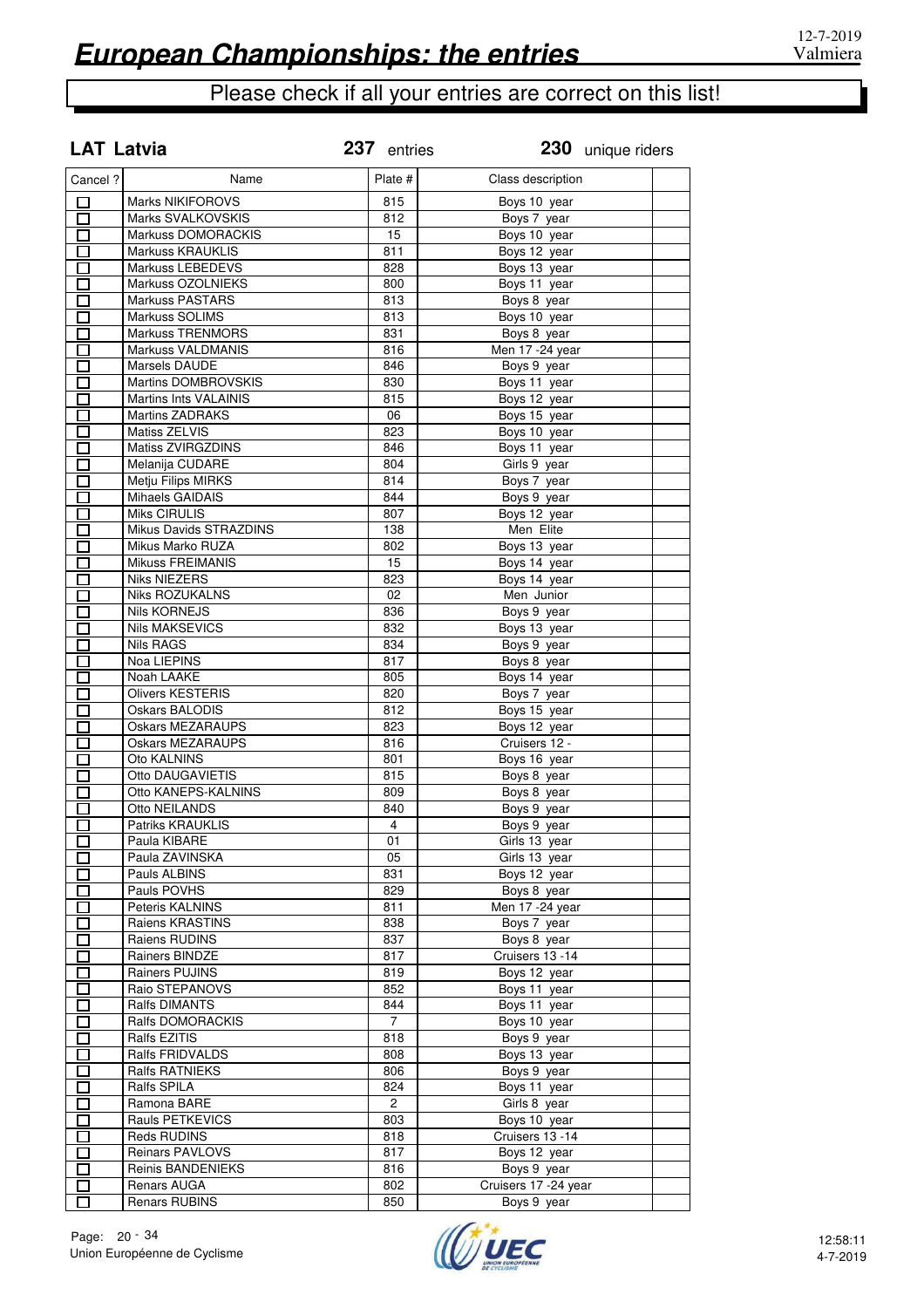| <b>LAT Latvia</b> |                          | 237 entries | 230 unique riders     |
|-------------------|--------------------------|-------------|-----------------------|
| Cancel ?          | Name                     | Plate #     | Class description     |
| 口                 | Renars RUZA              | 821         | Boys 12 year          |
| □                 | Renars ZELVIS            | 801         | Boys 8 year           |
| П                 | <b>Ricards LAPINS</b>    | 826         | Boys 13 year          |
| П                 | Ricards PAEGLIS-VILSONS  | 833         | Boys 10 year          |
| П                 | <b>Rihards HELMANIS</b>  | 814         | Boys 11 year          |
| $\Box$            | Rihards Janis LIEPINS    | 819         | Boys 16 year          |
| П                 | <b>Rihards LAIMITE</b>   | 820         | Boys 11 year          |
| $\Box$            | <b>Rinalds BARIS</b>     | 812         | Boys 9 year           |
| $\Box$            | Rinalds DZENIS           | 833         | Boys 12 year          |
| $\Box$            | Rinalds Janis KARKLINS   | 809         | Men Junior            |
| 囗                 | <b>Ritvars RAIZE</b>     | 808         | Boys 15 year          |
| $\Box$            | Robeams TANBERGS         | 835         | Boys 10 year          |
| П                 | <b>Roberts CERNOVS</b>   | 828         | Boys 11 year          |
| $\Box$            | Roberts KAUCIS           | 806         | Boys 7 year           |
| $\Box$            | Roberts TREIMANIS        | 806         | Men 25 - 29 year      |
| $\Box$            | Roberts TREIMANIS        | 014         | Cruisers 25 - 29 year |
| $\Box$            | Roberts ZAKITIS          | 825         | Boys 14 year          |
| $\Box$            | Roberts ZIEMANIS         | 827         | Boys 14 year          |
| $\Box$            | Rodrigo ABOLS            | 817         | Boys 10 year          |
| $\Box$            | Rojs KLESTROVS           | 835         | Boys 8 year           |
| Ď                 | Rojs LAZARS              | 811         | Boys 14 year          |
| $\Box$            | Rojs LICITIS             | 836         | Boys 7 year           |
| $\Box$            | Rolands POMMERS          | 814         | Men 17 - 24 year      |
| $\Box$            | <b>Rudolfs SIKLIS</b>    | 832         | Boys 11 year          |
| $\Box$            | Rudolfs ZETMANIS         | 840         | Boys 7 year           |
| $\Box$            | Ruta ZIEMANE             | 806         | Girls 11 year         |
| $\Box$            | Sandijs ABOLINS          | 819         | Boys 10 year          |
| П                 | Signe USEROVSKA          | 801         | Girls 14 year         |
| П                 | <b>Tina TRUMPE</b>       | 808         | Girls 9 year          |
| $\Box$            | Tomass ZEICS             | 806         | Boys 11 year          |
| $\Box$            | Tomass ZUTIS             | 801         | Boys 12 year          |
| П                 | <b>Toms RIEKSTINS</b>    | 800         | Men 17 -24 year       |
| П                 | <b>Toms VISNEVSKIS</b>   | 805         | Boys 8 year           |
| П                 | Uvis PILIENS             | 804         | Boys 7 year           |
| $\Box$            | <b>Valters ANCANS</b>    | 802         | Boys 7 year           |
| П                 | <b>Valters BERZKALNS</b> | 804         | Boys 9 year           |
| П                 | Valters DZELME           | 807         | Men Junior            |
| П                 | <b>Valters JONASS</b>    | 838         | Boys 11 year          |
| 口                 | <b>Valters LEITANS</b>   | 826         | Boys 7 year           |
|                   | Valters OSIS             | 835         | Boys 12 year          |
|                   | Valters OZOLS            | 800         | Boys 7 year           |
| П                 | Valters PELCIS           | 832         | Boys 9 year           |
|                   | Valters POZDNIHOVS       | 842         | Boys 9 year           |
| Ũ                 | <b>Valters ZARINS</b>    | 832         | Boys 7 year           |
|                   | Valts BUDIGINS           | 811         | Boys 10 year          |
| $\Box$            | Vanesa BULDINSKA         | 36          | Women Elite           |
|                   | Vents STROMBERGS         | 808         | Cruisers 17 - 24 year |
|                   | Veronika Monika STURISKA | 803         | Girls 14 year         |
|                   | <b>Viesturs MOROZS</b>   | 05          | Men 25 - 29 year      |
|                   | <b>Viesturs VEKSA</b>    | 826         | Boys 9 year           |
|                   | Vineta PETERSONE         | 212         | Women Elite           |
|                   | Zane ANDERSONE           | 802         | Girls 15 year         |

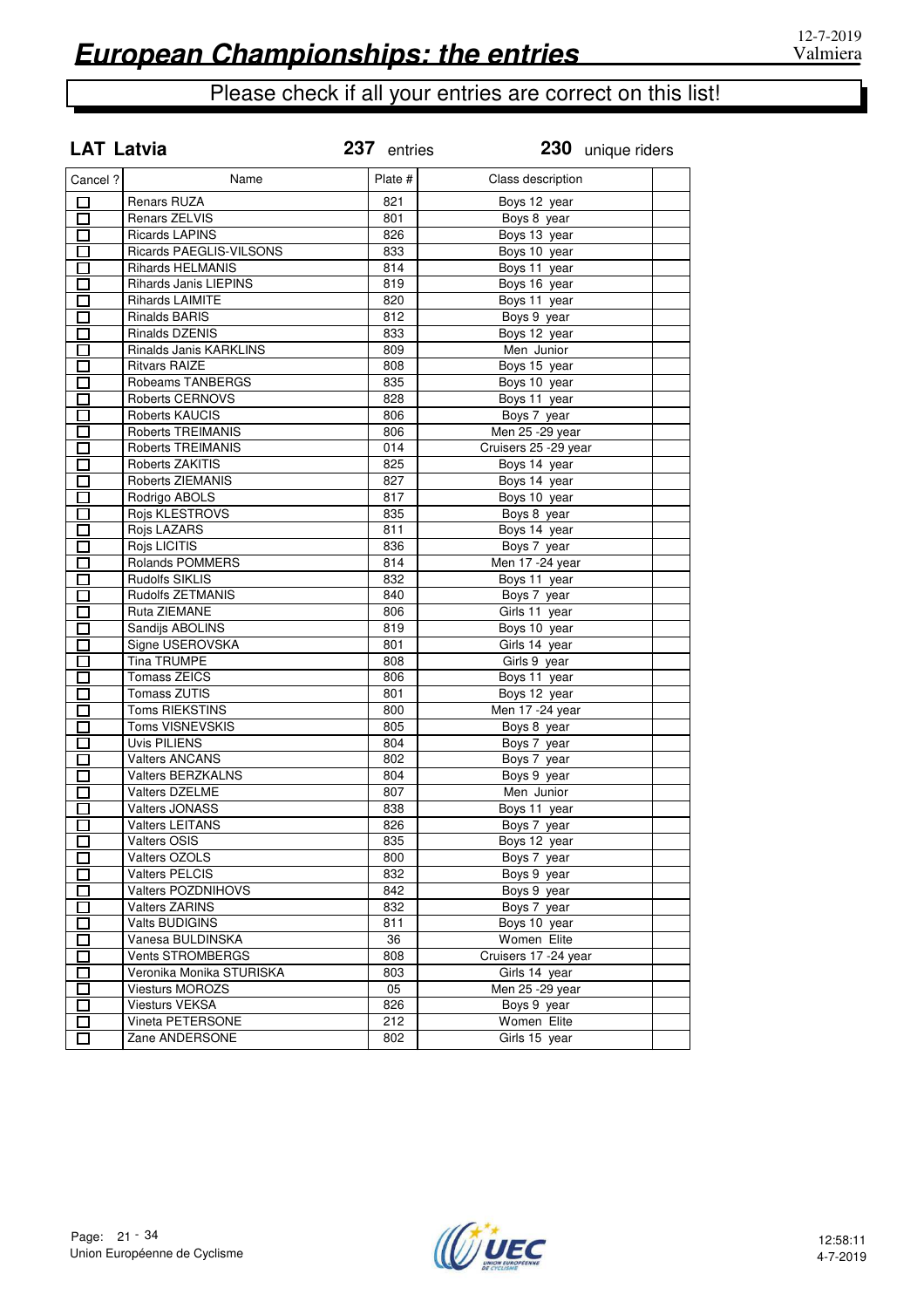|                   | <b>LTU Lithuania</b>    | 20 entries | 20 unique riders  |  |
|-------------------|-------------------------|------------|-------------------|--|
| Cancel ?          | Name                    | Plate #    | Class description |  |
| $\Box$            | Agne RIMKUTE            | 860        | Girls 9 year      |  |
| $\Box$            | Akvile ORBOKAITE        | 860        | Girls 15 year     |  |
| $\Box$            | Arlandas MIKAILA        | 861        | Boys 12 year      |  |
| $\Box$            | Arnoldas STANAITIS      | 860        | Men Elite         |  |
| $\Box$            | <b>Arturas DAUPARAS</b> | 863        | Boys 14 year      |  |
| $\Box$            | Augustas BAŠKYS         | 861        | Boys 14 year      |  |
| $\Box$            | Edas KUTKA              | 863        | Boys 12 year      |  |
| $\overline{\Box}$ | Erikas VAIDŽIULIS       | 860        | Boys 13 year      |  |
| $\Box$            | Evidas ŠIDLAUSKAS       | 863        | Boys 16 year      |  |
| $\Box$            | Gabrielius PABIJANSKAS  | 772        | Men Elite         |  |
| $\Box$            | Goda JASNAUSKAITE       | 861        | Girls 16 year     |  |
| $\overline{\Box}$ | Gustas USEVICIUS        | 860        | Men Junior        |  |
| $\Box$            | Gvidas USEVICIUS        | 861        | Men Junior        |  |
| $\overline{\Box}$ | Jaunius CEPULENAS       | 861        | Boys 8 year       |  |
| $\overline{\Box}$ | Lukas KARALIUS          | 861        | Men Elite         |  |
| $\Box$            | Mantvidas MACIUNAS      | 860        | Boys 15 year      |  |
| $\Box$            | Mikas JANKUS            | 862        | Boys 13 year      |  |
| $\overline{\Xi}$  | Rokas MORKUNAS          | 860        | Boys 11 year      |  |
|                   | Veja BAŠKYTE            | 860        | Women Junior      |  |
| $\Box$            | Vytautas ŠATAS          | 860        | Boys 9 year       |  |

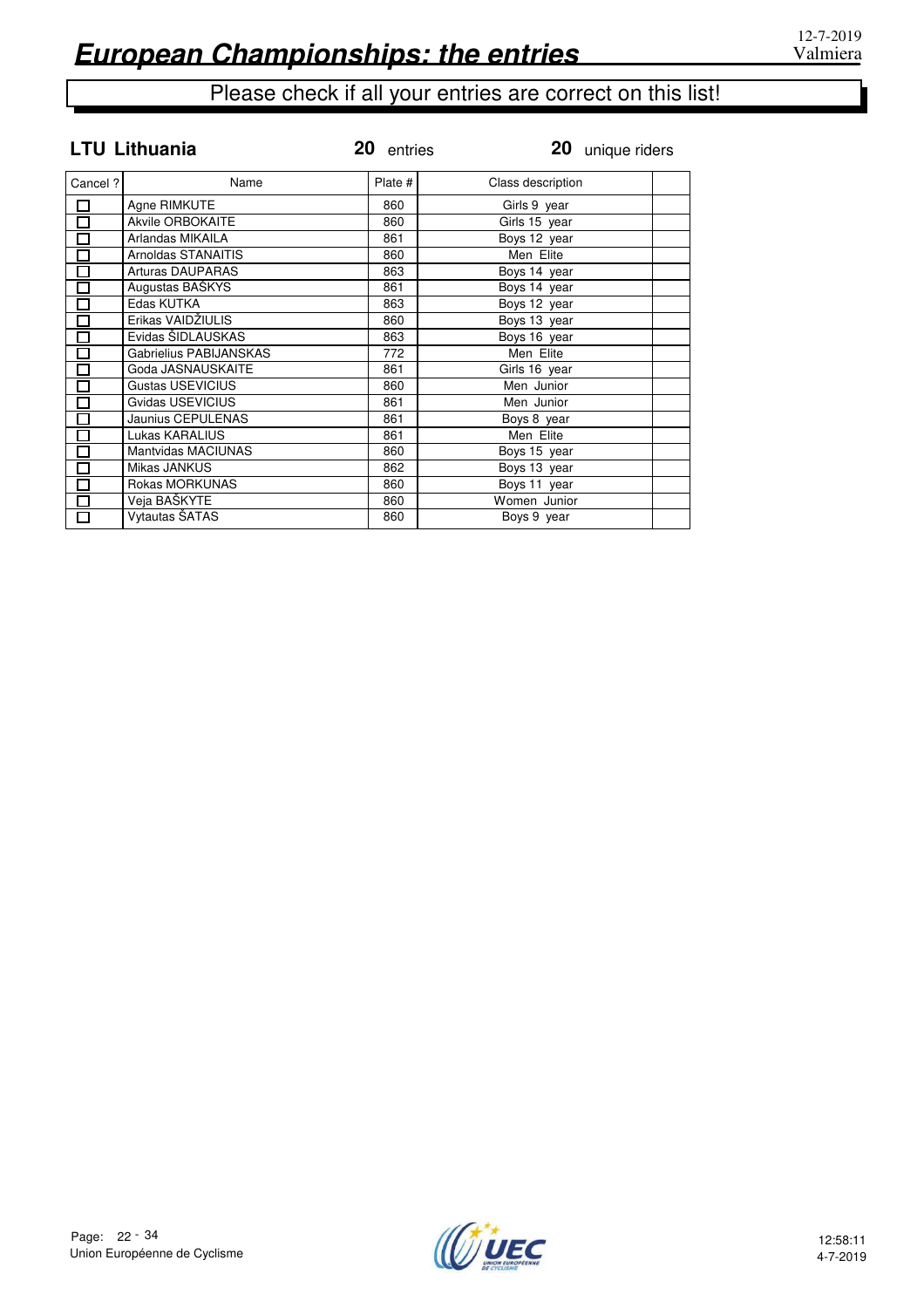**NED Netherlands 113** entries

# Please check if all your entries are correct on this list!

| Cancel ?                    | Name                     | Plate #        | Class description     |  |
|-----------------------------|--------------------------|----------------|-----------------------|--|
| $\Box$                      | Allishia RUITENGA        | 202            | Women 17 -24 year     |  |
| П                           | Amber DAVIDS             | 219            | Girls 16 year         |  |
|                             | Amber WALRAVENS          | 203            | Women Junior          |  |
|                             | Amon VERHOOG             | 278            | Men 17 -24 year       |  |
|                             | Anita BAKKENES-KOK       | V18            | Cruiser Women 40 +    |  |
|                             | Anne BOS                 | 204            | Girls 13 year         |  |
|                             | <b>Bart BAKKER</b>       | 14             | Boys 14 year          |  |
|                             | <b>Bart VAN BEMMELEN</b> | 23             | Men Junior            |  |
| П                           | <b>Bas VERHAGEN</b>      | 201            | Boys 16 year          |  |
| <b>T</b>                    | Berjan TROMP             | 218            | Men Junior            |  |
|                             | <b>Bo PIEPERS</b>        | 262            | Boys 15 year          |  |
| $\mathbf{I}$                | <b>Boris BREKELMANS</b>  | 219            | Boys 16 year          |  |
|                             | Brian VAN EEUWIJK        | 210            | Men Junior            |  |
|                             | <b>Britt TIJHOF</b>      | 13             | Girls 12 year         |  |
|                             | Casper PIPERS            | 260            | Boys 15 year          |  |
|                             | Celine BRON              | 227            | Women 17 - 24 year    |  |
|                             | Celine VAN BEEK          | 209            | Girls 8 year          |  |
|                             | Chantal BRON             | 203            | Cruiser Women 40 +    |  |
|                             | Charlotte DODDEMA        | 211            | Girls 8 year          |  |
|                             | Christijan BAK           | 218            | Boys 13 year          |  |
|                             | Coen NIJSSEN             | 211            | Boys 8 year           |  |
|                             | Dave VAN DER BURG        | 8              | Men Elite             |  |
|                             | Deon GOORMAN             | 2              |                       |  |
|                             |                          |                | Boys 10 year          |  |
|                             | Dion BAKKENES            | 224            | Cruisers 17 - 24 year |  |
|                             | Dorus BRINK              | M8             | Men 35 +              |  |
|                             | Dorus BRINK              | 08             | Cruisers 40 -44 year  |  |
|                             | Ellen JACOBS             | 92             | Women $25 +$          |  |
|                             | Elwin REMMERTS           | 12             | Men 17 -24 year       |  |
|                             | Fenno SCHIPPER           | 201            | Boys 10 year          |  |
|                             | Frank VERSTEGEN          | V16            | Cruisers 50 +         |  |
| П                           | Gerlinda REMMERTS        | 222            | Women 17 -24 year     |  |
| <u>Litro de la propia</u>   | <b>Guus KLINKER</b>      | 248            | Boys 11 year          |  |
|                             | lan VAN HEUGTEN          | 07             | Men Elite             |  |
|                             | Indy DELAHAYE            | 219            | Girls 10 year         |  |
|                             | Indy SCHEEPERS           | $\mathbf{1}$   | Women Junior          |  |
|                             | Isa BAAN                 | 13             | Girls 8 year          |  |
|                             | Jason NOORDAM            | 13             | Boys 14 year          |  |
|                             | <b>Jay SCHIPPERS</b>     | 42             | Men Elite             |  |
|                             | Jayden DRENT             | 234            | Boys 13 year          |  |
|                             | JayJay RUIJS             | 205            | Boys 12 year          |  |
| Ī.                          | Jaymio BRINK             | 264            | Boys 15 year          |  |
| $\mathcal{L}_{\mathcal{A}}$ | Jens LAUWERS             | 204            | Boys 11 year          |  |
|                             | Jessy SOEDE              | 229            | Boys 14 year          |  |
| П                           | Jimmy JANSEN             | 277            | Boys 16 year          |  |
|                             | Joey DIELISSEN           | 201            | Men 17 - 24 year      |  |
| $\Box$                      | Joris HARMSEN            | $\overline{4}$ | Men Elite             |  |
|                             | <b>Judy BAAUW</b>        | 3              | Women Elite           |  |
| П                           | Julian BIJSTERBOSCH      | 026            | Boys 15 year          |  |
| I.                          | Junny BREJITA            | $\overline{2}$ | Cruisers 40 -44 year  |  |
| $\mathcal{L}$               | Justin KIMMANN           | 243            | Men Elite             |  |
|                             | Kevin ELBERS             | 288            | Men 17 - 24 year      |  |
| $\Box$                      | Kevin ELBERS             | 240            | Cruisers 17 -24 year  |  |
|                             | Kim KUILDER              | 204            | Girls 9 year          |  |
| $\mathcal{L}_{\mathcal{A}}$ | Kyano VAN VLIMMEREN      | 4              | Boys 12 year          |  |
|                             | Kyano VAN VLIMMEREN      | 207            | Cruisers 12 -         |  |
| Ī.                          | Lars HORNMAN             | 258            | Men 17 - 24 year      |  |
|                             | Laura DAVIDS             | 217            | Girls 16 year         |  |
| $\mathbf{I}$                | Laura SMULDERS           | $\mathbf{1}$   | Women Elite           |  |
|                             | Laura VAESSEN            | 219            | Girls 14 year         |  |
| П                           | Laure GOTTEMAKER         | 225            | Girls 12 year         |  |
| $\Box$                      | Lieke KLAUS              | $\mathbf{1}$   | Women $25 +$          |  |
|                             |                          |                |                       |  |

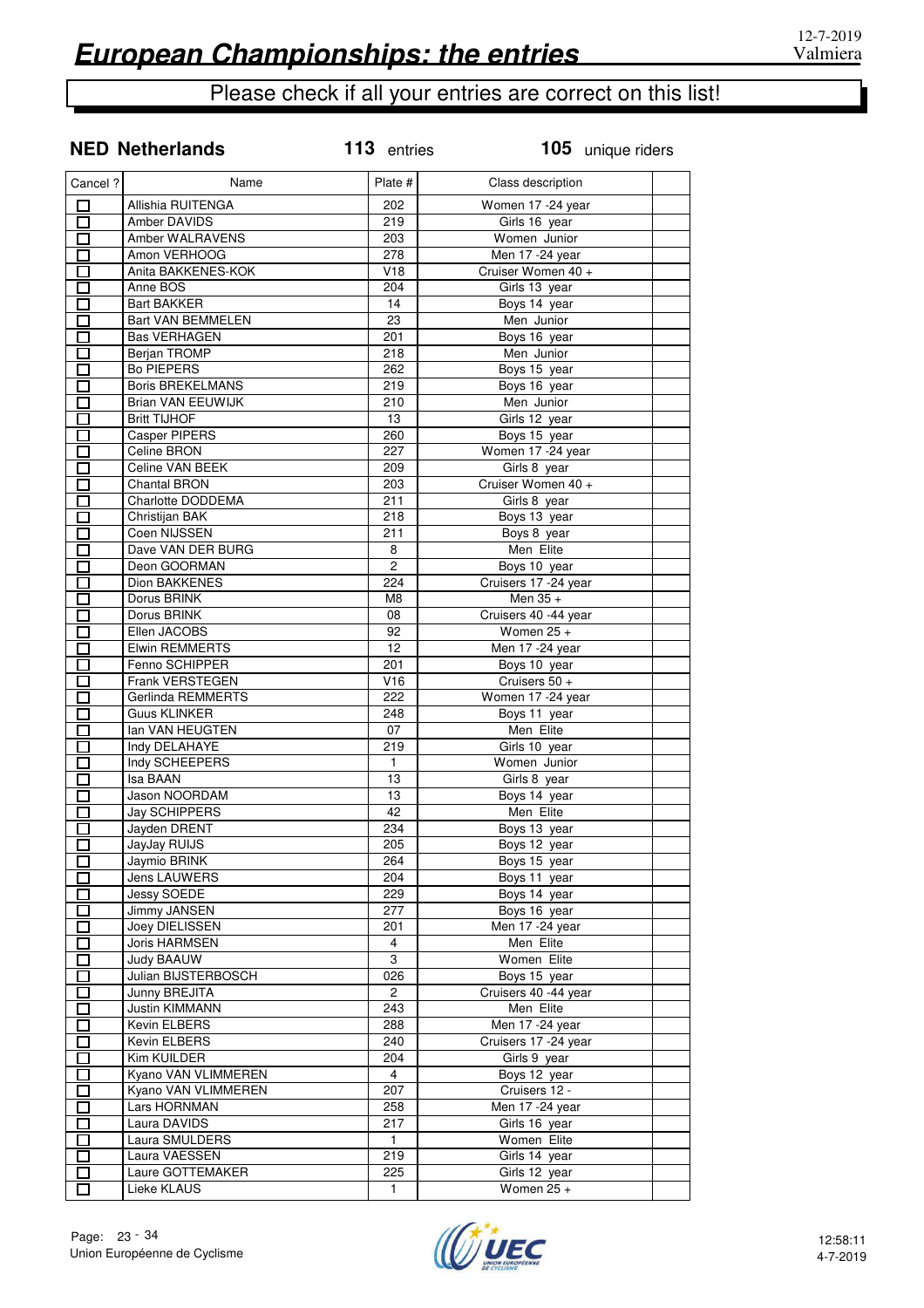|                                                      | <b>NED Netherlands</b>         | 113 entries     | 105 unique riders                         |
|------------------------------------------------------|--------------------------------|-----------------|-------------------------------------------|
| Cancel ?                                             | Name                           | Plate #         | Class description                         |
| □                                                    | Lieke VAN DER AA               | 3               | Girls 10 year                             |
| □                                                    | Lissi VAN SCHIJNDEL            | $\overline{2}$  | Girls 14 year                             |
| П                                                    | Lola BREKELMANS                | 17              | Girls 14 year                             |
| $\Box$                                               | Lusan WINKELHORST              | 214             | Girls 13 year                             |
| $\Box$                                               | Luuk BOLSTER                   | 222             | Men Junior                                |
| $\Box$                                               | Lynn BLEWANUS                  | 218             | Cruiser Girls 12 -                        |
| П                                                    | Lynn BLEWANUS                  | 221             | Girls 12 year                             |
| □                                                    | Maddox VAN DEENE               | 3               | Boys 12 year                              |
| П                                                    | Manon VEENSTRA                 | 61              | Women Elite                               |
| П                                                    | Mariska BOSSCHERT              | 8               | Women $25 +$                              |
| П                                                    | Melle GERRITS                  | 214             | Boys 15 year                              |
| П                                                    | Merel SMULDERS                 | $\overline{2}$  | Women Elite                               |
| n an an Aonaichte ag an Sualaid an 1971.<br>Tagairtí | Merle VAN BENTHEM              | $\overline{75}$ | Women Elite                               |
| E.                                                   | Michiel JANSEN                 | 280             | Men $35 +$                                |
| Π                                                    | Michiel JANSEN                 | 200             | Cruisers 35 -39 year                      |
| Π                                                    | Mitchel SCHOTMAN               | 959             | Men Elite                                 |
| $\Box$                                               | Monique VAN DER VALK           | 07              | Women Junior                              |
| П                                                    | Naël MUDDE                     | 232             | Boys 9 year                               |
| П                                                    | <b>Nick KUIJER</b>             | 221             | Men Junior                                |
| П                                                    | <b>Nick ONRUST</b>             | 289             | Boys 16 year                              |
| $\Box$                                               | Nico ELBERS                    | 204             | Men 17 - 24 year                          |
| П                                                    | <b>Niek KIMMANN</b>            | 313             | Men Elite                                 |
| $\Box$                                               | Odin VERHOOG                   | 206             | Men Junior                                |
| П                                                    | Pieter VAN LANKVELD            | 201             | Men Junior                                |
| $\Box$                                               | Raf JACOBS                     | 262             | Boys 13 year                              |
| П                                                    | Ricardo DE BIE                 | 252             | Men 17 - 24 year                          |
| П                                                    | Ricardo DE BIE                 | 26              | Cruisers 17 - 24 year                     |
| П                                                    | Rinke OEGEMA                   | 262             | Men Junior                                |
| $\Box$                                               | Roan DAVIDS                    | 270             | Boys 13 year                              |
| П                                                    | Rody VAN DEN HEUVEL            | $\overline{2}$  | Men 17 - 24 year                          |
| П                                                    | Roy KATER                      | 287             | Boys 16 year                              |
| П                                                    | <b>Ruby HUISMAN</b>            | 29              | Women Elite                               |
|                                                      |                                | 239             |                                           |
| $\Box$                                               | Sem LOURENSEN<br>Sepp SCHIPPER | 217             | Boys 16 year                              |
| $\Box$                                               |                                | 216             | Boys 12 year<br>Cruiser Women 17 -29 year |
| П<br>П                                               | Soraya VAN HEES                |                 |                                           |
|                                                      | Soraya VAN HEES                | 13              | Women $25 +$<br>Men Junior                |
| П                                                    | Stef VAN DOREN                 | 018             |                                           |
| $\Box$                                               | Stijn VAN SOEST                | 206             | Boys 13 year                              |
| П                                                    | Suela RUITENGA                 | $\mathbf{1}$    | Cruiser Women 17 - 29 year                |
| $\sim$                                               | Suela RUITENGA                 | 3               | Women $25 +$                              |
| $\sim$                                               | Sytse OEGEMA                   | 448             | Men Elite                                 |
|                                                      | Teun KIVIT                     | 223             | Men Junior                                |
|                                                      | Thijs BESSELINK                | 216             | Boys 15 year                              |
|                                                      | Thomas BERGBOER                | 209             | Boys 16 year                              |
| $\overline{\phantom{a}}$                             | Tim GOOSSENS                   | 3               | Boys 16 year                              |
| П                                                    | <b>Tino POPMA</b>              | 025             | Men Elite                                 |
| П                                                    | Tom GOULOOZE                   | 212             | Men 17 - 24 year                          |
| П                                                    | Twan VAN GENDT                 | 148             | Men Elite                                 |
| $\Box$                                               | Veerle AUKEMA                  | 7               | Girls 16 year                             |
| I I                                                  | Wilco COSIJNSE                 | V7              | Cruisers 50 +                             |
| П                                                    | Ynze OEGEMA                    | 218             | Men Elite                                 |
|                                                      | Yvette DE WAARD                | 08              | Girls 15 year                             |

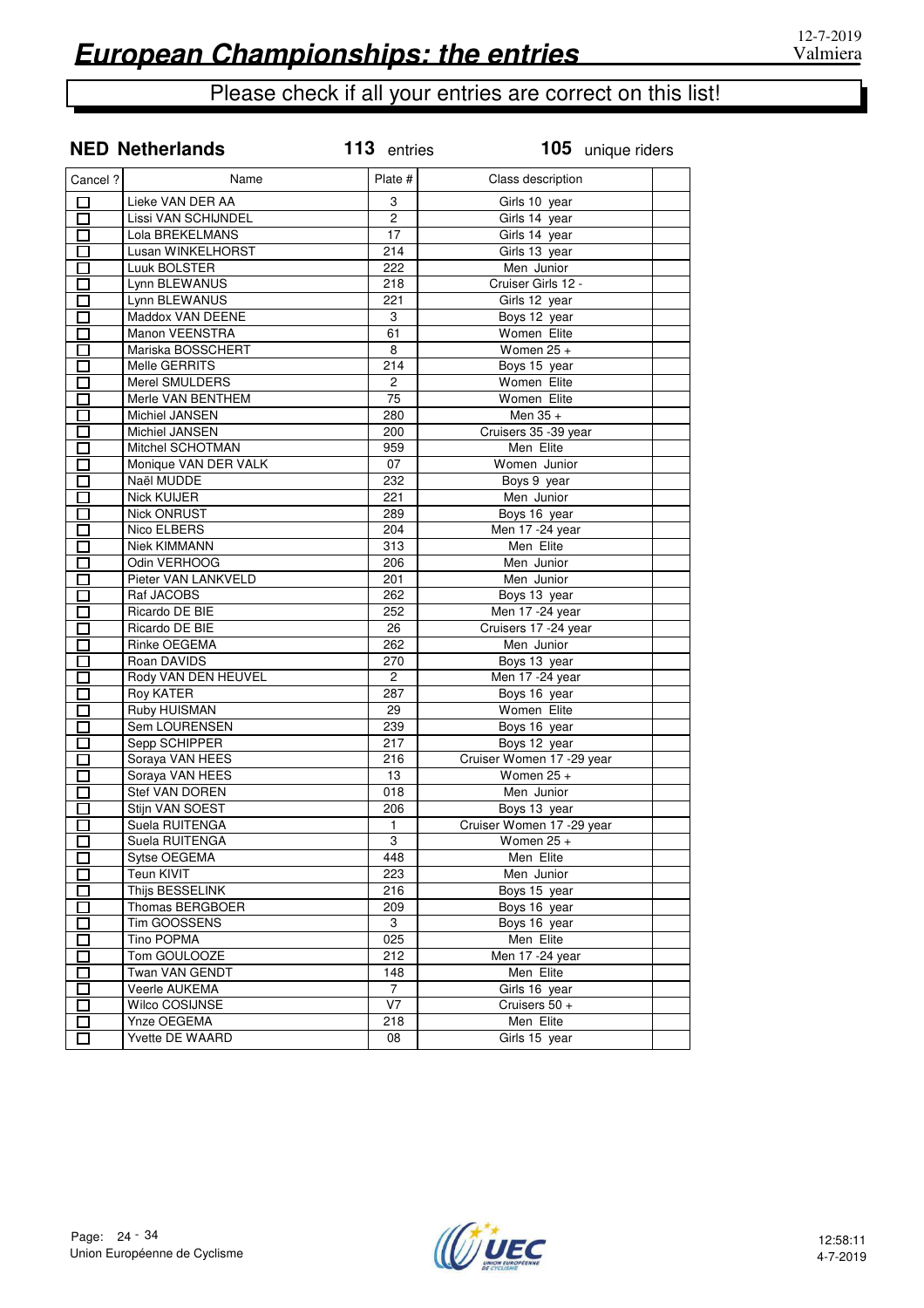**NOR Norway**

|          | <b>NOR Norway</b>        | entries | 4 unique riders   |  |
|----------|--------------------------|---------|-------------------|--|
| Cancel ? | Name                     | Plate # | Class description |  |
| $\Box$   | <b>Bernard PAUL</b>      | 771     | Cruisers $50 +$   |  |
| l Ol     | Kristine Haukelid LARSEN | 771     | Girls 14 year     |  |
| $\Box$   | <b>Martin FATNES</b>     | 778     | Boys 15 year      |  |
| $\Box$   | Tore NAVRESTAD           | 40      | Men Elite         |  |

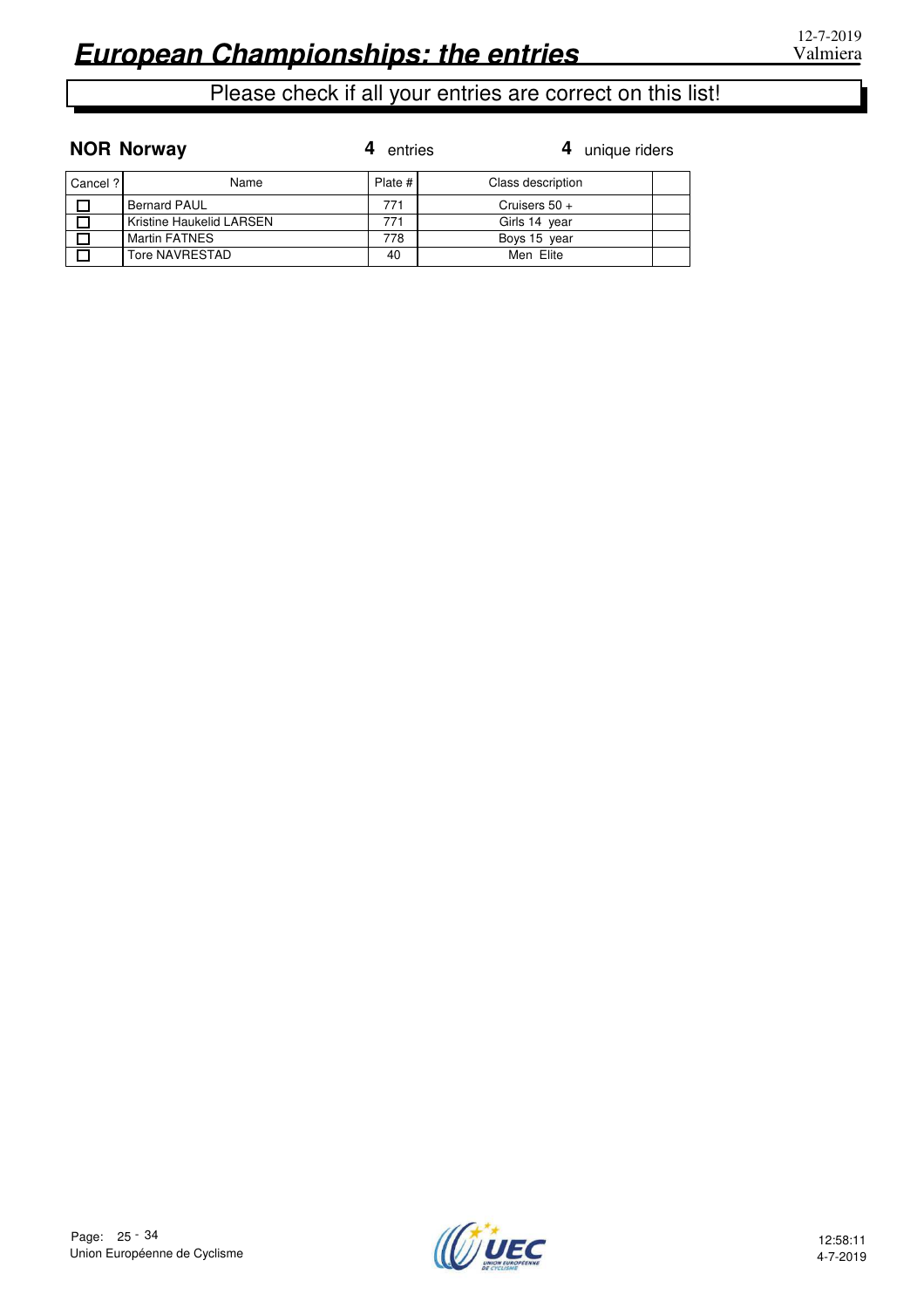**POL Poland**

## Please check if all your entries are correct on this list!

| Cancel ? | Name              | Plate # | Class description |  |
|----------|-------------------|---------|-------------------|--|
| $\Box$   | Adam KOMISARUK    | 955     | Boys 16 year      |  |
| $\Box$   | Aleksandra ZIAJA  | 956     | Women Junior      |  |
| $\Box$   | Daniel KOLODZIEJ  | 951     | Boys 8 year       |  |
| $\Box$   | Kamil BANDUROWSKI | 952     | Boys 15 year      |  |
| $\Box$   | Lukasz GARBIEN    | 957     | Boys 16 year      |  |
| , $\Box$ | Marika KUDRA      | 954     | Women Junior      |  |

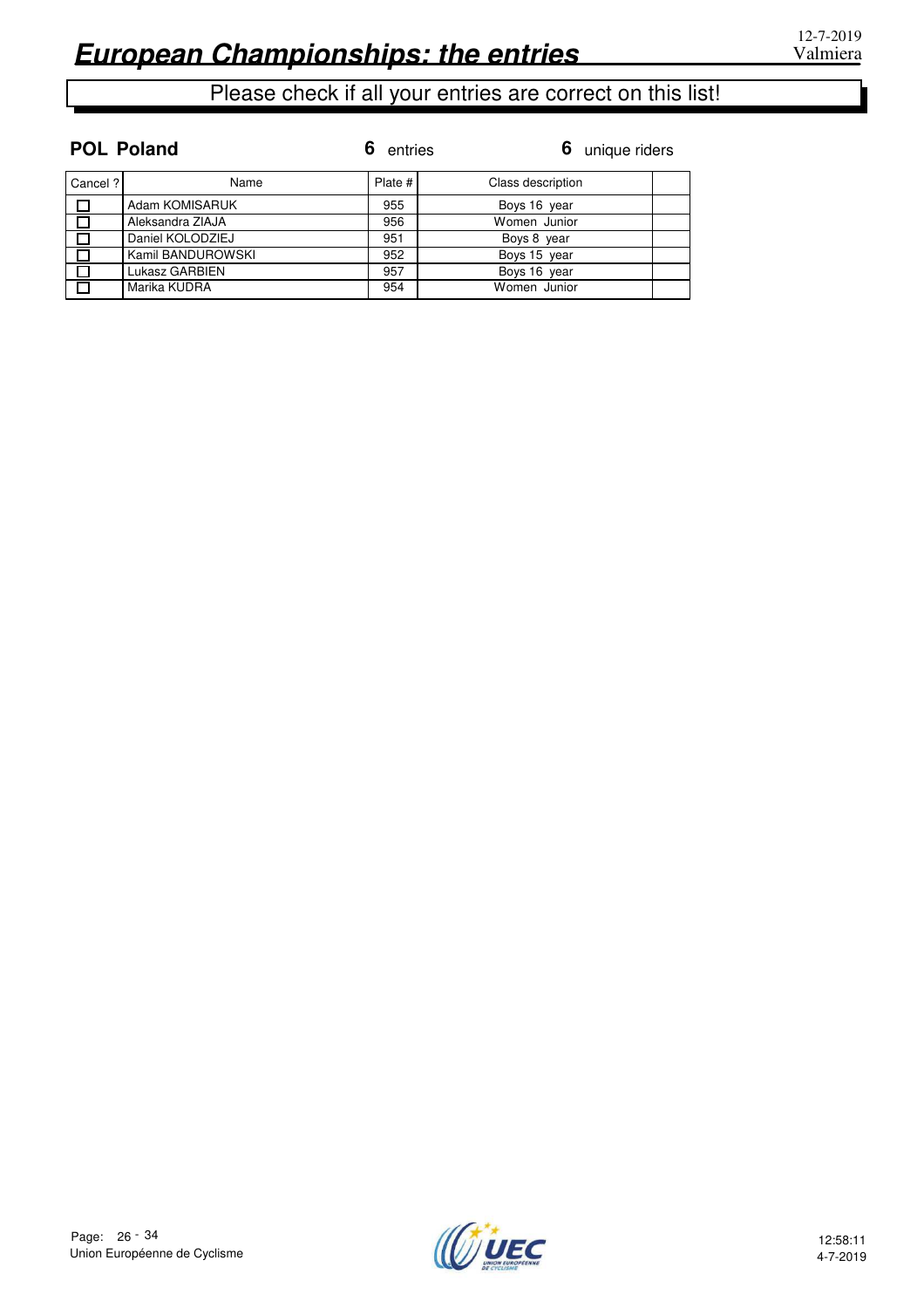|          | <b>POR Portugal</b>           | entries | 4 unique riders           |
|----------|-------------------------------|---------|---------------------------|
| Cancel ? | Name                          | Plate # | Class description         |
| $\Box$   | Ana Flavia SGOBIN DE OLIVEIRA | 03      | Cruiser Women 30 -39 year |
| $\Box$   | Ana Flavia SGOBIN DE OLIVEIRA | 6       | Women $25 +$              |
|          | Hugo MARTINS                  | V2      | Men $35 +$                |
|          | Hugo MARTINS                  | 11      | Cruisers 40 -44 year      |
| П        | Miguel GABOLEIRO              | 684     | Men 25 - 29 year          |
| $\Box$   | Miguel GABOLEIRO              | 682     | Cruisers 25 -29 year      |
| $\Box$   | Renato DA SILVA               | 681     | Boys 14 year              |
| $\Box$   | Renato DA SILVA               | 683     | Cruisers 13 -14           |

#### **POR Portugal**

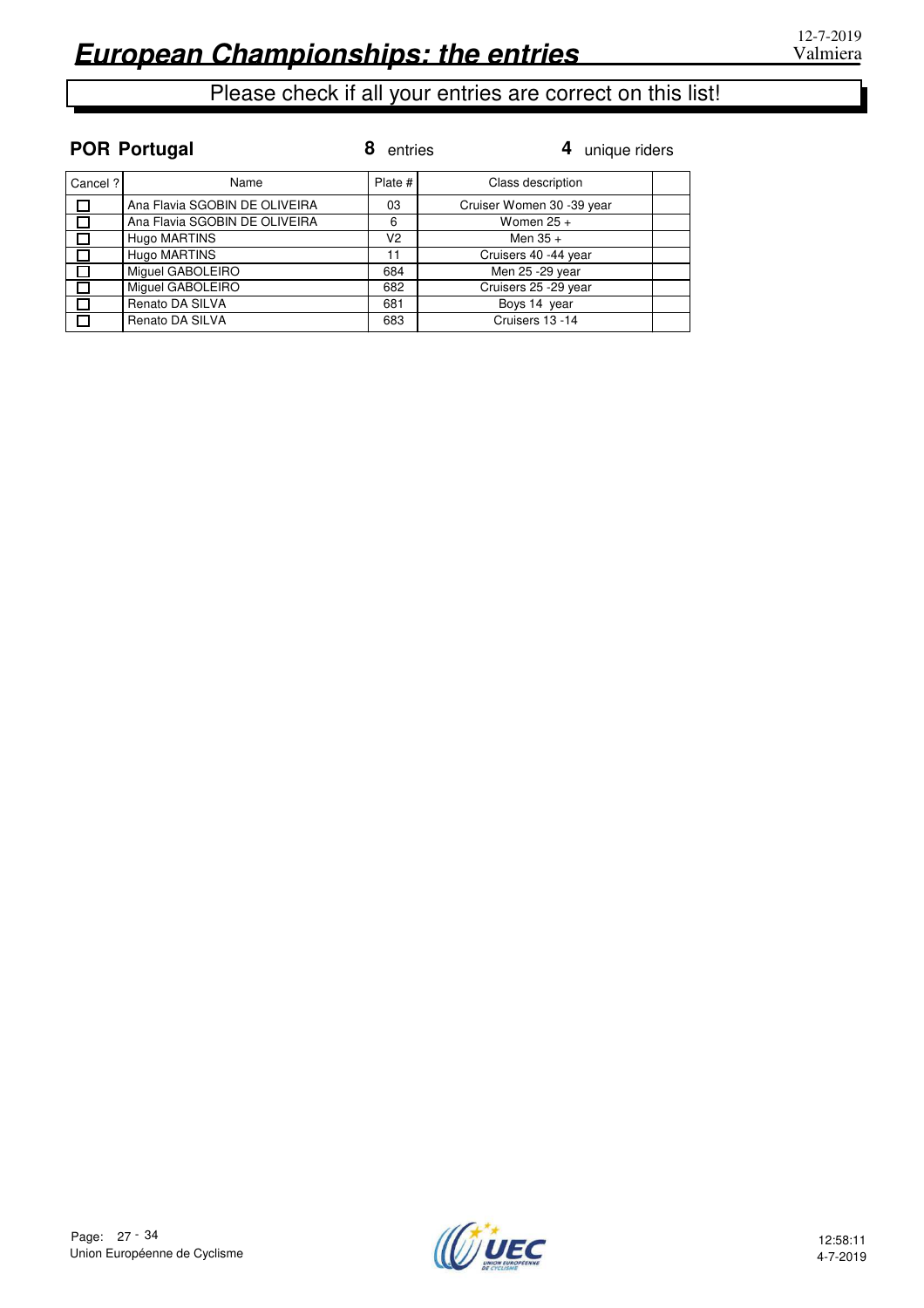#### **RUS Russian Federation**

| Cancel ?                 | Name                                 | Plate #          | Class description        |  |
|--------------------------|--------------------------------------|------------------|--------------------------|--|
| $\Box$                   | Aiexander KAZANTSEV                  | 933              | Boys 16 year             |  |
| 口                        | Aleksandr KATYSHEV                   | 909              | Men Elite                |  |
| $\Box$                   | Aleksandr KAZAKOV                    | 947              | Boys 8 year              |  |
| $\Box$                   | Aleksandr SERGEEV                    | 957              | Boys 10 year             |  |
| П                        | Aleksandr TVERDOY                    | 939              | Men Junior               |  |
| П                        | Aleksandra SIMASHKINA                | 939              | Girls 14 year            |  |
| $\Box$                   | Aleksei BOLKHOVITIN                  | 952              | Cruisers 50 +            |  |
| 匸                        | Aleksei SILIUKOV                     | 941              | Boys 14 year             |  |
| $\Box$                   | Alexander MESHCHANINOV               | 944              | Boys 9 year              |  |
| 口                        | Alina ERINA                          | $\overline{943}$ | Women Elite              |  |
| $\Box$                   | Anastasiya KISELEVA                  | 941              | Girls 14 year            |  |
| П                        | Anton TOLSTOV                        | 931              | Boys 12 year             |  |
| П                        | Arsenii POPOV                        | 944              | Boys 7 year              |  |
| П                        | Artem KARMANOV                       | 948              | Boys 11 year             |  |
| П                        | Artem STOLYAROV                      | $\overline{2}$   | Boys 8 year              |  |
| П                        | Artemii KUNGURTSEV                   | 945              | Boys 8 year              |  |
| Г                        | Artemiy SURINOV                      | 950              | Boys 13 year             |  |
| П                        | <b>Artur ARKHIPOV</b>                | 939              | Men Elite                |  |
| $\blacksquare$           | <b>Boris PONOMAREV</b>               | 898              | Men Elite                |  |
| Г                        | Daniil MITIUSHKIN                    | 943              | Men Junior               |  |
| П                        | Danila SHTELMIN                      | 942              | Boys 13 year             |  |
| П                        | Danila TELNOV                        | 945              | Men Junior               |  |
| $\Box$                   | Daria SERGEEVA                       | 932              | Girls 7 year             |  |
| Г                        | Demian CHALMAEV                      | 942              | Boys 7 year              |  |
| П                        | Demid DIACHENKO                      | 932              | Boys 7 year              |  |
| П                        | Denis GRECHANYI                      | 939              | Boys 14 year             |  |
| $\Box$                   | Dmitrii FILIPOV                      | 946              | Boys 9 year              |  |
| 囗                        | Dmitrii SHEREMETEV                   | 944              | Men Junior               |  |
| $\Box$                   | Dmitry AVCHUKHOV                     | 930              | Cruisers 35 -39 year     |  |
| П                        | Dmitry KARASEV                       | 938              | Men Elite                |  |
| 囗                        | Egor KARACHUN                        | 935              | Boys 14 year             |  |
| $\Box$                   | Egor KULESHOV                        | 933              | Boys 14 year             |  |
| $\Box$                   | Egor TOYANOV                         | 930<br>949       | Men Elite                |  |
| $\Box$<br>ロ              | Evgenii UVAROV<br>Evgeny KLESHCHENKO | 155              | Boys 8 year<br>Men Elite |  |
| $\Box$                   | Evgeny KOMAROV                       | 707              | Men Elite                |  |
| П                        | <b>Gleb ISTOMIN</b>                  | 932              | Boys 9 year              |  |
| П                        | Igor SHUMILOV                        | 940              | Men 35 +                 |  |
| Г                        | Ilia BESKROVNYY                      | 932              | Men Elite                |  |
| Г                        | <b>Ilia DEVIATKIN</b>                | 933              | Boys 12 year             |  |
| П                        | Ivan SIMAKIN                         | 940              | Boys 7 year              |  |
| $\overline{\phantom{a}}$ | Ivan VOROBYEV                        | 940              | Boys 15 year             |  |
| П                        | Kirill IVANOV                        | 936              | Boys 7 year              |  |
| $\Box$                   | Kirill KUZNETSOV                     | 946              | Men Junior               |  |
| Г                        | Kirill NIKOLAEV                      | 948              | Boys 9 year              |  |
| 囗                        | Konstantin DERGACHEV                 | 935              | Boys 16 year             |  |
| $\Box$                   | Konstantin KARPINSKIY                | 953              | Boys 10 year             |  |
| $\Box$                   | Ksenia RYABCHIKOVA                   | 942              | Women Elite              |  |
| Г                        | Ksenija KARABAK                      | 930              | Girls 7 year             |  |
| $\Box$                   | Lev TSYPYSHEV                        | 946              | Boys 7 year              |  |
| П                        | <b>MAKSIM EGOROV</b>                 | 940              | Boys 9 year              |  |
| П                        | Maksim KOLDAEV                       | 943              | Boys 8 year              |  |
| $\Box$                   | Maksim MERKULOV                      | 939              | Boys 8 year              |  |
| $\Box$                   | Maksim MOLCHANOV                     | 931              | Boys 8 year              |  |
| $\Box$                   | <b>Maksim SAKHATOV</b>               | 944              | Boys 15 year             |  |
| $\Box$                   | Matvey MINENKO                       | 940              | Boys 11 year             |  |
| $\Box$                   | Maxim KHROMOCHKIN                    | 017              | Boys 15 year             |  |
| $\Box$                   | Maxim KHROMOCHKIN                    | 951              | Cruisers 15 -16          |  |
| 囗                        | Maxim MOMOT                          | 941              | Men Junior               |  |
| $\Box$                   | Maxim YAGODIN                        | 940              | Men Junior               |  |
| $\Box$                   | Michail KLIMCHAK                     | 937              | Men Junior               |  |

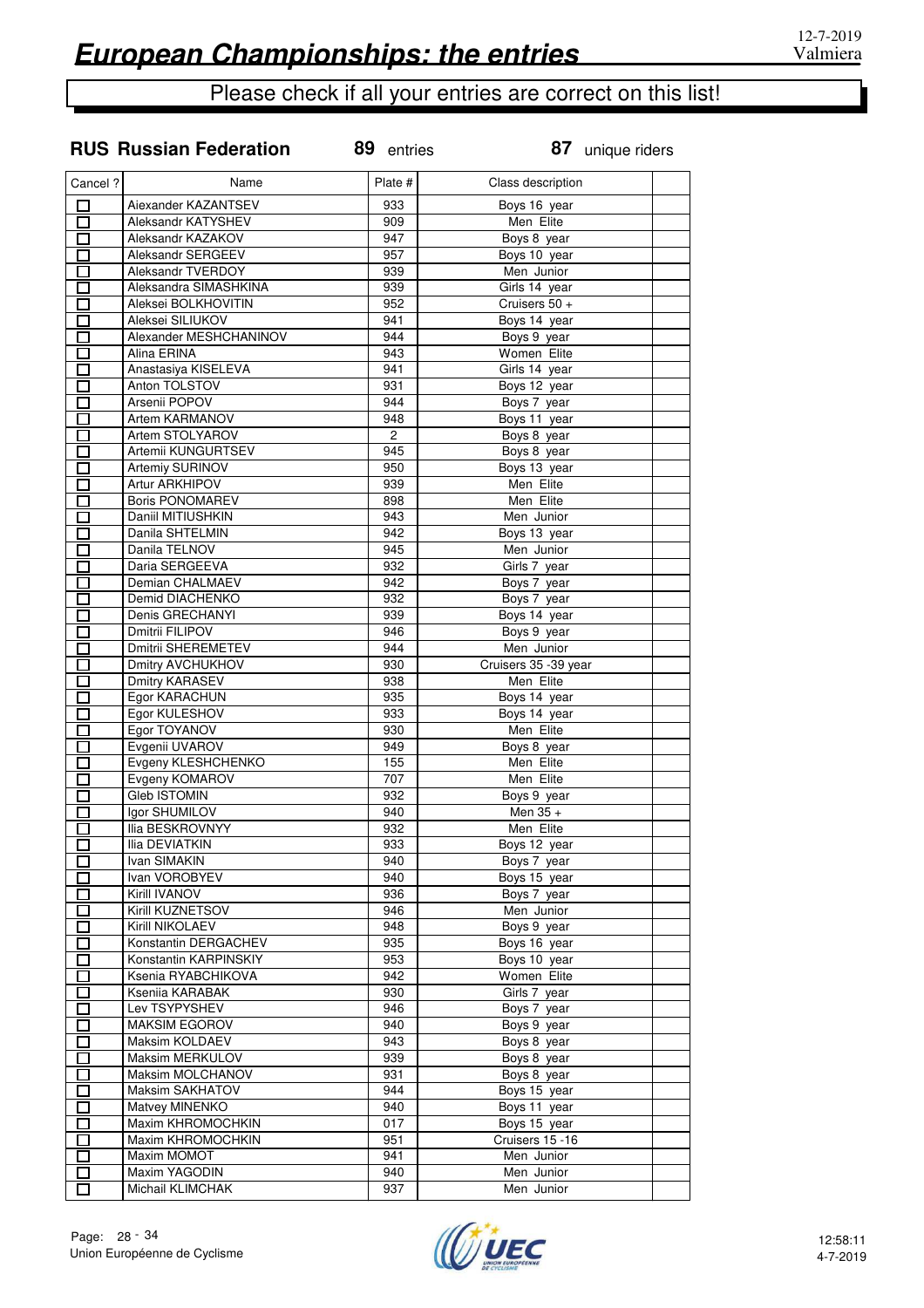|                                 | <b>RUS Russian Federation</b> | 89 entries | 87 unique riders                     |
|---------------------------------|-------------------------------|------------|--------------------------------------|
| Cancel ?                        | Name                          | Plate #    | Class description                    |
| 口                               | <b>Mikhail RAIUSHKIN</b>      | 933        | Men Elite                            |
| $\overline{\overline{\Box}}$    | Mikhail SEMYKIN               | 938        | Boys 7 year                          |
| Ō                               | Mikhail TKEBUCHAVA            | 946        | Boys 15 year                         |
|                                 | Natalia AFREMOVA              | 116        | Women Elite                          |
| 靣                               | Nikita BARANOV                | 930        | Boys 9 year                          |
|                                 | Nikita ERMAKOV                | 936        | Men Elite                            |
| $\overline{\Xi}$                | Nikita GROZNETSKIY-KAVERIN    | 941        | Boys 8 year                          |
| $\overline{\overline{\Box}}$    | Olga MANAEVA                  | 15         | Girls 9 year                         |
| $\overline{\Box}$               | Pavel DERENDYAEV              | 943        | $\overline{\text{Men 1}}$ 7 -24 year |
| $\Box$                          | Radamira POTASHOVA            | 934        | Girls 7 year                         |
| $\overline{\Box}$               | Roman BASHTYNSKII             | 942        | Boys 11 year                         |
|                                 | Ruslan DIACHENKO              | 959        | Boys 10 year                         |
| Ē                               | Ruslan ILYASOV                | 942        | Men 17 - 24 year                     |
|                                 | Ruslan ILYASOV                | 950        | Cruisers 17 -24 year                 |
| П                               | Ruslan IZMAYLOV               | 8          | Boys 7 year                          |
| ក៊                              | Svetlana ADMAKINA             | 74         | Women Elite                          |
| $\Box$                          | Tatiana KARABAK               | 940        | Cruiser Women 30 -39 year            |
| $\overline{\overline{\square}}$ | <b>Tikhon STOLYAROV</b>       | 934        | Boys 7 year                          |
| $\overline{\square}$            | Vadim PROKHOROV               | 948        | Boys 15 year                         |
| $\overline{\overline{\Box}}$    | Valeriya MINENKO              | 940        | Girls 15 year                        |
| $\overline{\Box}$               | Varvara MELNIK                | 951        | Girls 8 year                         |
| $\overline{\square}$            | Varvara OVCHINNIKOVA          | 04         | Women Elite                          |
| $\Xi$                           | Viktoria VASKOVA              | 26         | Women Junior                         |
|                                 | Vitaly ZASLAVETS              | 942        | Men Junior                           |
| 亩                               | Vladimir BELYAKOV             | 944        | Boys 11 year                         |
|                                 | Yaroslava BONDARENKO          | 89         | Women Elite                          |
| П                               | Yury AVCHUKHOV                | 951        | Boys 10 year                         |
| П                               | Zakhar YURASOV                | 930        | Boys 7 year                          |



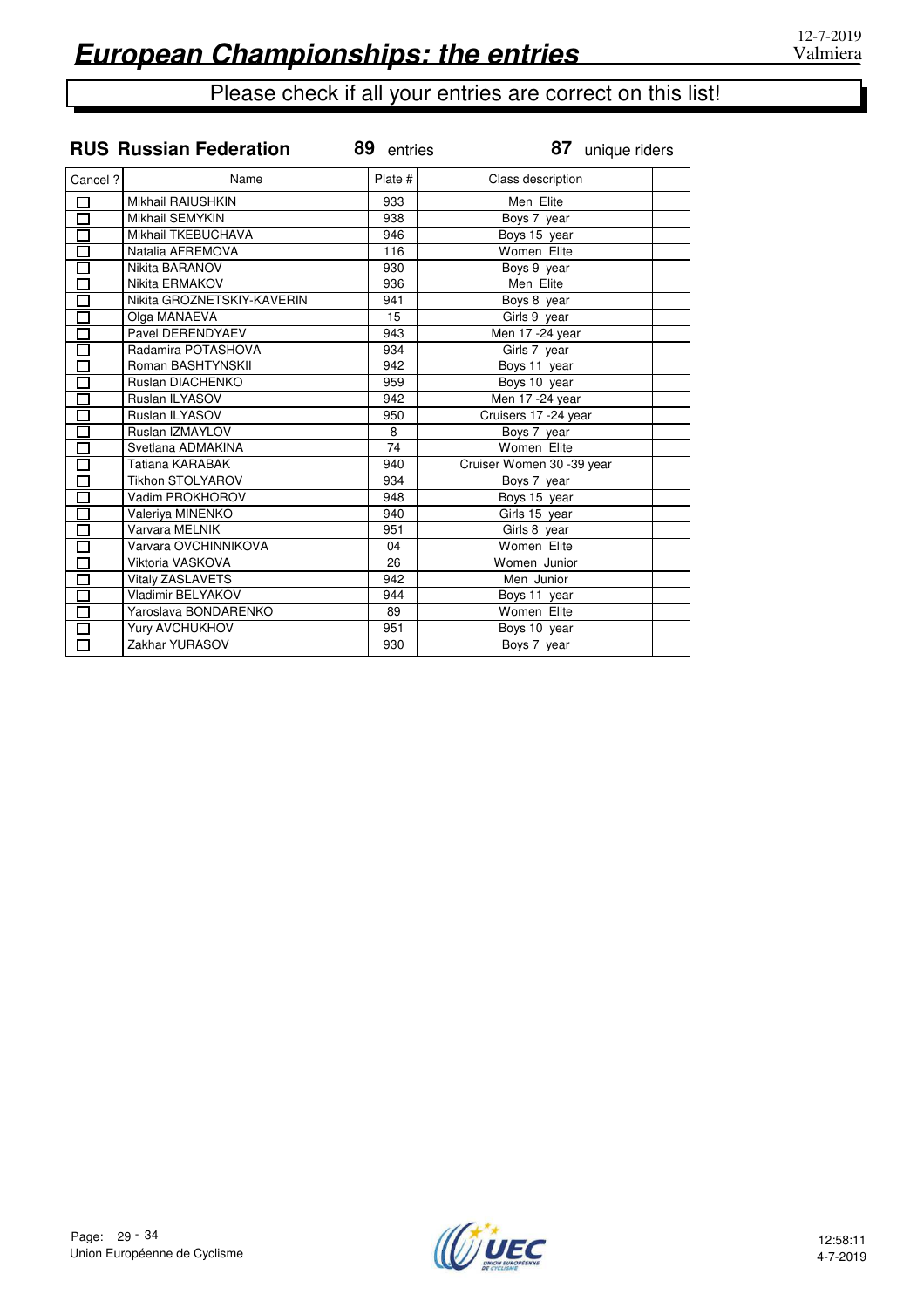| <b>SLO Slovenia</b> | 1 entries | $1$ uniq |
|---------------------|-----------|----------|
|                     |           |          |

**1** entries **1** unique riders

| Cancel? | Name      | Plate # | Class description |  |
|---------|-----------|---------|-------------------|--|
|         | Gai GORZA | 981     | Boys 16 year      |  |

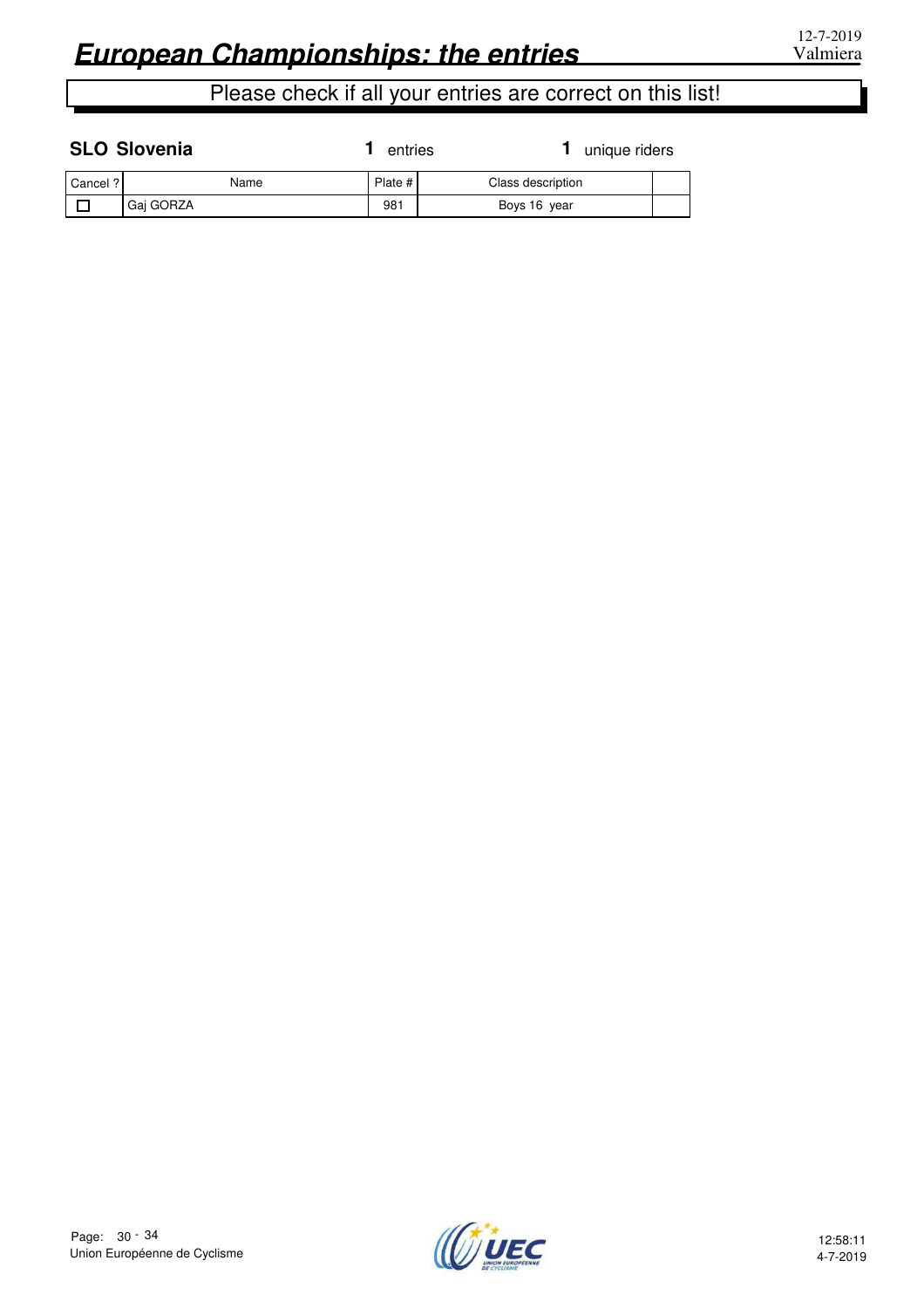**35** unique riders

| Cancel? | Name                      | Plate #          | Class description    |  |
|---------|---------------------------|------------------|----------------------|--|
|         | Amaëlle CALOZ             | 28               | Women Junior         |  |
|         | Andrea FARRAI             | 550              | Men 25 - 29 year     |  |
|         | Arthur CLAESSENS          | 767              | Men Elite            |  |
|         | Benoît KÜNZLE             | 545              | Men Junior           |  |
|         | Caloz TIMO                | 543              | Boys 16 year         |  |
|         | Caloz TIMO                | 551              | Cruisers 15 -16      |  |
|         | Cédric BUTTI              | 149              | Men Elite            |  |
|         | Christa VON NIEDERHÄUSERN | 62               | Women Elite          |  |
|         | Christelle BOIVIN         | 120              | Women Elite          |  |
|         | David GRAF                | $\overline{7}$   | Men Elite            |  |
|         | Didier DAVID              | 546              | Cruisers 45 -49 year |  |
|         | Eloïse DONZALLAZ          | $\overline{014}$ | Women Elite          |  |
|         | <b>Gil BRUNNER</b>        | 494              | Men Elite            |  |
|         | <b>Joy STIPLOVSEK</b>     | 541              | Girls 12 year        |  |
|         | <b>Jules KASPER</b>       | 11               | Boys 9 year          |  |
|         | Julia FLORENCE            | 544              | Cruisers 40 -44 year |  |
|         | Leila HENRY               | 7                | Women Junior         |  |
|         | Loris AEBERHARD           | 799              | Men Elite            |  |
|         | Louis KASPER              | 542              | Boys 15 year         |  |
|         | Marco MUFF                | 548              | Men 17 - 24 year     |  |
|         | Marco MUFF                | 552              | Cruisers 17 -24 year |  |
|         | <b>Mathis GANTNER</b>     | 551              | Boys 16 year         |  |
|         | Max KULLMANN              | 502              | Boys 11 year         |  |
|         | Merel NOËTH               | 306              | Girls 11 year        |  |
|         | Nadine AEBERHARD          | 01               | Women Junior         |  |
|         | Nathaniel KÖHLER          | 13               | Boys 8 year          |  |
|         | Noah BRESCHAN             | 343              | Men Elite            |  |
|         | Renaud BLANC              | 373              | Men Elite            |  |
|         | Seal NÜNLIST              | 541              | Boys 14 year         |  |
|         | Shane NÜNLIST             | 540              | Boys 11 year         |  |
|         | Simon M. MARQUART         | 179              | Men Elite            |  |
|         | Siro NÜNLIST              | 563              | Boys 12 year         |  |
|         | <b>Szilard SZURDOK</b>    | 549              | Cruisers 45 -49 year |  |
|         | Timon KÖHLER              | 541              | Boys 10 year         |  |
|         | <b>Tristan BOREL</b>      | 04               | Men Junior           |  |
|         | Vincent CLAESSENS         | V <sub>2</sub>   | Cruisers 50 +        |  |
|         | Zoe CLAESSENS             | $\overline{2}$   | Women Junior         |  |

## **SUI Switzerland** 37 entries

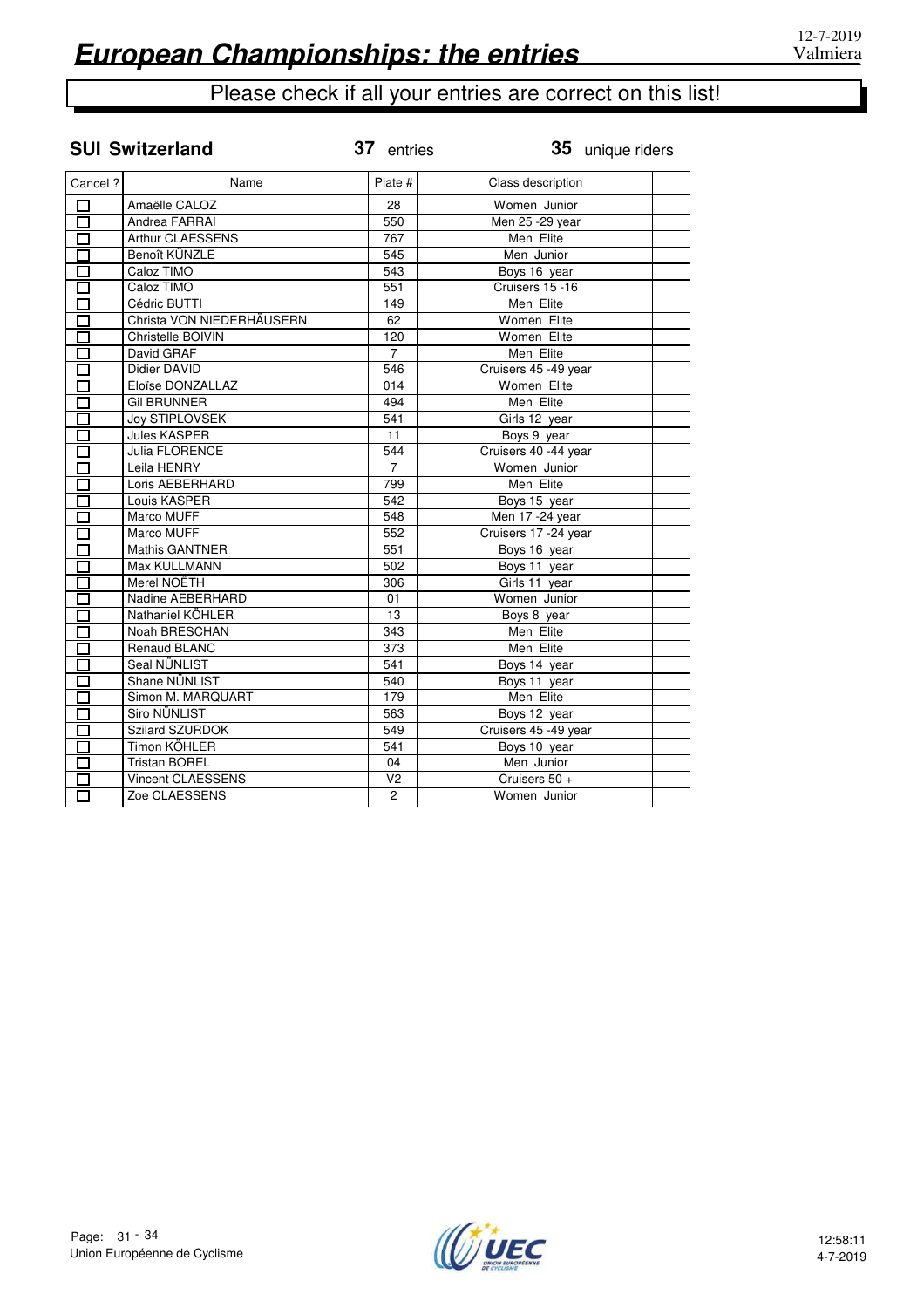|         | <b>SVK Slovakia</b> | 14<br>entries | 14 unique riders     |
|---------|---------------------|---------------|----------------------|
| Cancel? | Name                | Plate #       | Class description    |
|         | Adam MARENCÍK       | 965           | Boys 12 year         |
|         | Dominika MANIKOVÁ   | 15            | Girls 14 year        |
|         | Filip CILLIK        | 967           | Cruisers 40 -44 year |
|         | Gréta KLEBERCOVÁ    | 966           | Girls 7 year         |
|         | Klára KLEBERCOVÁ    | 965           | Girls 10 year        |
|         | Kristina MADARASOVA | 186           | Women 17 -24 year    |
|         | Marko MANIK         | 965           | Boys 16 year         |
|         | Martin MAURER       | 969           | Cruisers 30 -34 year |
|         | Maximilián MARENCÍK | 966           | Boys 15 year         |
|         | Oliver OROSZ        | 970           | Boys 15 year         |
|         | Pavol PALÁSTHY      | 968           | Cruisers 40 -44 year |
|         | Peter DANIHEL       | 965           | Boys 14 year         |
|         | Sebastian SULKA     | 965           | Men 17 -24 year      |
|         | ŠImon PROCHÁZKA     | 968           | Boys 15 year         |

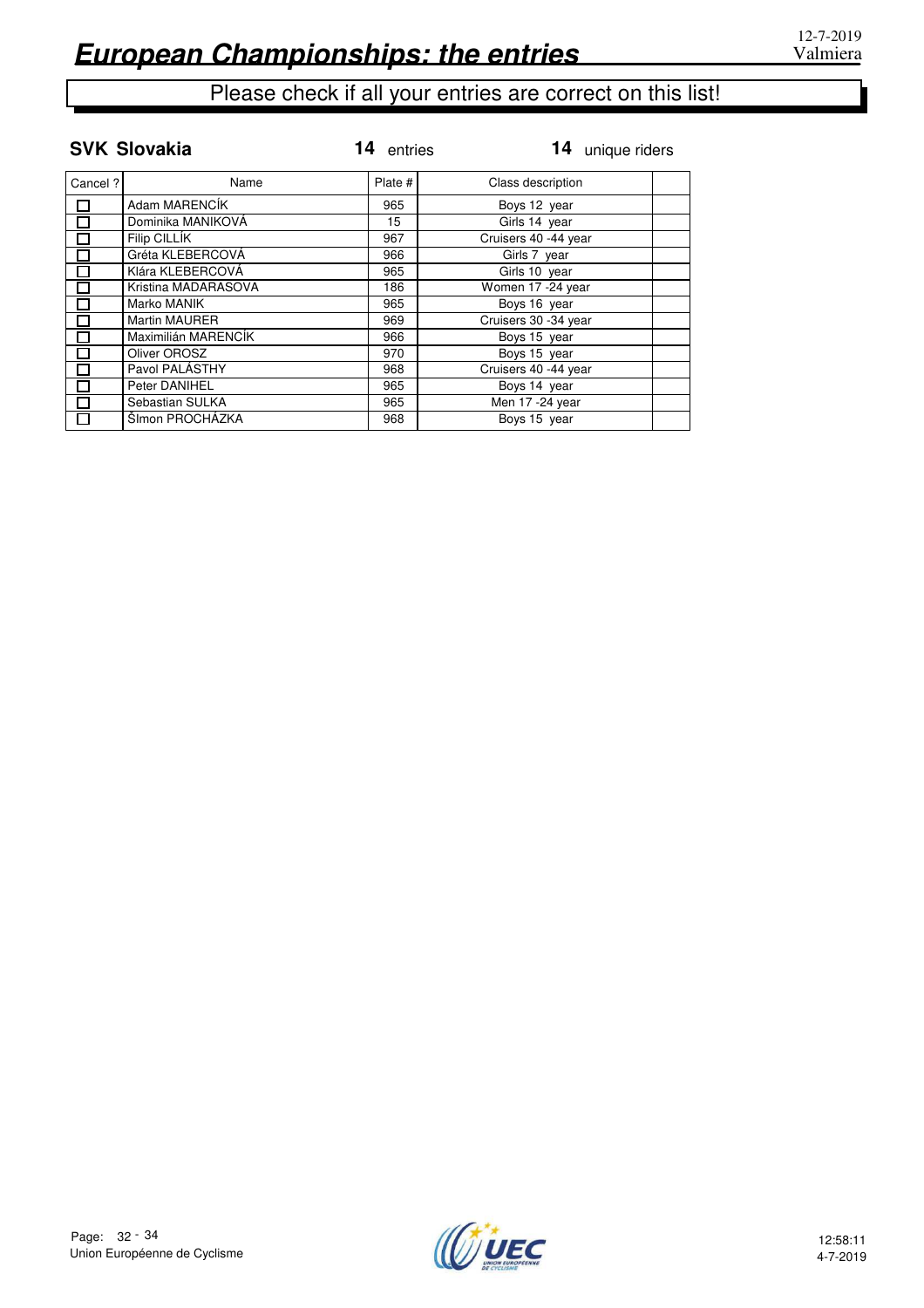|          | <b>SWE Sweden</b>     | 6<br>entries | 6 unique riders   |  |
|----------|-----------------------|--------------|-------------------|--|
| Cancel ? | Name                  | Plate #      | Class description |  |
|          | Einar LINDBERG        | 15           | Boys 16 year      |  |
|          | Felicia KLINGSTRÖM    | 750          | Girls 15 year     |  |
|          | <b>Filip SVANBERG</b> | 107          | Men Elite         |  |
|          | Jesper WAHLBERG       | 750          | Boys 11 year      |  |
|          | <b>William INGELS</b> | 760          | Boys 13 year      |  |
|          | <b>William LEVIN</b>  | 759          | Boys 16 year      |  |